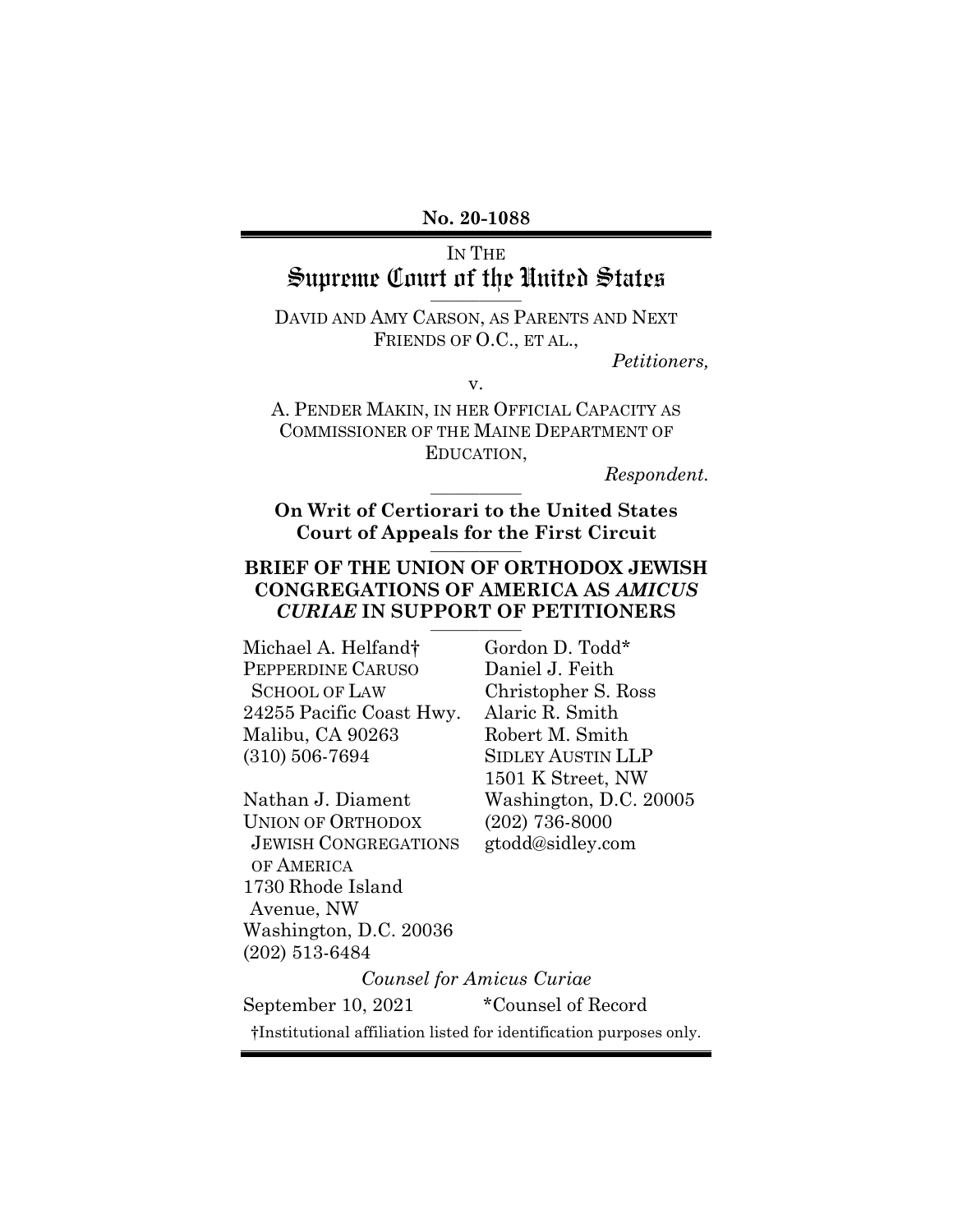## TABLE OF CONTENTS

|                                                                                                                                                                                                            | Page           |
|------------------------------------------------------------------------------------------------------------------------------------------------------------------------------------------------------------|----------------|
|                                                                                                                                                                                                            | iii            |
| INTEREST OF AMICUS CURIAE                                                                                                                                                                                  | 1              |
| SUMMARY OF ARGUMENT                                                                                                                                                                                        | $\overline{2}$ |
|                                                                                                                                                                                                            | $\overline{4}$ |
| I. THE<br>STATUS-USE DISTINCTION<br>LICENSES DISCRIMINATION AGAINST<br>ORTHODOX JEWS AND OTHER<br>COMMUNITIES WHOSE RELIGIOUS<br>OBSERVANCE IS BASED<br>ON                                                 | 4              |
| A. Orthodox Jews Observe Jewish Law in<br>All Aspects of Their Lives, Infusing<br>Everyday, Secular Activities with                                                                                        | 5              |
| B. Because They Must Comply with Rituals<br>and Practices Throughout Everyday Life,<br>Orthodox Jews Will Be Harmed by a<br>Status-Use Distinction Far More than<br>Adherents of Religions Less Focused on | 7              |
| 1. The Status-Use Distinction Would<br>Permit Discrimination Against<br>Orthodox Jews Across a Wide Range                                                                                                  | 9              |
|                                                                                                                                                                                                            | 9              |
|                                                                                                                                                                                                            | 13             |
|                                                                                                                                                                                                            | 16             |
|                                                                                                                                                                                                            |                |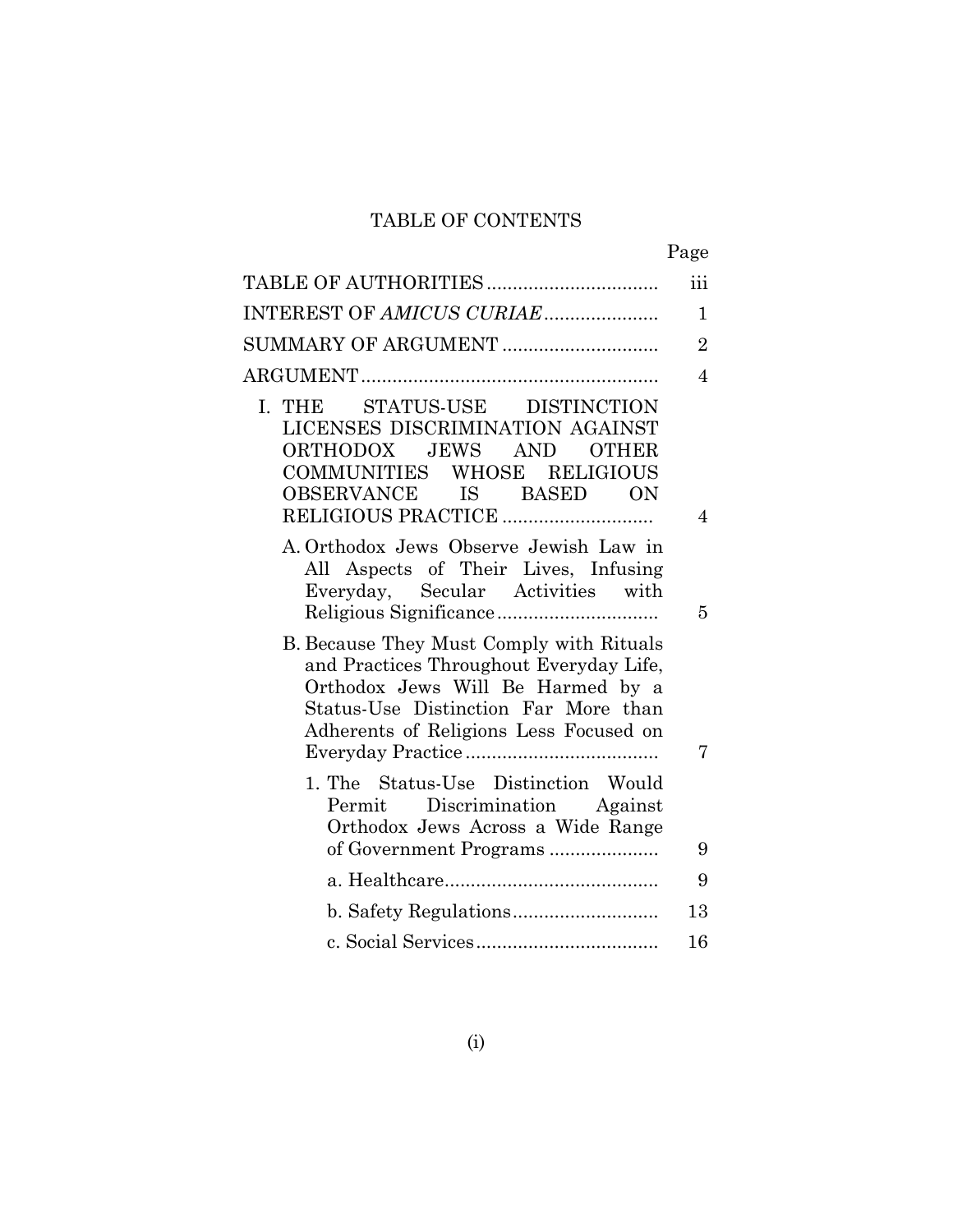# TABLE OF CONTENTS—continued

| 2. Jewish Values Shape the Entire<br>Curriculum of Orthodox Jewish Day<br>Schools, Including Both Jewish and                | 17 |
|-----------------------------------------------------------------------------------------------------------------------------|----|
| II. THE UNITED STATES HAS BENEFITED<br>FROM INCLUDING RELIGIOUS<br>INSTITUTIONS IN GOVERNMENT                               | 21 |
|                                                                                                                             | 21 |
|                                                                                                                             | 24 |
|                                                                                                                             | 26 |
|                                                                                                                             | 29 |
| III. PROHIBITING DISCRIMINATION<br>BASED ON RELIGIOUS USE UPHOLDS<br>THE PRINCIPLE OF NEUTRALITY<br>UNDERLYING THE RELIGION | 29 |
|                                                                                                                             | 32 |
|                                                                                                                             |    |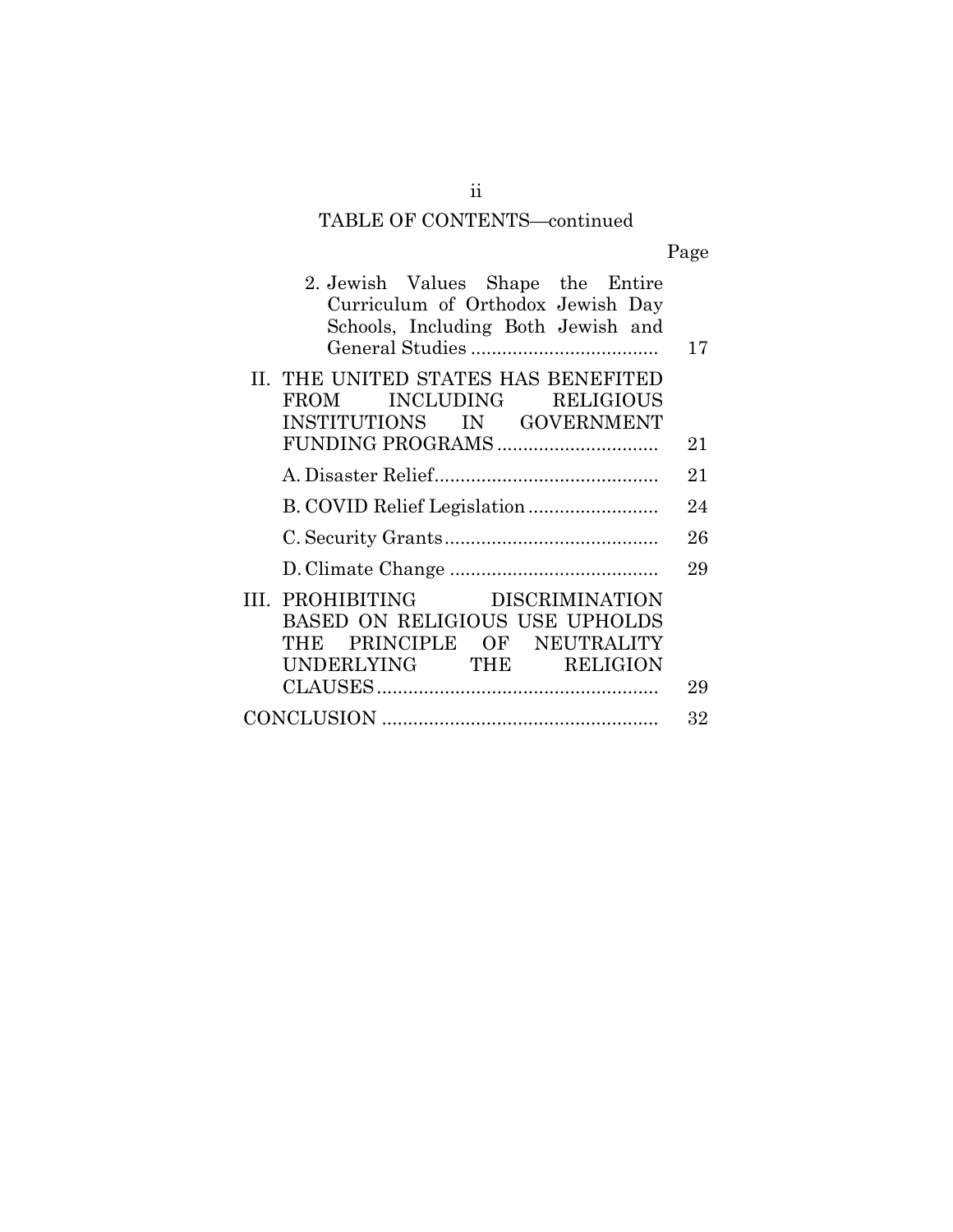## TABLE OF AUTHORITIES

| DUD OF ITO HIORITIED                                  |       |
|-------------------------------------------------------|-------|
| <b>CASES</b>                                          | Page  |
| Bd. of Educ. of Cent. Sch. Dist. No. 1 v.             |       |
|                                                       |       |
| Burwell v. Hobby Lobby Stores, Inc., 573              |       |
|                                                       |       |
| Church of the Lukumi Babalu Aye, Inc. v.              |       |
|                                                       |       |
| <i>Epperson v. Arkansas, 393 U.S. 97 (1968) 8, 20</i> |       |
| <i>Espinoza v. Mont. Dep't of Revenue, 140 S.</i>     |       |
|                                                       |       |
| Good News Club v. Milford Cent. Sch., 533             |       |
|                                                       |       |
| Hosanna-Tabor Evangelical Lutheran                    |       |
| Church & Sch. v. EEOC, 565 U.S. 171                   |       |
| $(2012)$                                              |       |
| Locke v. Davey, 540 U.S. 712 (2004)  1, 20            |       |
| <i>Mitchell v. Helms, 530 U.S. 793 (2000) </i> 7, 30  |       |
| Our Lady of Guadalupe Sch. v. Morrissey-              |       |
|                                                       |       |
| Shaliehsabou v. Hebrew Home of Greater                |       |
| Wash., Inc., 363 F.3d 299 (4th Cir. 2004) 7, 12       |       |
| Town of Greece v. Galloway, 572 U.S. 565              |       |
| $(2014)$                                              | 5, 15 |
| Trinity Lutheran Church of Columbia, Inc.             |       |
|                                                       |       |
| Westchester Day Sch. v. Vill. of Mamaroneck,          |       |
| 417 F. Supp. 2d 477 (S.D.N.Y. 2006),                  |       |
|                                                       |       |
| Zelman v. Simmons-Harris, 536 U.S. 639                |       |
|                                                       |       |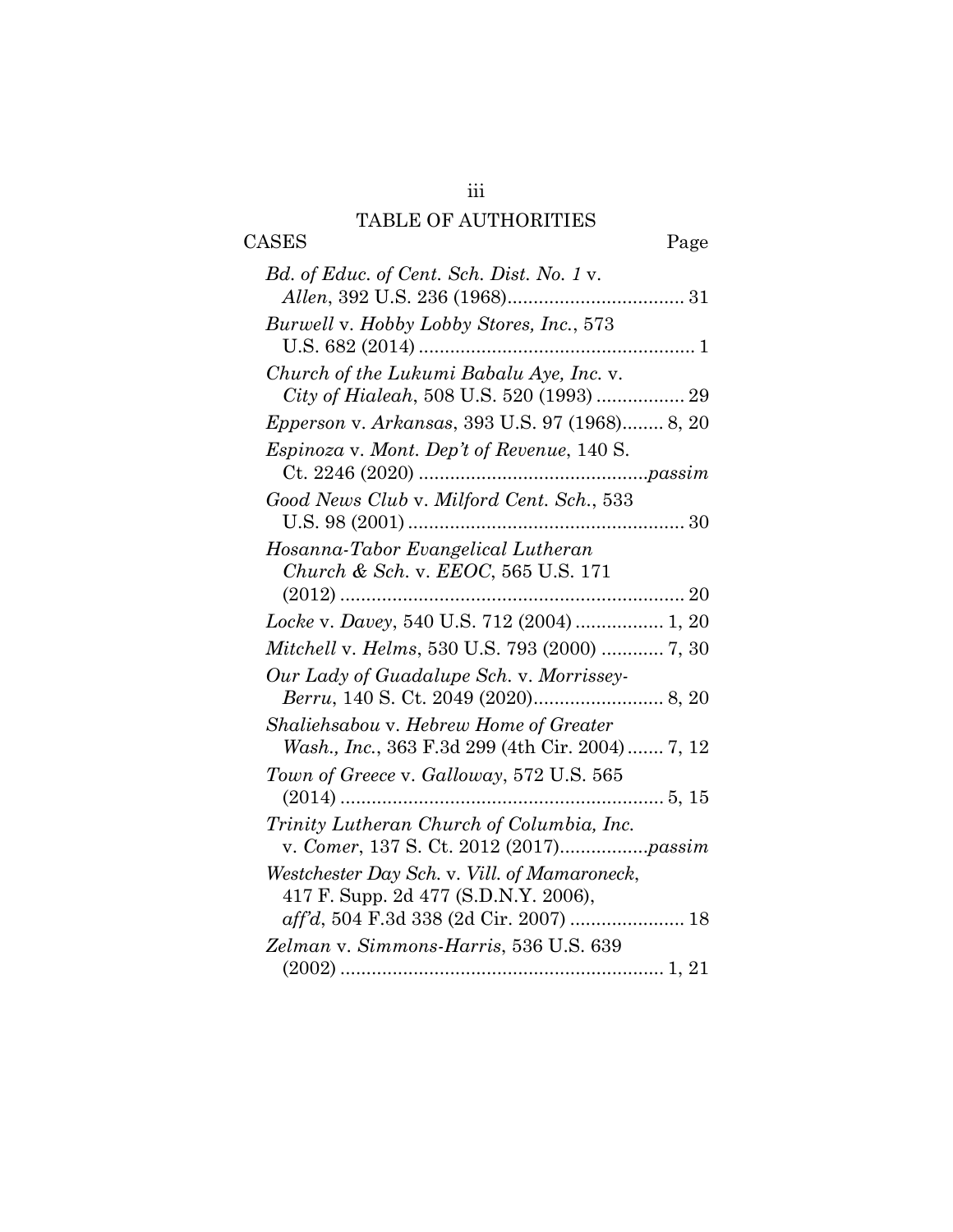# TABLE OF AUTHORITIES—continued STATUTES AND REGULATIONS Page

| Stafford Disaster Relief and Emergency<br>Assistance Act, Pub. L. No. 100-707, 102<br>Stat. 4689 (1988)            |  |
|--------------------------------------------------------------------------------------------------------------------|--|
| Bipartisan Budget Act of 2018, Pub. L. No.                                                                         |  |
| Securing American Nonprofit<br>Organizations Against Terrorism Act of<br>2019, Pub. L. No. 116-108, 133 Stat. 3294 |  |
| Coronavirus Aid, Relief, and Economic<br>Security Act, Pub. L. No. 116-136, 134                                    |  |
| Consolidated Appropriations Act, 2021,<br>Pub. L. No. 116-260, 134 Stat. 1182                                      |  |
| American Rescue Plan Act of 2021, Pub. L.                                                                          |  |
|                                                                                                                    |  |
|                                                                                                                    |  |
| Revisions to the Public Assistance Program<br>and Policy Guide, 83 Fed. Reg. 472 (Jan.                             |  |
|                                                                                                                    |  |

# LEGISLATIVE MATERIAL

| 166 Cong. Rec. H1732 (daily ed. Mar. 27, |  |
|------------------------------------------|--|
|                                          |  |
| 166 Cong. Rec. H1833 (daily ed. Mar. 27, |  |
|                                          |  |
| 166 Cong. Rec. H1861 (daily ed. Mar. 27, |  |
|                                          |  |

iv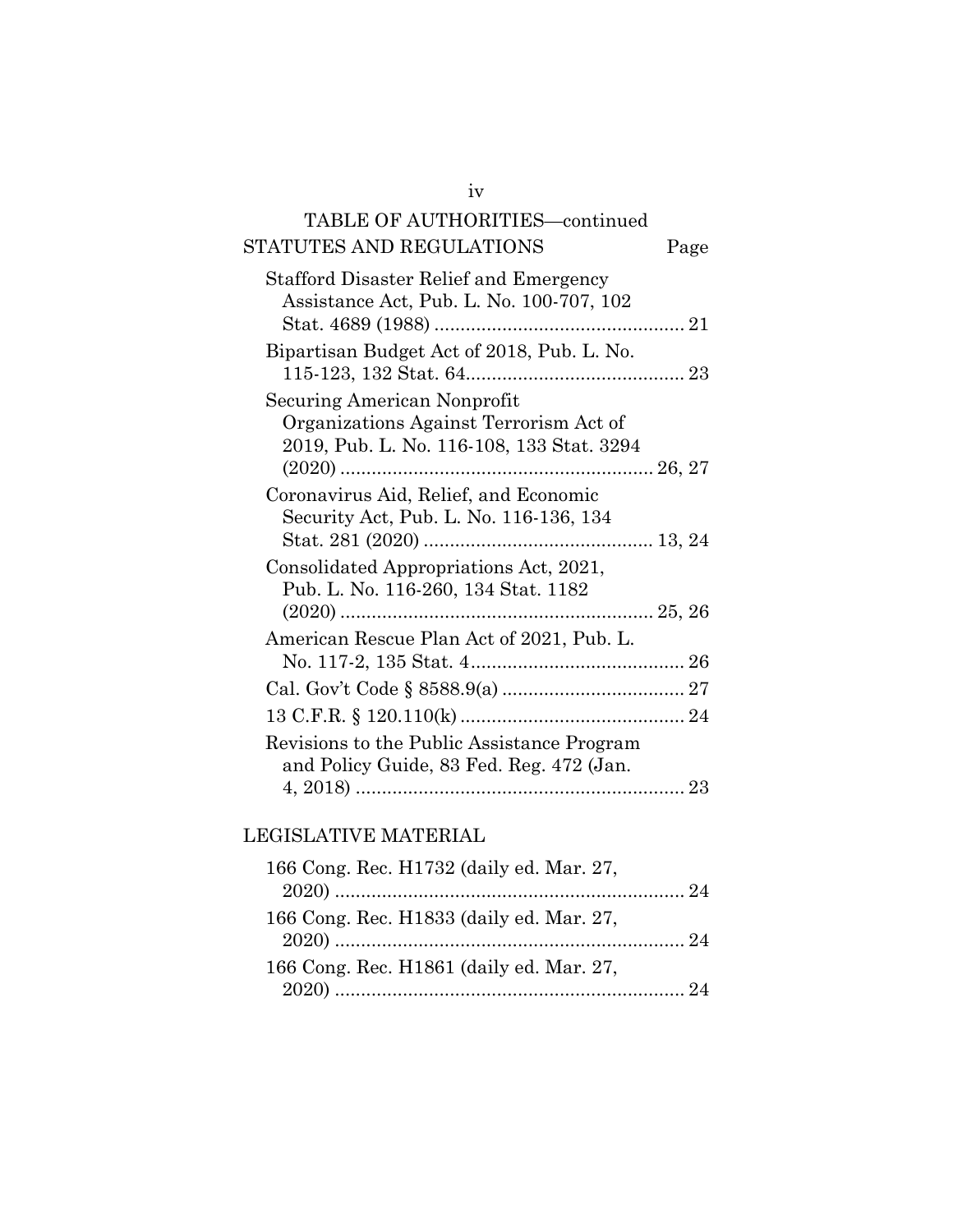| Page |
|------|
|      |
|      |

## OTHER AUTHORITIES

| Aruch HaShulchan, Choshen Mishpat                                                                                                                |  |
|--------------------------------------------------------------------------------------------------------------------------------------------------|--|
| Aruch HaShulchan, Choshen Mishpat                                                                                                                |  |
| Bedford Ctr. for Nursing & Rehabilitation,<br>Jewish Traditions.<br>https://bit.ly/2WkfEO5 (last visited Sept.                                   |  |
| $7, 2021)$<br>. 11<br>J. David Bleich, Survey of Recent Halakhic                                                                                 |  |
| Periodical Literature: Stem Cell                                                                                                                 |  |
| Jeremy Brown, Prenatal Screening in<br><i>Jewish Law</i> , 16 J. Med. Eth. 75 (1990)  10                                                         |  |
| Ryan P. Burge, 665K Ministry Jobs<br>Covered by Paycheck Protection Program<br><i>Funds</i> , Christianity Today (July 8, 2020),                 |  |
| Christina Capatides, More than 12,000<br>Catholic Churches in the U.S. Applied for<br>PPP Loans – And 9,000 Got Them, CBS<br>News (May 8, 2020), |  |
| Chevra Hatzalah of Crown Heights,                                                                                                                |  |
| History of Hatzalah of Crown Heights,                                                                                                            |  |
| https://bit.ly/3BlgcCd (last visited Sept.                                                                                                       |  |
|                                                                                                                                                  |  |

v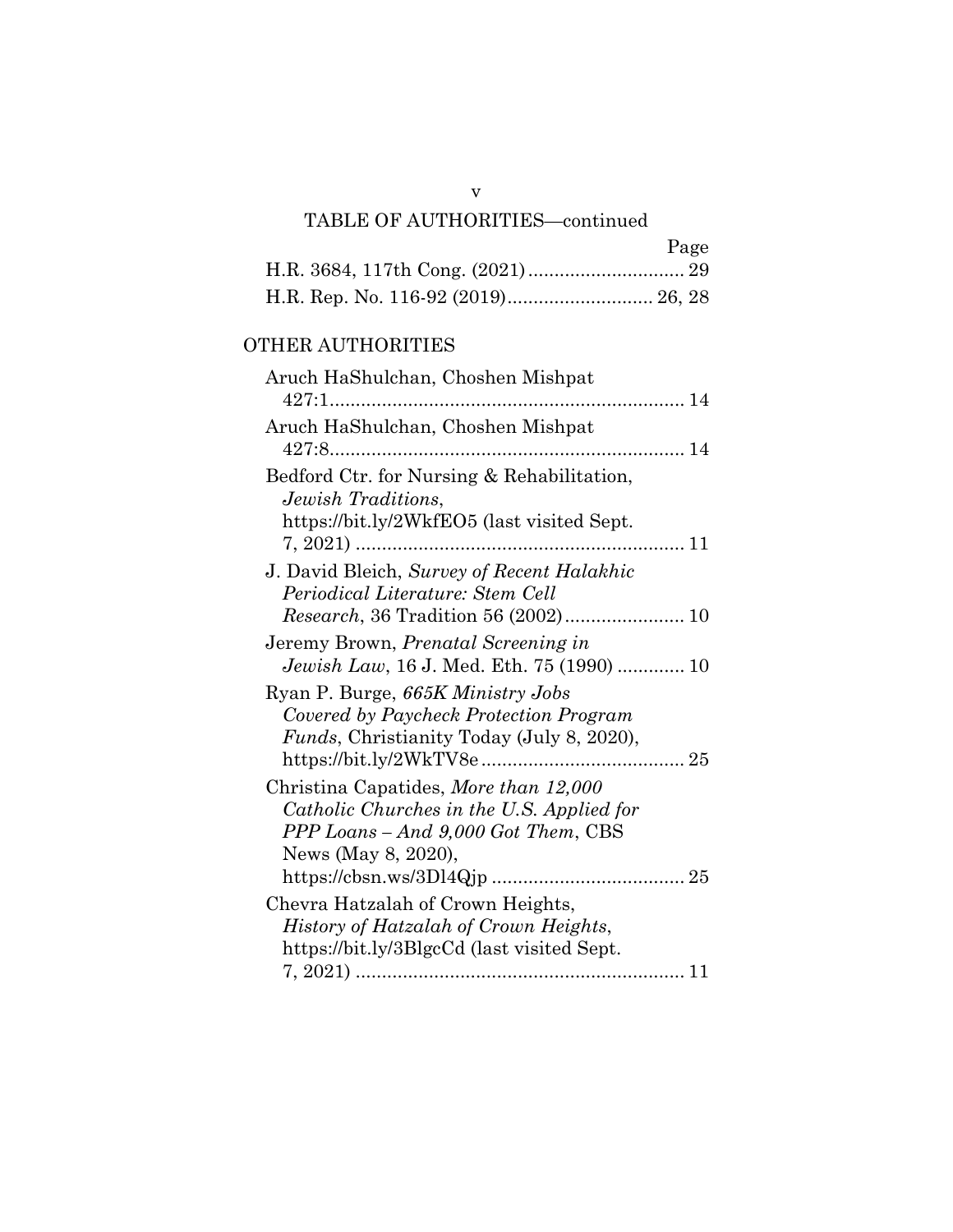| Page                                                                           |
|--------------------------------------------------------------------------------|
| The City Council of the City of New York,                                      |
| Fiscal Year 2020 Adopted Expense                                               |
| <b>Budget Adjustment Summary / Schedule</b>                                    |
| $C$ (June 19, 2019),                                                           |
| https://on.nyc.gov/3zpaqPo<br>12                                               |
| Gov. Andrew M. Cuomo, Apply to the                                             |
| Securing Communities Against Hate                                              |
| Crimes Grant Program (Jan. 29, 2020),                                          |
|                                                                                |
|                                                                                |
|                                                                                |
|                                                                                |
| 1 Menachem Elon, Jewish Law: History,                                          |
|                                                                                |
| Antonia Farzan, Inside Brooklyn's                                              |
| Orthodox Jewish Ambulance Corps (Nov.                                          |
| 21, 2015), https://bit.ly/3gz2MdH  11                                          |
| FBI, 2019 Hate Crime Statistics,                                               |
| https://bit.ly/3sMwaCc (last visited Sept.                                     |
|                                                                                |
| FEMA, Final Allocation and Award                                               |
| Announcement Fiscal Year (FY) 2018                                             |
|                                                                                |
|                                                                                |
| FEMA, Public Assistance Program and<br>Policy Guide, FP-104-00902 (3d ed. Jan. |
|                                                                                |
|                                                                                |
| Final Decision, Chabad of the Space Coast,                                     |
| <i>Inc.</i> (FEMA June 27, 2012),                                              |
| https://www.fema.gov/appeal/219590?app                                         |
|                                                                                |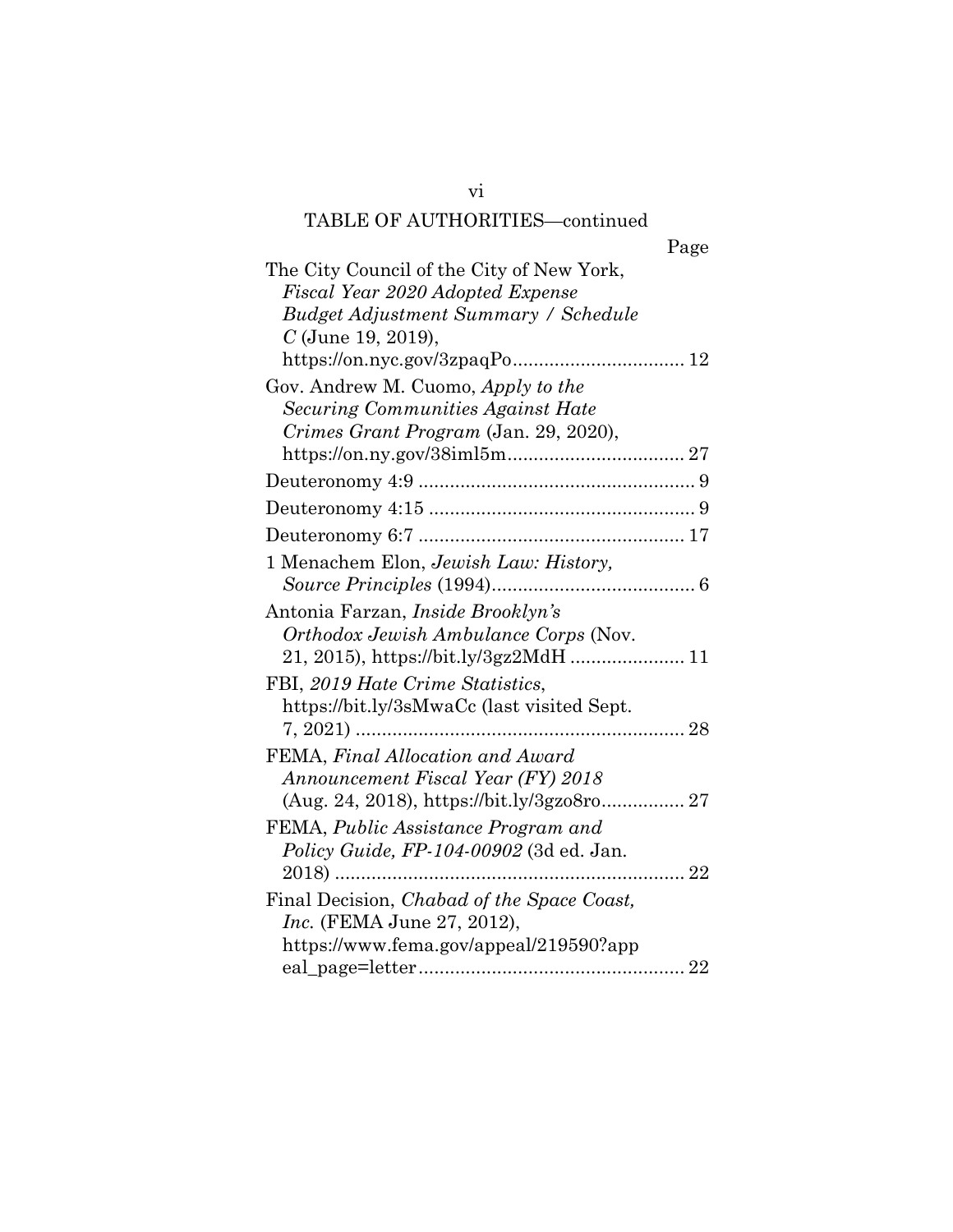| Page                                                                                                                                                                                                                   |  |
|------------------------------------------------------------------------------------------------------------------------------------------------------------------------------------------------------------------------|--|
| Deborah Fineblum, Jewish Houston One<br>Year After Hurricane Harvey, S. Fla. Sun                                                                                                                                       |  |
| Sentinel (Sept. 6, 2018),                                                                                                                                                                                              |  |
|                                                                                                                                                                                                                        |  |
| Elli Fischer, What You're Getting Wrong<br>About Abortion and Judaism, The                                                                                                                                             |  |
| Forward (Aug. 1, 2018),                                                                                                                                                                                                |  |
|                                                                                                                                                                                                                        |  |
| From George Washington to the Hebrew<br>Congregation in Newport, Rhode Island,<br>18 Aug. 1790, National Archives,                                                                                                     |  |
| https://bit.ly/3Bgiylt (last visited Sept. 7,                                                                                                                                                                          |  |
| Erica L. Green, Schumer and a Teachers'<br>Union Leader Secure Billions for Private<br><i>Schools</i> , N.Y. Times (Mar. 13, 2021),<br>https://www.nytimes.com/2021/03/13/us/p<br>olitics/schumer-weingarten-stimulus- |  |
| Sharon Galper Grossman & Shamai<br>Grossman, The Unique Obligation of<br>Healthcare Workers to Receive the<br>COVID-19 Vaccine, Lehrhaus (Jan. 24,                                                                     |  |
| Hatzolah EMS of North Jersey, About<br>Hatzolah EMS, https://bit.ly/38gV9UU                                                                                                                                            |  |
| <b>HIAS, Consolidated Financial Statements</b><br>and Independent Auditors' Report (2020),                                                                                                                             |  |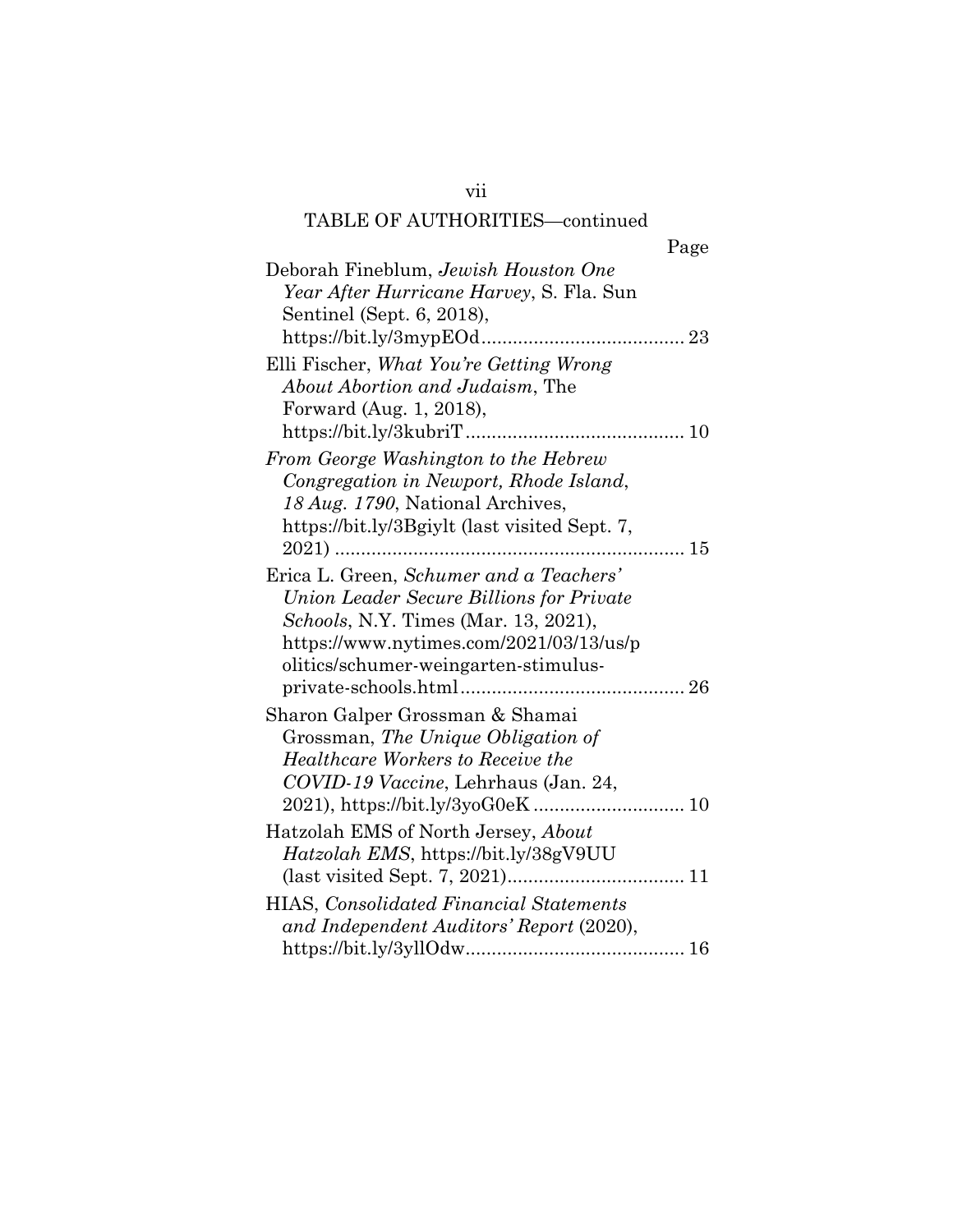| Page                                                                                                                                                                                |  |
|-------------------------------------------------------------------------------------------------------------------------------------------------------------------------------------|--|
| HIAS, Mission and Values,                                                                                                                                                           |  |
| https://www.hias.org/who/mission-and-                                                                                                                                               |  |
| Samson Raphael Hirsch, The Relevance of<br>Secular Studies, in 7 The Collected<br>Writings of Rabbi Samson Raphael                                                                  |  |
| Jewish Federations of N. Am., Responding<br>to Hurricane Harvey,<br>https://bit.ly/38trc45 (last visited Sept. 7,                                                                   |  |
|                                                                                                                                                                                     |  |
| Immanuel Jakobovits, Jewish Medical<br>Ethics: A Brief Overview, 9 J. Med. Eth.                                                                                                     |  |
|                                                                                                                                                                                     |  |
| Aaron Kirschenbaum, Modern Times.<br>Ancient Laws – Can the Torah Be<br>Amended? Equity as a Source of Legal<br>Development, 39 St. Louis U. L.J. 1219                              |  |
| KiwiKids Agudath Israel of Illinois, About<br>Us, https://www.kiwikids.org/aboutus                                                                                                  |  |
| Kitzur Shulchan Aruch 190:1  14                                                                                                                                                     |  |
| Moshe Krakowski, Developing and<br><i>Transmitting Religious Identity:</i><br>Curriculum and Pedagogy in Modern<br>Orthodox Jewish Schools, 37<br>Contemporary Jewry 433 (2017)  19 |  |

viii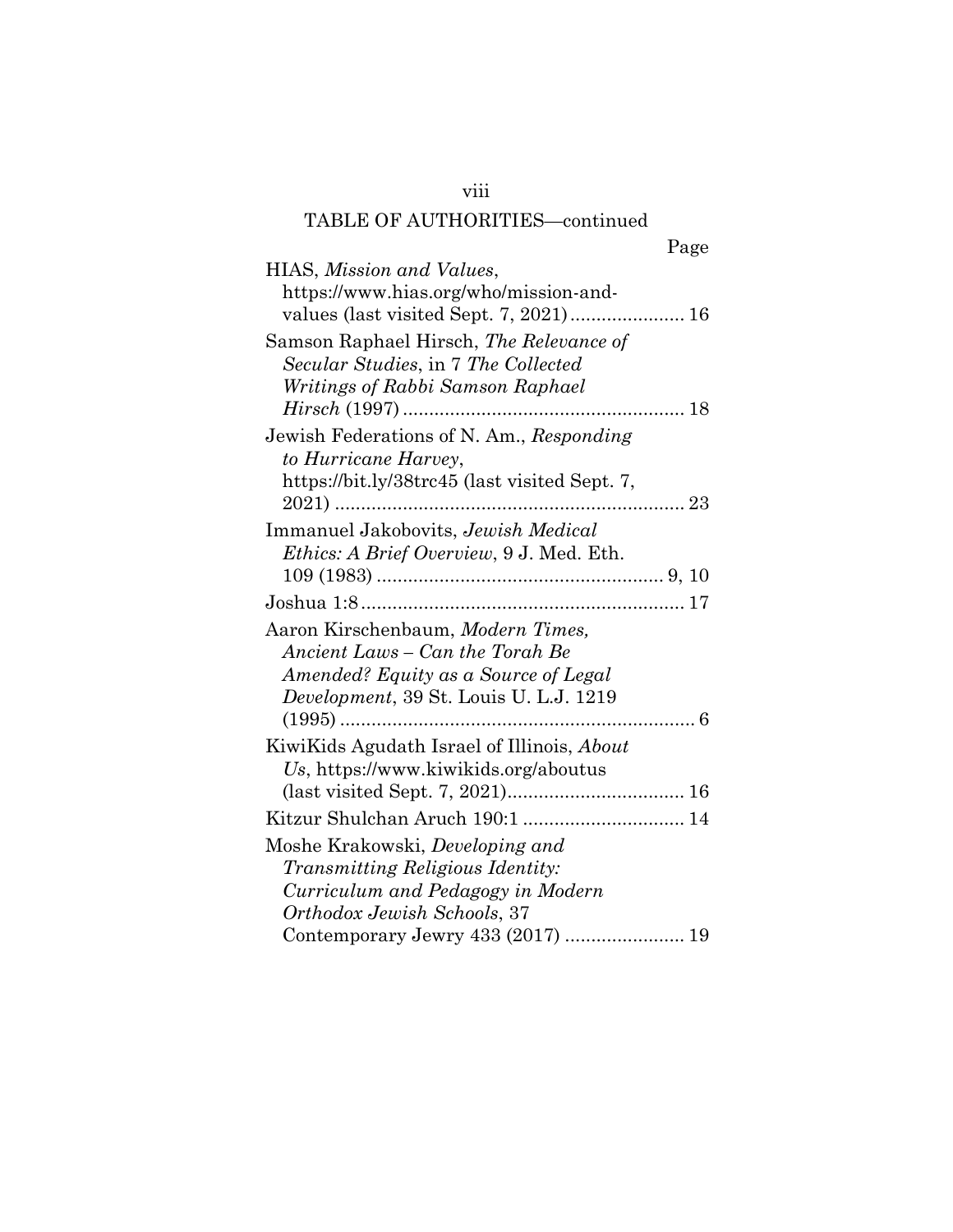|--|

| Norman Lamm, The Illogic of Logical               |
|---------------------------------------------------|
| Conclusions, in Derashot Shedarashti:             |
| Sermons of Rabbi Norman Lamm,                     |
| https://bit.ly/3jhnAbB (last visited Sept.        |
|                                                   |
| Norman Lamm, Torah Umadda: The                    |
| <i>Encounter of Religious Learning and</i>        |
| Worldly Knowledge in the Jewish                   |
|                                                   |
| Gov. Ned Lamont, Governor Lamont                  |
| Announces Release of \$3.8 Million to             |
| Improve Security Protections at the               |
| Facilities of 97 Nonprofits in Connecticut        |
|                                                   |
| Samuel J. Levine, Taking Prosecutorial            |
| <i>Ethics Seriously: A Consideration of the</i>   |
| Prosecutor's Ethical Obligation to "Seek"         |
| Justice" in a Comparative Analytical              |
| <i>Framework</i> , 41 Hous. L. Rev. 1337 (2004) 6 |
| Aharon Lichtenstein, A Consideration of           |
| Synthesis from a Torah Point of View,             |
| The Commentator (Apr. 27, 1961),                  |
|                                                   |
| Donna Litman, Jewish Law: Deciphering             |
| the Code by Global Process and Analogy,           |
|                                                   |
| John D. Loike & Moshe D. Tendler,                 |
| Molecular Genetics, Evolution and Torah           |
| Principles, 14 Torah U-Madda Journal              |
|                                                   |
| Maimonides, Mishneh Torah, Laws of                |
| Murder and the Preservation of Life 11:1 14       |

ix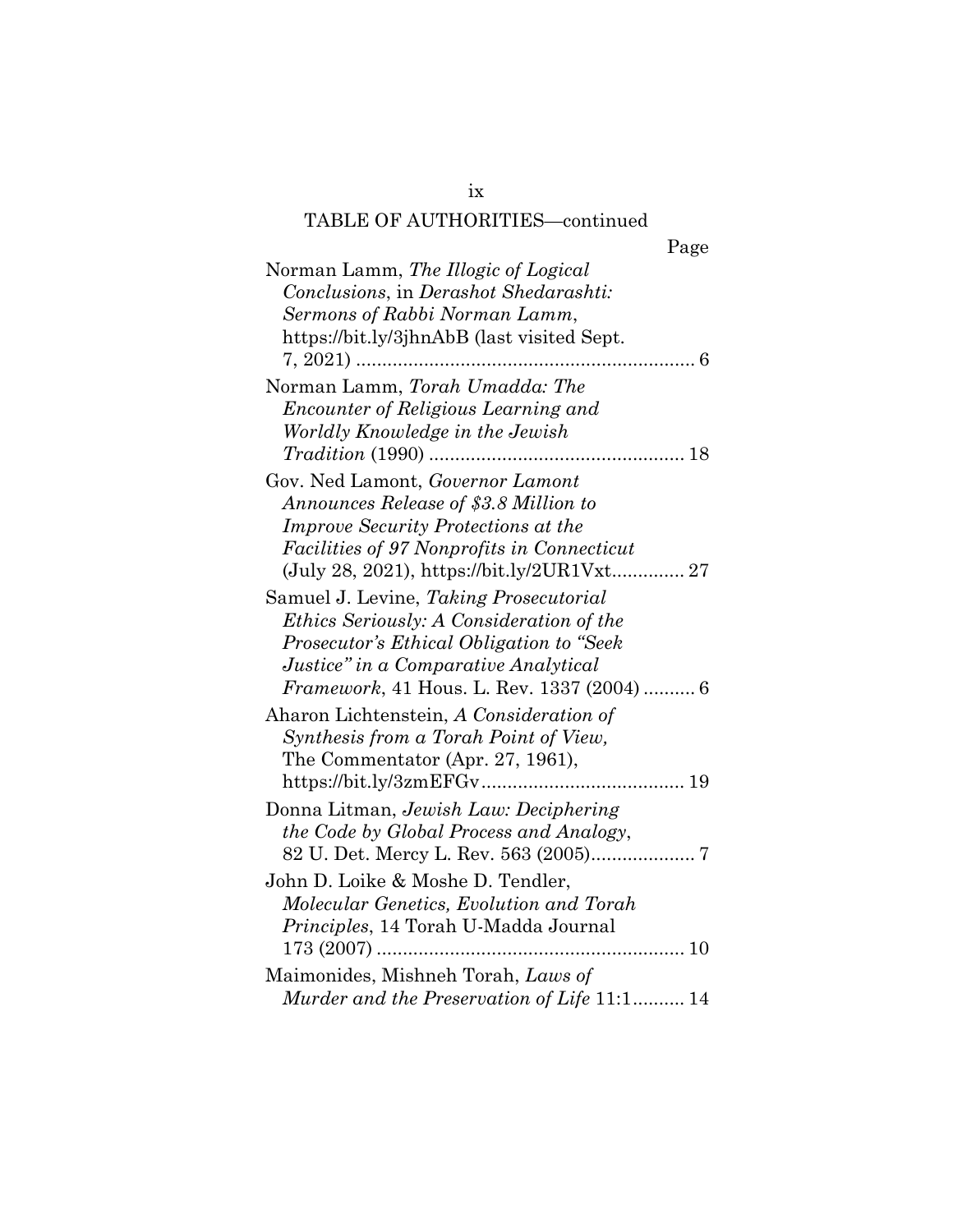| Page                                         |  |
|----------------------------------------------|--|
| Neil W. Netanel & David Nimmer, <i>Is</i>    |  |
| Copyright Property? - The Debate in          |  |
| Jewish Law, 12 Theoretical Inq. L. 241       |  |
|                                              |  |
| Orthodox Union & Rabbinical Council of       |  |
| Am., COVID-19 Vaccine Guidance (Dec.         |  |
|                                              |  |
| Orthodox Union Kosher, What Is the           |  |
| Mitzvah of "Ma'akeh" (Making a               |  |
| Guardrail), https://bit.ly/38mqrtr (last     |  |
|                                              |  |
| Deanna Paul & Katie Mettler, Authorities     |  |
| Identify Suspect in 'Hate Crime'             |  |
| Synagogue Shooting that Left 1 Dead, 3       |  |
| <i>Injured</i> , Wash. Post (Apr. 28, 2019), |  |
|                                              |  |
| Stan Peerless, Lookstein Ctr. Jewish         |  |
| Educ., Curriculum Integration,               |  |
| https://www.lookstein.org/curriculum-        |  |
| integration-introduction/ (last visited      |  |
|                                              |  |
| Pew Research Ctr., American Orthodox         |  |
| <i>Jews</i> (Aug. 26, 2015),                 |  |
| https://www.pewforum.org/2015/08/26/a-       |  |
| portrait-of-american-orthodox-jews/ 18       |  |
| Alex D.M. Pomson, <i>Knowledge That</i>      |  |
| Doesn't Just Sit There: Considering a        |  |
| Reconception of the Curriculum               |  |
| Integration of Jewish and General            |  |
| Studies, 96 Rel. Educ. 528 (2001)  19        |  |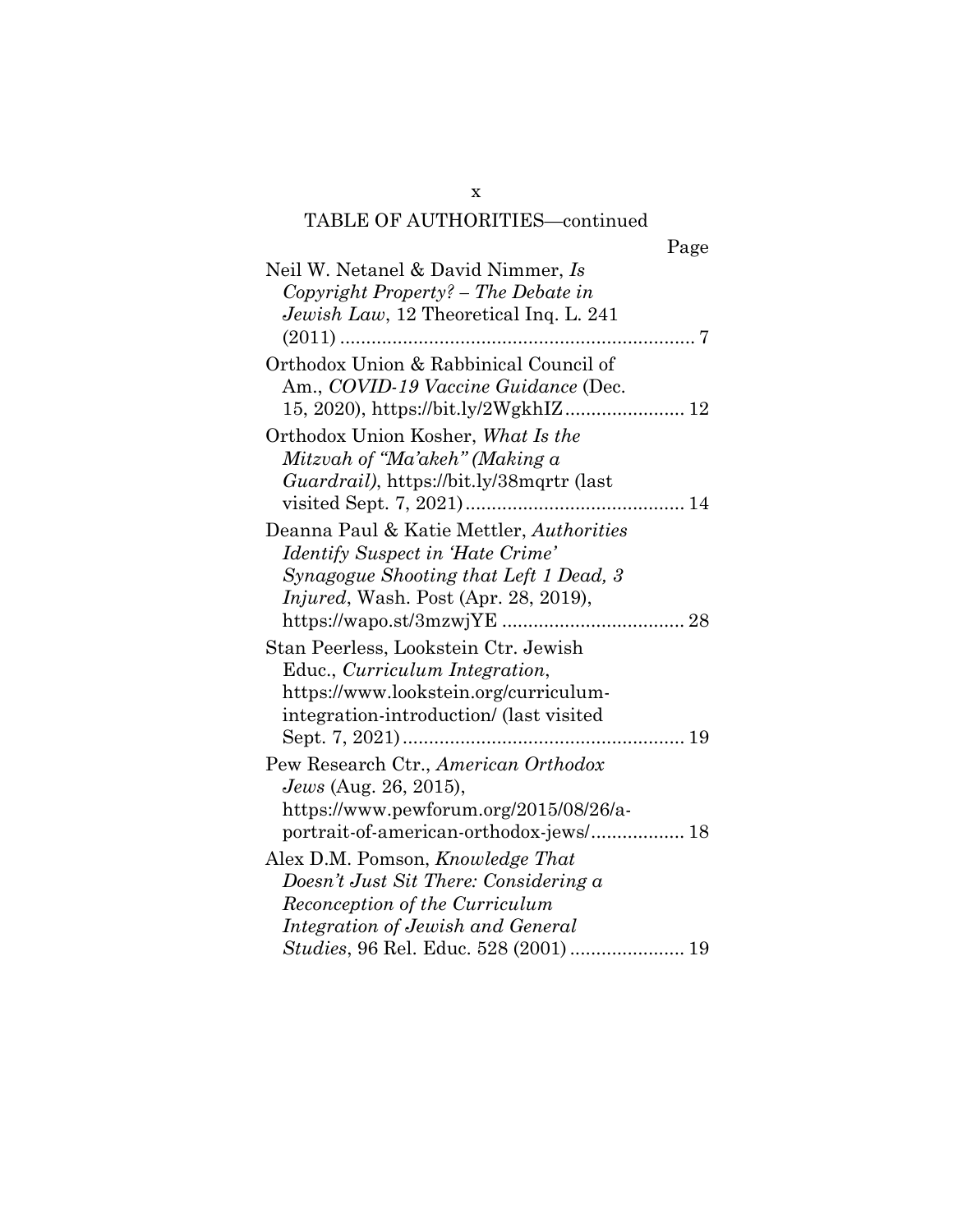| Page                                                  |
|-------------------------------------------------------|
| Press Release, Congresswoman Lizzie                   |
| Fletcher Announces More than \$2.4                    |
| Million for Congregation Beth Yeshurun                |
|                                                       |
| Press Release, U.S. Dep't of the Interior,            |
| Secretary Norton Announces Grants to                  |
| Rhode Island's Touro Foundation, N.Y.'s               |
| Eldridge Street Project and Texas'                    |
| <i>Mission Concepcion</i> (Nov. 13, 2003),            |
|                                                       |
| Edward Reichman, The Halakhic Chapter                 |
| of Ovarian Transplantation, 33 Tradition              |
|                                                       |
| Steven H. Resnicoff, Jewish Law                       |
| Perspectives on Suicide and Physician-                |
| <i>Assisted Dying</i> , 13 J.L. & Rel. 289 (1998)  10 |
| Campbell Robertson et al., 11 Killed in               |
| Synagogue Massacre; Suspect Charged                   |
| with 29 Counts, N.Y. Times (Oct. 27,                  |
|                                                       |
| Chaim N. Saiman, Halakhah: The                        |
|                                                       |
| Ben Sales, How Houston's Synagogues Are               |
| Handling the High Holidays After                      |
| <i>Harvey</i> , Jewish Telegraphic Agency             |
| (Sept. 18, 2017), https://bit.ly/2UN4rEO 23           |
| Herschel Schechter, Halachic Aspects of               |
| Family Planning, 4 J. Halacha &                       |
|                                                       |
| Zev Schostak, Precedents for Hospice and              |
| Surrogate Decision-Making in Jewish                   |
|                                                       |

xi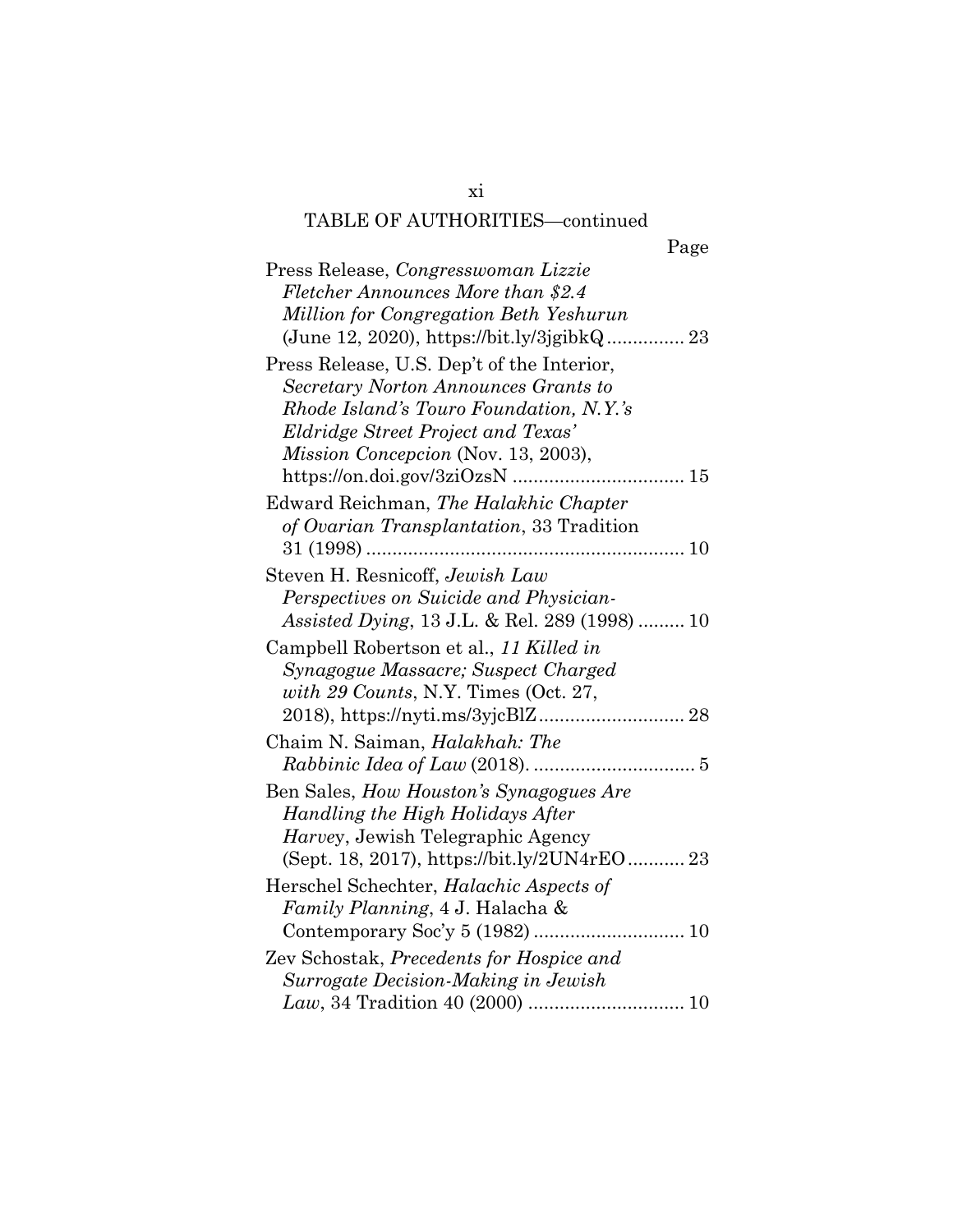| Page                                                                                                                                                                                                                                                           |  |
|----------------------------------------------------------------------------------------------------------------------------------------------------------------------------------------------------------------------------------------------------------------|--|
| Secure Community Network, Summary of<br>Open Source Anti-Semitic Incident<br><i>Statistics</i> (Dec. 2020),                                                                                                                                                    |  |
| David Shabtai, <i>Defining the Moment:</i><br>Understanding Brain Death in Halakha                                                                                                                                                                             |  |
| Yonat Shimron, Infrastructure Bill<br>Includes Energy Efficiency Grants for<br>Houses of Worship, Religion News<br>Service (Aug. 13, 2021)                                                                                                                     |  |
| Shulchan Aruch, Choshen Mishpat 427:8 14                                                                                                                                                                                                                       |  |
| Joseph B. Soloveitchik, <i>Halakhic Man</i>                                                                                                                                                                                                                    |  |
| David Stein, <i>Compartmentalization and</i><br>Synthesis in Modern Orthodox Jewish<br><i>Education</i> , Lehrhaus (May 6, 2019),<br>https://www.thelehrhaus.com/commentar<br>y/compartmentalization-and-synthesis-<br>in-modern-orthodox-jewish-education/ 19 |  |
| Avraham Steinberg, <i>Encyclopedia of</i>                                                                                                                                                                                                                      |  |
| Avraham Steinberg, Human Cloning—<br>Scientific, Moral and Jewish<br>Perspectives, 9 Torah U-Madda J. 199                                                                                                                                                      |  |

xii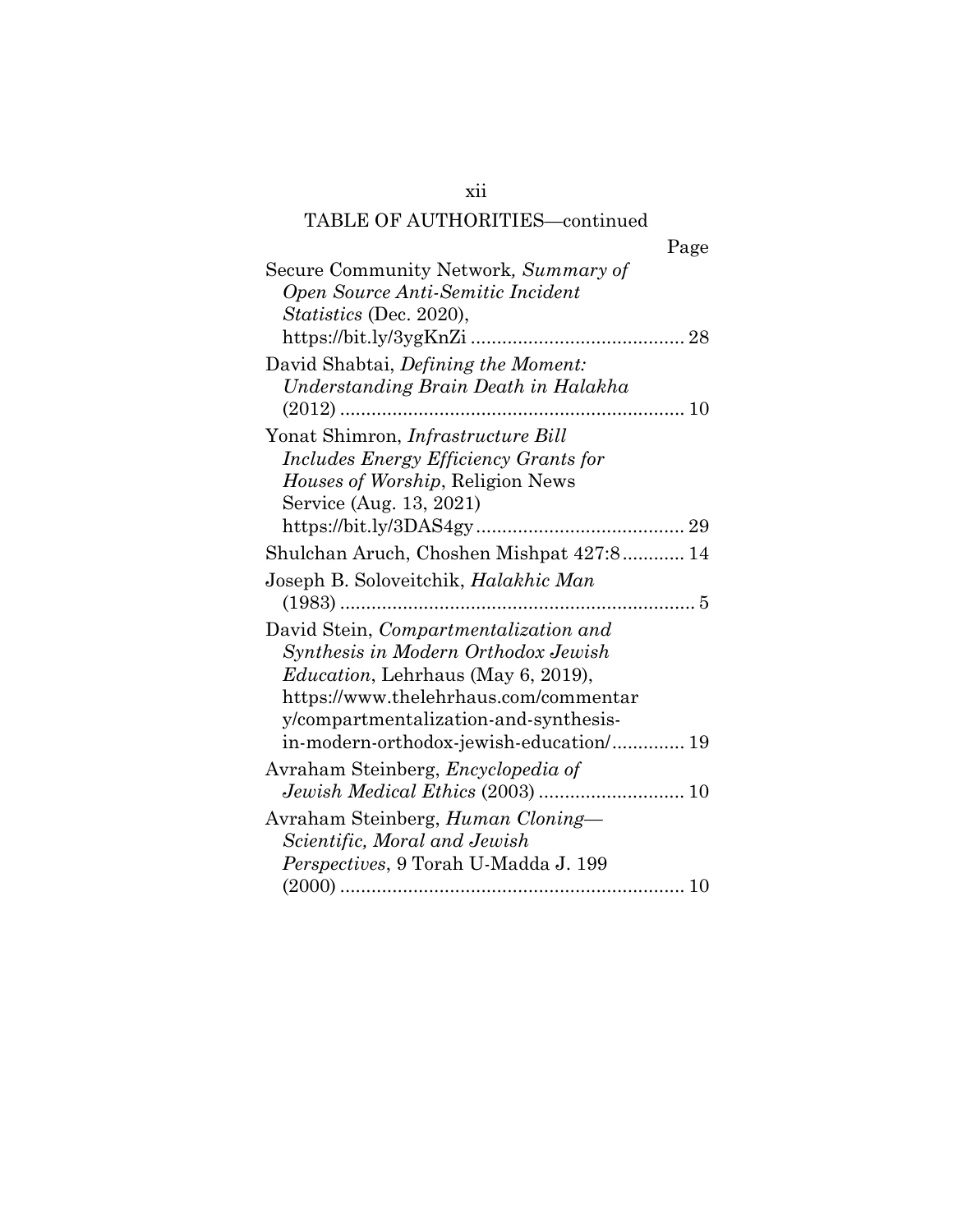xiii

| Page                                          |
|-----------------------------------------------|
| Tzedakah: The Jewish Take on Donating         |
| Money to Charity Organizations and            |
| Sharing with the Needy and Hungry,            |
| Masbia,                                       |
| https://www.masbia.org/tzedakah (last         |
| visited Sept. 7, 2021)                        |
| U.S. Ctrs. for Medicare & Medicare Servs.,    |
| <b>Nursing Home: Bedford Center for</b>       |
| Nursing and Rehabilitation,                   |
| https://bit.ly/389rGfs (last visited Sept. 7, |
|                                               |
| U.S. Dep't of the Interior, The Secretary of  |
| the Interior's Standards for the              |
| <i>Treatment of Historic Properties with</i>  |
| Guidelines for Preserving, Rehabilitating,    |
| Restoring & Reconstructing Historic           |
|                                               |
| U.S. Small Bus. Admin., Frequently Asked      |
| Questions Regarding Participation of          |
| Faith-Based Organizations in the              |
| Paycheck Protection Program (PPP) and         |
| the Economic Injury Disaster Loan             |
| Program (EIDL) (Apr. 3, 2020),                |
|                                               |
| Niraj Warikoo, Michigan Churches,             |
| Synagogues, Mosques Get Millions in           |
| Federal PPP Loans, Detroit Free Press         |
|                                               |
| Jason Weiner, <i>Deactivating a Total</i>     |
| Artificial Heart: A Preliminary Halachic      |
| Analysis, 70 J. Halacha & Contemporary        |
|                                               |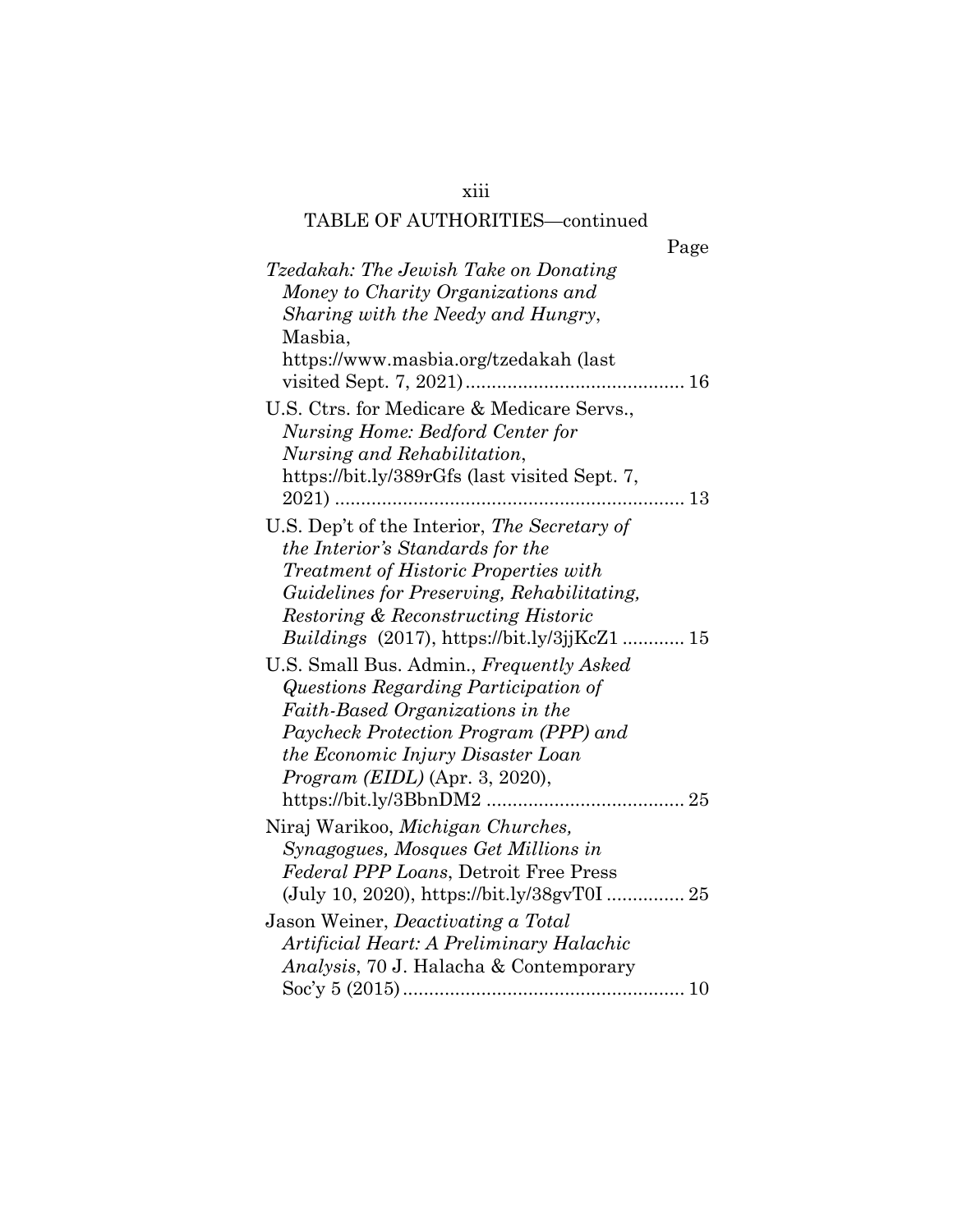## xiv

# TABLE OF AUTHORITIES—continued

|                                          | Page |
|------------------------------------------|------|
| Jason Weiner, Jewish Guide to Practical  |      |
|                                          |      |
| Jack Wertheimer, The New American        |      |
| Judaism: How Jews Practice Their         |      |
|                                          |      |
| Jack Wertheimer, Jewish Education in the |      |
| United States: Recent Trends and Issues, |      |
| 99 Am. Jewish Y.B. 3 (1999) 17           |      |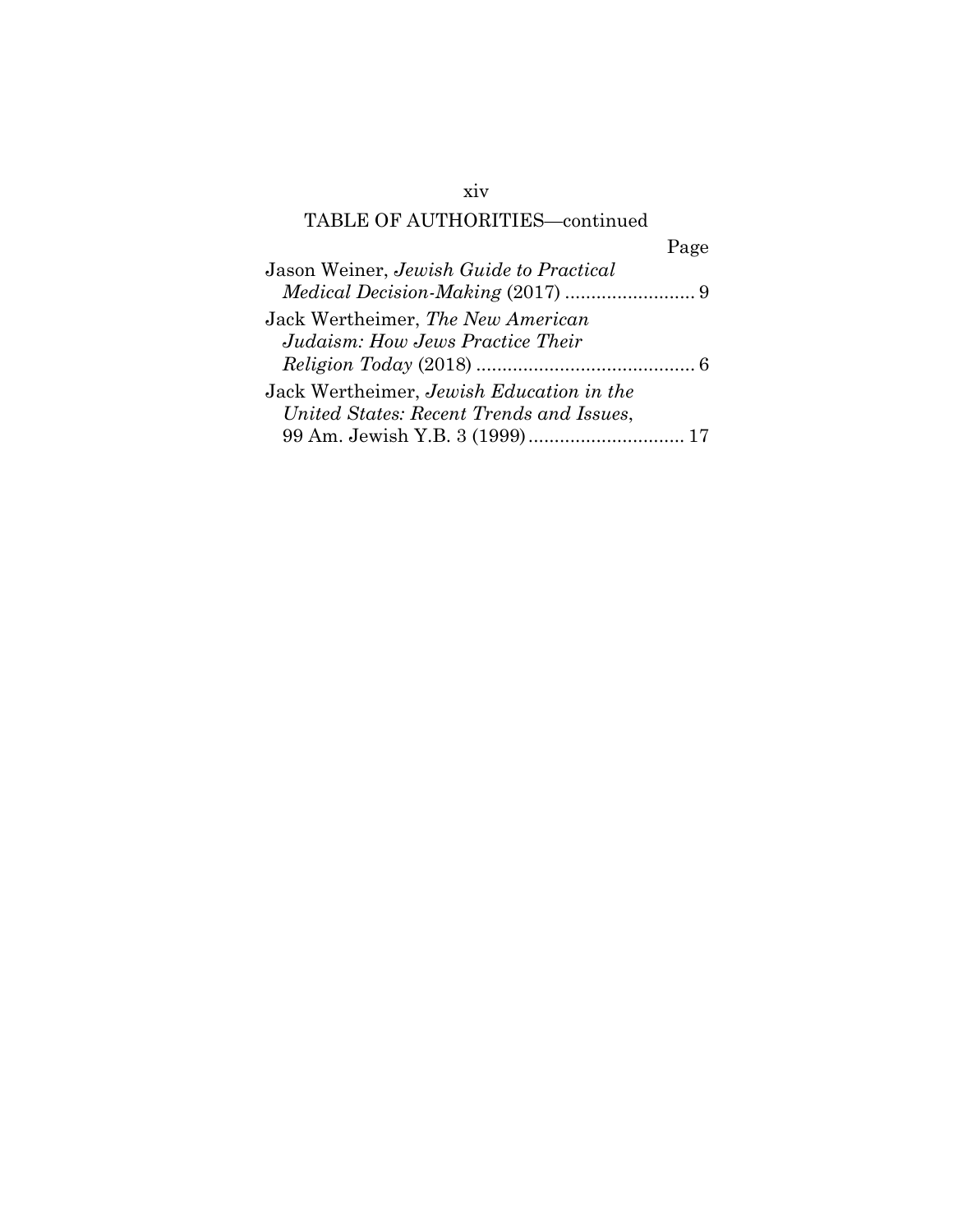#### **INTEREST OF** *AMICUS CURIAE***<sup>1</sup>**

The Union of Orthodox Jewish Congregations of America (Orthodox Union) is the nation's largest Orthodox Jewish synagogue organization, representing nearly 1,000 congregations as well as more than 400 Jewish non-public K-12 schools across the United States. The Orthodox Union, through its OU Advocacy Center, has participated in many cases before this Court that, like this one, raise issues of importance to the Orthodox Jewish community, including *Espinoza* v. *Montana Department of Revenue*, 140 S. Ct. 2246 (2020); *Trinity Lutheran Church of Columbia, Inc.* v. *Comer*, 137 S. Ct. 2012 (2017); *Burwell* v. *Hobby Lobby Stores, Inc.*, 573 U.S. 682 (2014); *Locke* v. *Davey*, 540 U.S. 712 (2004); and *Zelman* v. *Simmons-Harris*, 536 U.S. 639 (2002). Through *amicus curiae* briefs, the Orthodox Union seeks to inform the Court of the perspective of our community and the impact a ruling will have. The overwhelming majority of the Orthodox Union's constituents, as well as an increasing number of Jewish parents who are not affiliated with the Orthodox Union, choose to send their children to Jewish schools as well as attend prayer services and educational programs at synagogues. The Orthodox Union is concerned that if the decision below is permitted to stand, it would perpetuate discrimination against minority faiths, and license

<sup>1</sup> Pursuant to Supreme Court Rule 37.6, *amicus curiae* states that no counsel for any party authored this brief in whole or in part, and that no entity or person aside from counsel for *amicus curiae* made any monetary contribution toward the preparation and submission of this brief. Pursuant to Supreme Court Rule 37.3, *amicus curiae* states that counsel for all parties have filed letters granting blanket consent to the filing of *amicus* briefs.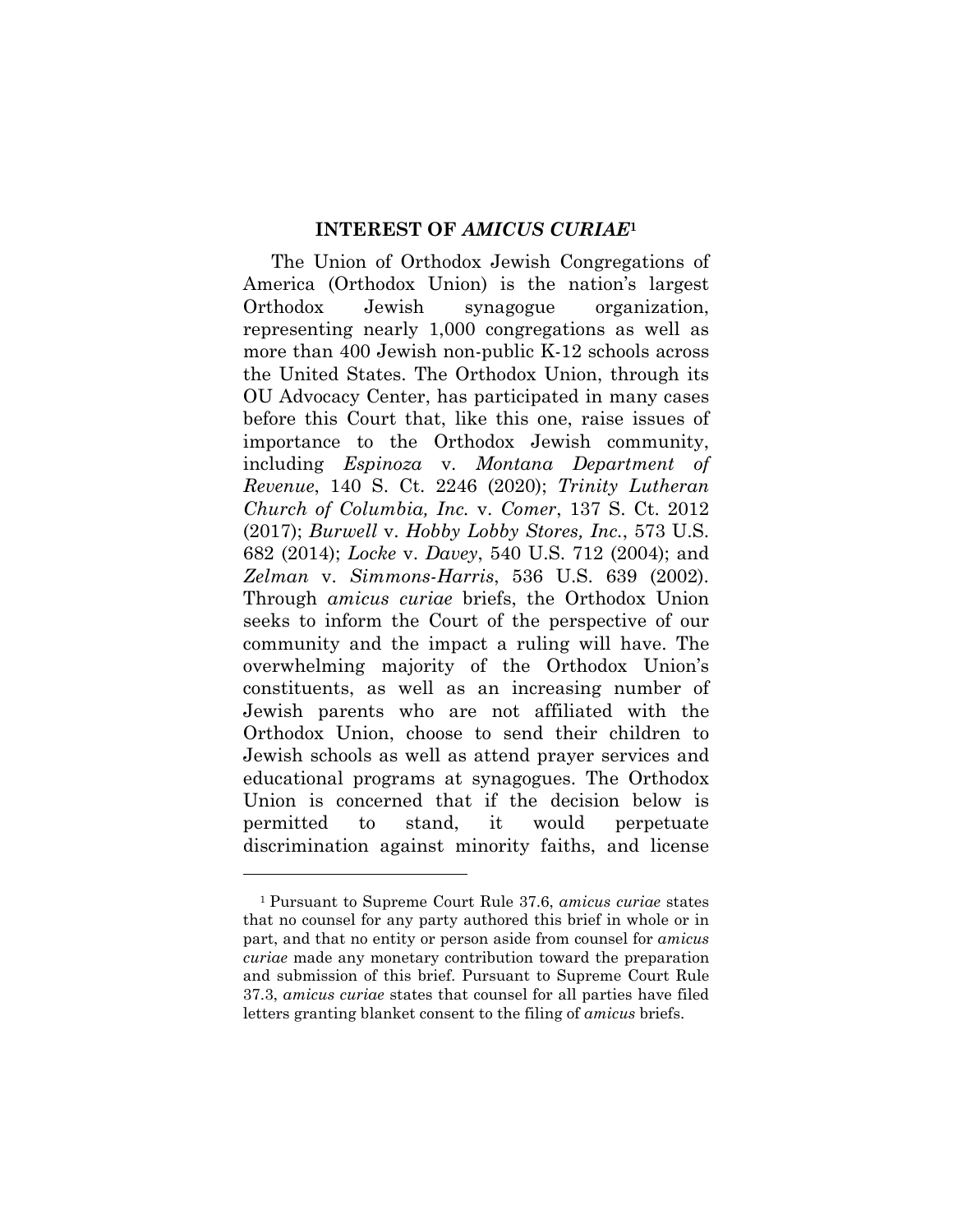the greatest discrimination against faiths such as Orthodox Judaism that observe religious rules and rituals in nearly every facet of everyday life.

The Orthodox Union thus has a strong interest in this Court's reversal of the decision below. In particular, this case affords the Court an opportunity to end once and for all the discrimination against religious minorities perpetuated by state Blaine Amendments and similar enactments and hold that states may not discriminate against faith-based institutions in administering neutral and generally available government funding programs. Amicus respectfully requests that this Court reverse the decision below.

#### **SUMMARY OF ARGUMENT**

For Orthodox Jews, "[t]he right to *be* religious without the right to *do* religious things would hardly amount to a right at all." *Espinoza*, 140 S. Ct. at 2277 (Gorsuch, J., concurring). The essence of Orthodox Judaism is conducting one's life in accordance with *halacha*, the millennia-old body of Jewish law that governs how Jews should pray, eat, dress, conduct business, care for themselves and others, and carry out innumerable other activities of daily life, big and small. For Orthodox Jews, *halacha*'s comprehensive regulation of everyday life makes the performance of all manner of seemingly secular activities a matter of religious obligation and practice.

It is for this reason that the status-use distinction adopted in the decision below poses a particular threat to Orthodox Jews. Respondent's view that the Free Exercise Clause permits states to discriminate against religious uses of government aid, BIO i, would open the door to systemic discrimination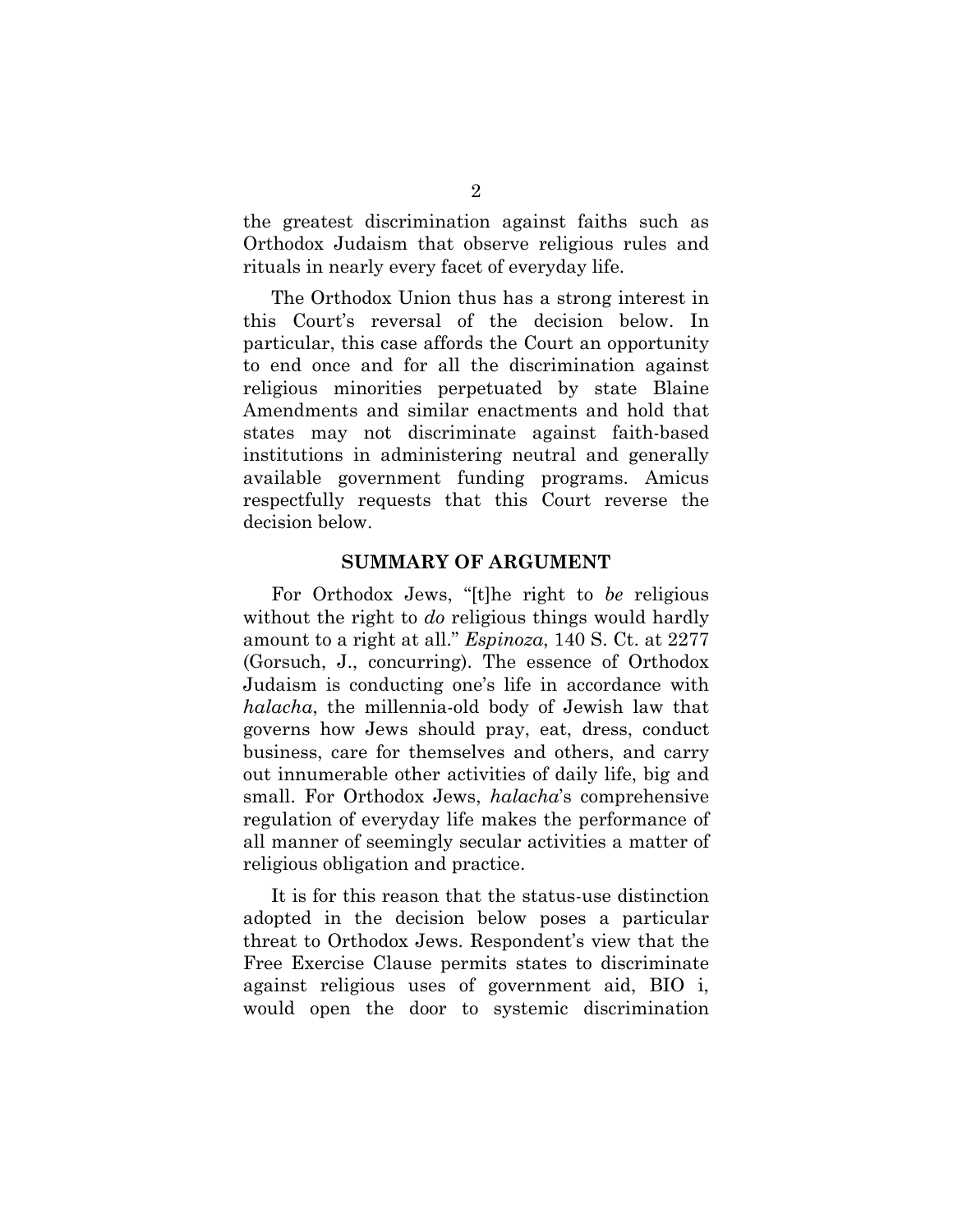against the Orthodox Jewish community. Under the status-use distinction, Orthodox Jews could face exclusion from government funding programs related to healthcare, building safety, social services, and myriad other activities that Orthodox Jews regard as religious obligations and carry out in accordance with Jewish law. Religious communities that give religious observance a narrower scope, meanwhile, would not face such discrimination. This Court should not adopt a rule that would allow government to both discriminate against religion generally and burden some faith communities more than others.

The status-use distinction also serves no practical interests. Religious institutions have long been able to participate in many generally available government funding programs, such as Medicare, Medicaid, and grants for higher education, and this has allowed Americans of all faiths to better pursue their own visions of a good, meaningful life. Events in recent years have only underscored the value and importance of including religious institutions in government funding programs. In the Nation's responses to the COVID-19 pandemic, hurricanes, and hate crimes, the federal government has recognized that including religious institutions in aid programs is vital to fully achieving the programs' objectives. In short, both religious Americans and society overall have benefited from treating religious institutions as equal participants in civil society.

Accordingly, this Court should hold that when the government works to achieve secular policy objectives by funding private entities, it may not discriminate against religious institutions that otherwise meet applicable criteria for participation. Such a rule would honor the text of the Free Exercise Clause and safeguard religious liberty, all without opening the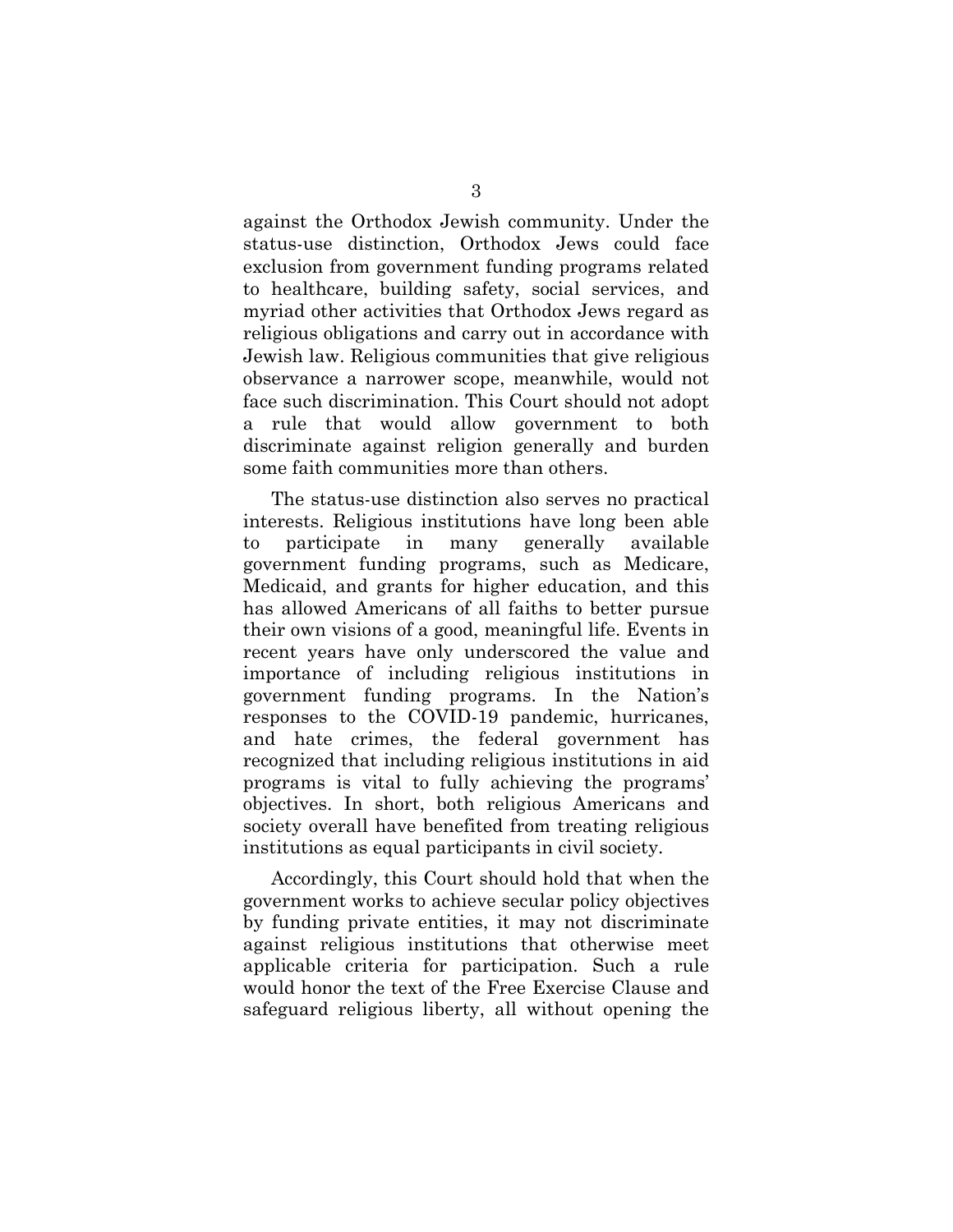door to government funding of religion for the sake of funding religion. Both Religion Clauses of the First Amendment are bulwarks of religious freedom, and both deserve equal respect.

#### **ARGUMENT**

## **I. THE STATUS-USE DISTINCTION LICENSES DISCRIMINATION AGAINST ORTHODOX JEWS AND OTHER COMMUNITIES WHOSE RELIGIOUS OBSERVANCE IS BASED ON RELIGIOUS PRACTICE.**

In the decision below, the First Circuit held that although the Free Exercise Clause prohibits states from discriminating in government funding programs based on a recipient's religious *status*, it does not restrict discrimination "based on the religious *use*" a recipient would make of the funds. Pet. App. 39 (emphasis added). This Court has never endorsed the notion "that some lesser degree of scrutiny applies to discrimination against religious uses of government aid," *Espinoza*, 140 S. Ct. at 2257, and it should not do so here. The status-use distinction is not only incoherent and inconsistent with the text of the Free Exercise Clause, but would write into constitutional law systemic discrimination against faith communities, such as Orthodox Jews, whose theology infuses a wide range of human activities with religious meaning. Because Orthodox Jews view all sorts of conduct as religiously mandated, the statususe distinction would allow government to exclude them from a wide variety of government funding programs that would remain available to other faith communities. The Free Exercise Clause does not allow governments to impose the "greatest disabilities" on minority faith communities "who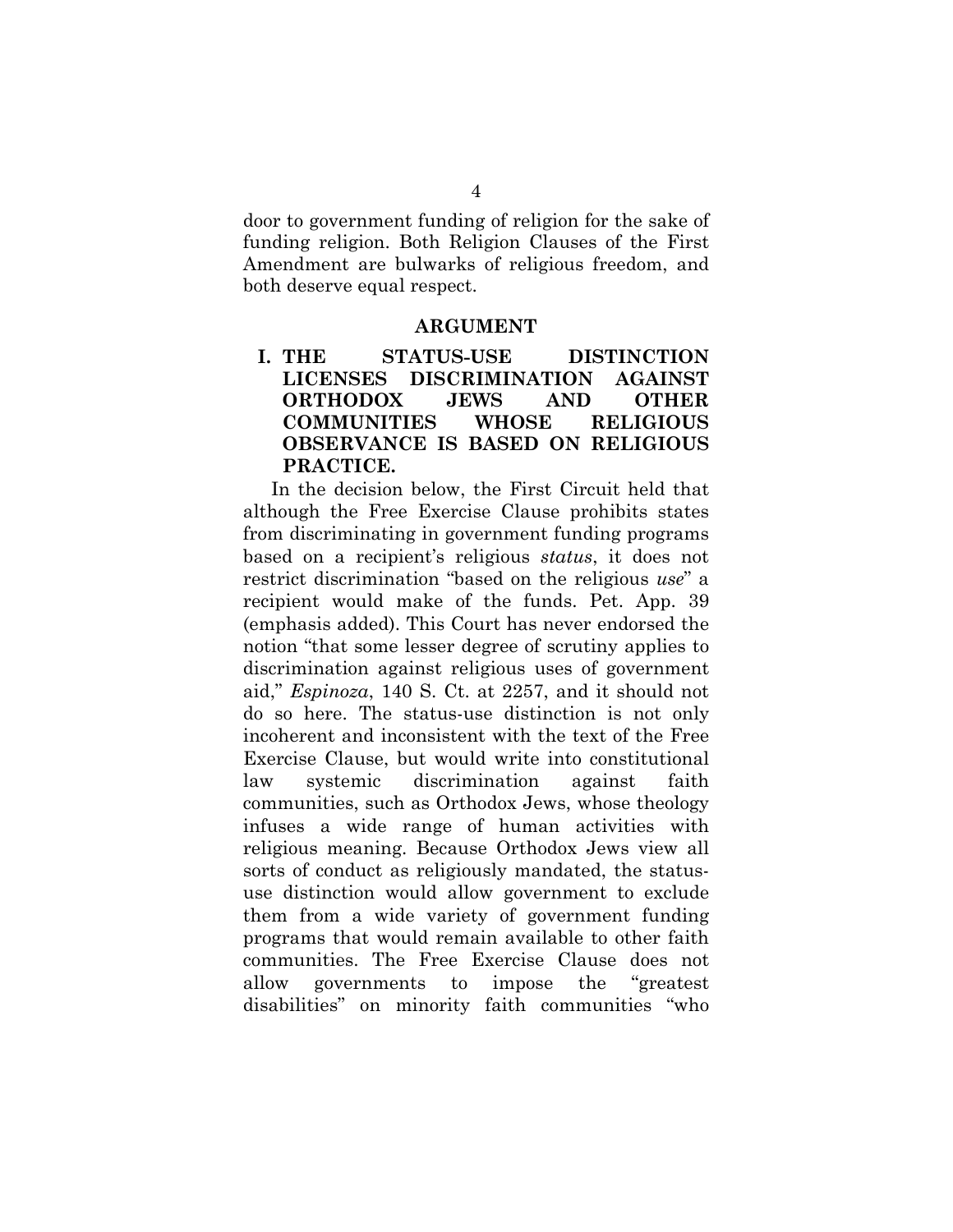think that that their religion should affect the whole of their lives." *Id.* at 2277 (Gorsuch, J., concurring) (internal quotation marks omitted). Under the Constitution, Americans of all faiths "stand[] in the same relationship with [their] country, with [their] state and local communities, and with every level and body of government." *Town of Greece* v. *Galloway*, 572 U.S. 565, 615 (2014) (Kagan, J., dissenting).

## **A. Orthodox Jews Observe Jewish Law in All Aspects of Their Lives, Infusing Everyday, Secular Activities with Religious Significance.**

The essence of Orthodox Judaism is living according to the requirements of *halacha*, or Jewish law. Derived from the Torah's 613 commandments, and developed through an ongoing, millennia-old process of rabbinic interpretation, *halacha* is a comprehensive regulatory system that "governs virtually every aspect of the life practiced by observant Jews for centuries." Chaim N. Saiman, *Halakhah: The Rabbinic Idea of Law* 3 (2018). For example, The Code of Jewish Law ("Shulchan Aruch"), an influential 16th-century treatise, "covers everything from the laws of childbirth to the laws of mourning. . . . what to wear and when to wear it, how to do business and with whom—not to mention the laws of Shabbat (the Sabbath), Jewish holidays, prayers, blessings, marriage, divorce, inheritance, and thousands of other familiar and lesser known Jewish practices." Saiman, *supra*, at 3.

For Orthodox Jews, "[t]he task of the religious individual is bound up with the performance of commandments" embodied in *halacha*. Joseph B. Soloveitchik, *Halakhic Man* 33 (1983). "All the faith and all the love in the world remain insignificant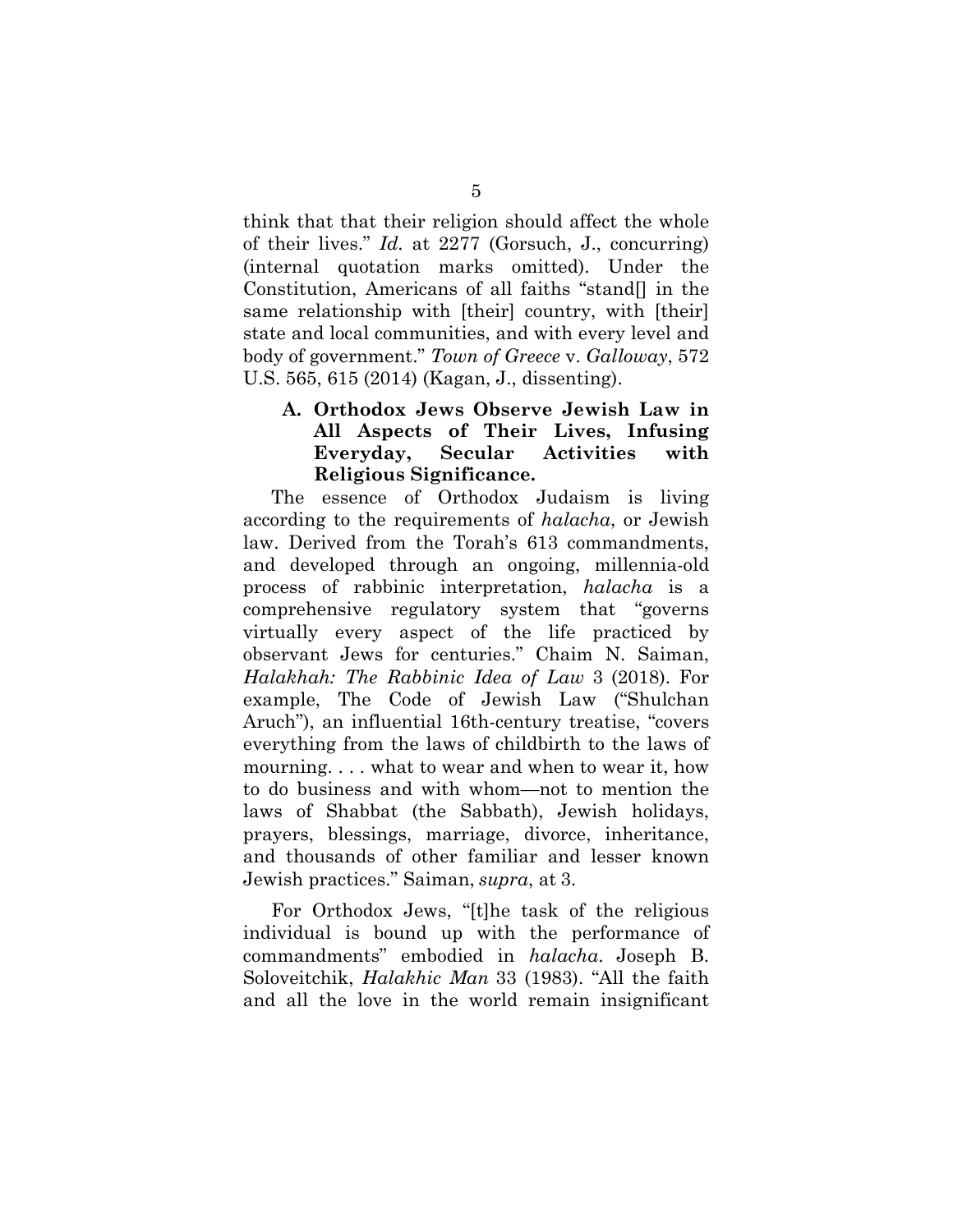until they are actualized in a regular routine, in the Halakhah, which transforms faith and love into reality." Norman Lamm, *The Illogic of Logical Conclusions*, in *Derashot Shedarashti: Sermons of Rabbi Norman Lamm*, https://bit.ly/3jhnAbB (last visited Sept. 7, 2021). Accordingly, "[t]he daily lives of Orthodox Jews are regulated by religious practices, beginning with benedictions uttered when they first arise in the morning and stretching to evening and bedtime prayers." Jack Wertheimer, *The New American Judaism: How Jews Practice Their Religion Today* 68 (2018). In this way, *halacha's* "enumerated obligations provide a means for acknowledging God in every area of human activity." Samuel J. Levine, *Taking Prosecutorial Ethics Seriously: A Consideration of the Prosecutor's Ethical Obligation to "Seek Justice" in a Comparative Analytical Framework*, 41 Hous. L. Rev. 1337, 1352 (2004).

Indeed, because *halacha* applies "to the entire gamut of human behavior," it includes rules that are "religious as well as 'secular.'" Aaron Kirschenbaum, *Modern Times, Ancient Laws—Can the Torah Be Amended? Equity as a Source of Legal Development*, 39 St. Louis U. L.J. 1219, 1219 (1995). *Halacha* in fact draws no distinction between these categories, treating "'[r]eligious' law and 'legal' law" as being "of one piece." 1 Menachem Elon, *Jewish Law: History, Sources, Principles* 111 (1994). Thus, *halacha* imposes religious obligations with respect to matters that are typically viewed as outside the province of religion. It contains "extensive doctrine concerning property, tort, inheritance, unjust enrichment, contract, competition, sales, and judicial procedure, as well as matters of religious ritual." Neil W. Netanel & David Nimmer, *Is Copyright Property?—*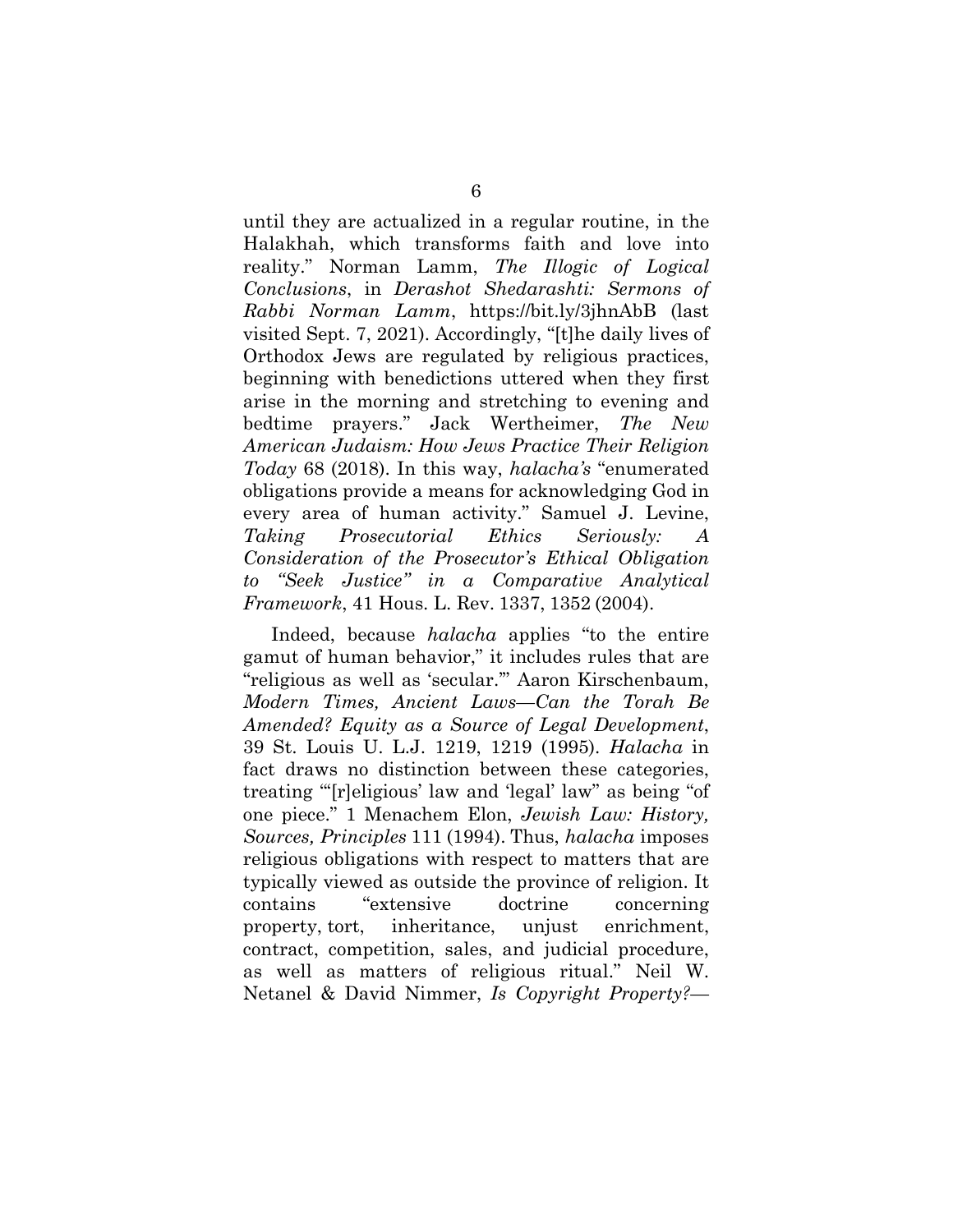*The Debate in Jewish Law*, 12 Theoretical Inq. L. 241, 245 (2011). It regulates the delivery of healthcare, the construction of buildings, and the provision of general education and social services. See *infra* Section I.B.1. It also includes "criminal laws that protect society as a whole, and governmental laws that encompass legislative, judicial, and executive functions of government." Donna Litman, *Jewish Law: Deciphering the Code by Global Process and Analogy*, 82 U. Det. Mercy L. Rev. 563, 563 (2005). For both Orthodox Jews and Orthodox Jewish institutions, complying with *halachic* rules "within the realm of secular law," *id.*, is as much a religious obligation as complying with rules governing prayer and rituals. Cf. *Shaliehsabou* v. *Hebrew Home of Greater Wash., Inc.*, 363 F.3d 299, 309 (4th Cir. 2004) ("Jews view their dietary laws as divine commandments, and compliance therewith is as important to the spiritual well-being of its adherents as music and song are to the mission of the Catholic church.").

**B. Because They Must Comply with Rituals and Practices Throughout Everyday Life, Orthodox Jews Will Be Harmed by a Status-Use Distinction Far More than Adherents of Religions Less Focused on Everyday Practice.** 

It is precisely because Orthodox Jews "take their religion seriously" and "think that their religion should affect the whole of their lives" that the statususe distinction threatens them so gravely. *Mitchell* v. *Helms*, 530 U.S. 793, 827-28 (2000) (plurality opinion). Respondent contends that the status-use distinction permits her to "declin[e] to fund explicitly religious activity" as part of a state student-aid program. BIO i. But for Orthodox Jews, the rule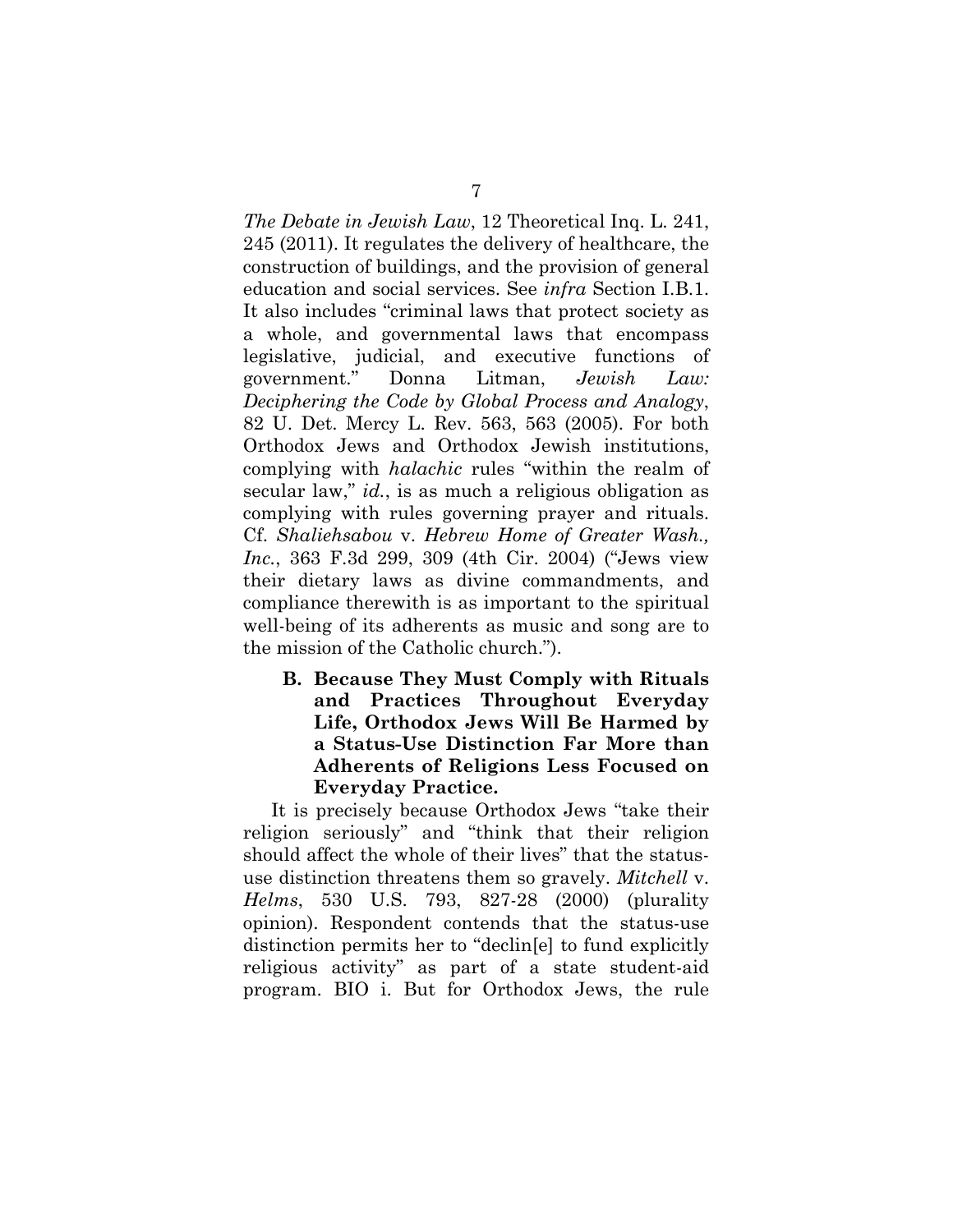Respondent invokes would sweep far more broadly than education. All manner of government programs involve activities that are subject to Jewish laws and values and that Orthodox Jews, accordingly, approach through a lens of religious obligation. Under the status-use distinction, governments could exclude Orthodox Jews from funding for such activities on the ground that, for Orthodox Jews, the activities represent a "religious use."

There is no question that the government would violate the Establishment Clause by allocating funds solely for religious uses or religious purposes, but not for analogous secular uses or purposes as well. See *Epperson* v. *Arkansas*, 393 U.S. 97, 103-04 (1968). But this Court adopting the status-use distinction will do something very different and pernicious. Simply put, for Orthodox Jews, the status-use distinction would license systemic discrimination. It would authorize excluding Orthodox Jewish institutions from government funding programs aimed at achieving valid objectives simply because Orthodox Jews view 'secular' conduct as having theological import. Thus, under the status-use distinction, Orthodox Jews and other religious communities that incorporate religious practice throughout human activity would face greater burdens than communities that give religious observance a narrower scope. This Court has rejected doctrines that would "risk privileging" some "religious traditions" over others, *Our Lady of Guadalupe Sch.* v. *Morrissey-Berru*, 140 S. Ct. 2049, 2064 (2020), and should do the same here.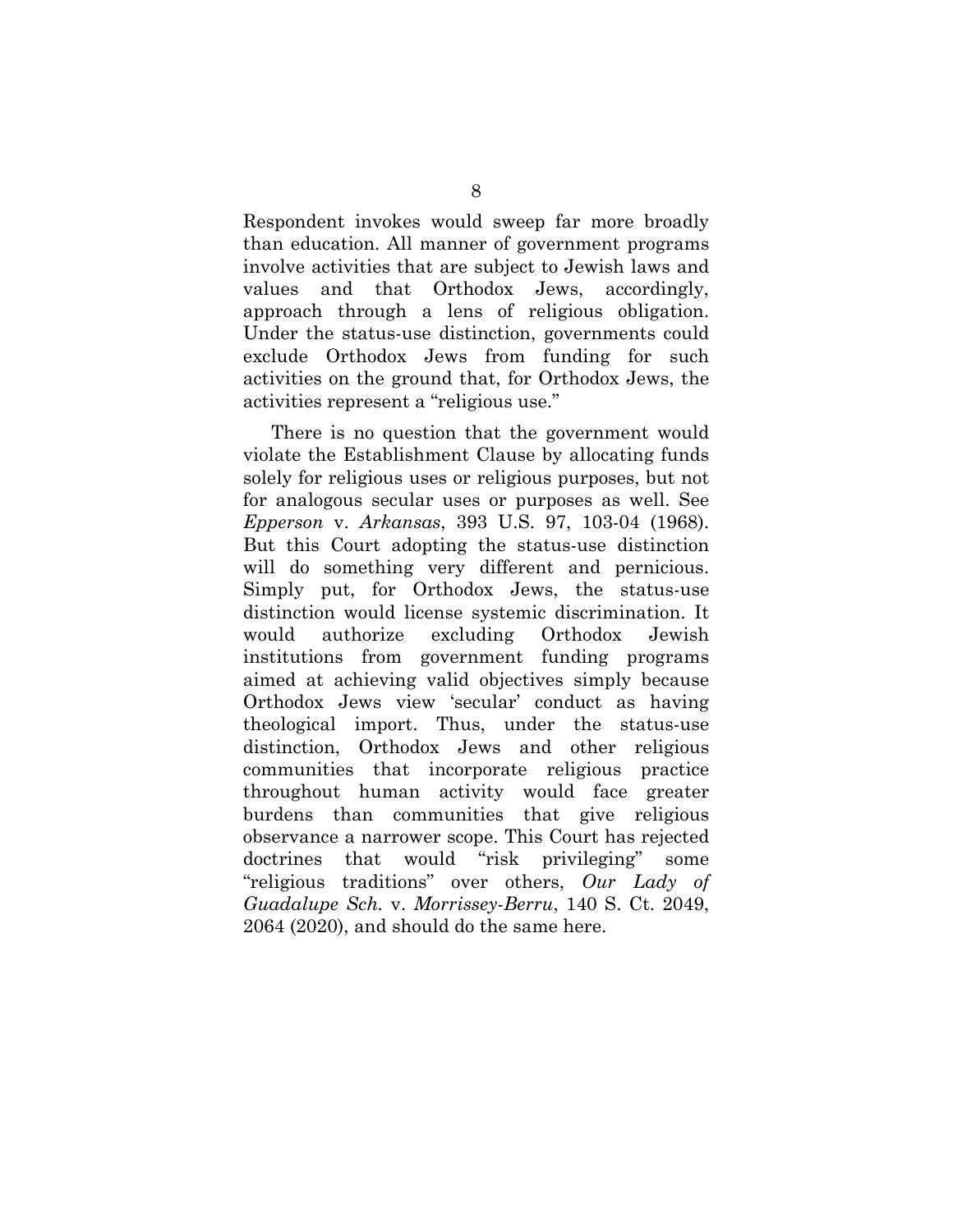## **1. The Status-Use Distinction Would Permit Discrimination Against Orthodox Jews Across a Wide Range of Government Programs.**

As discussed above, *halacha* elevates a wide range of important, typically secular activities into explicitly religious obligations, including activities related to healthcare, construction, social services, and food. A few examples will illustrate the scope of discrimination the status-use distinction would permit against Orthodox Jews.

#### **a. Healthcare**

First, the status-use distinction would open the door to excluding Orthodox Jews and Orthodox Jewish institutions from a wide range of government healthcare programs. For the Jewish people, both providing and seeking out medical care are essential religious commandments. The Bible commands Jews to "take heed to thyself, and take care of thy life," Deuteronomy 4:9, and "take good care of your lives," Deuteronomy 4:15, verses that express the fundamental value placed on human life and the attendant obligation to care for it. See Immanuel Jakobovits, *Jewish Medical Ethics: A Brief Overview*, 9 J. Med. Eth. 109, 109 (1983) (describing the biblical foundations of Jewish medical ethics as including "the sanctity and dignity of human life" and "the religious duty to preserve health").

These Biblical precepts provide the foundation for Jewish law's corpus of rules, "which has guided Jews in their every decision—both minor and significant— [with respect to] medical decisions." Jason Weiner, *Jewish Guide to Practical Medical Decision-Making* 11 (2017). In turn, "the Talmud . . . established the legal framework in virtually all fields of medical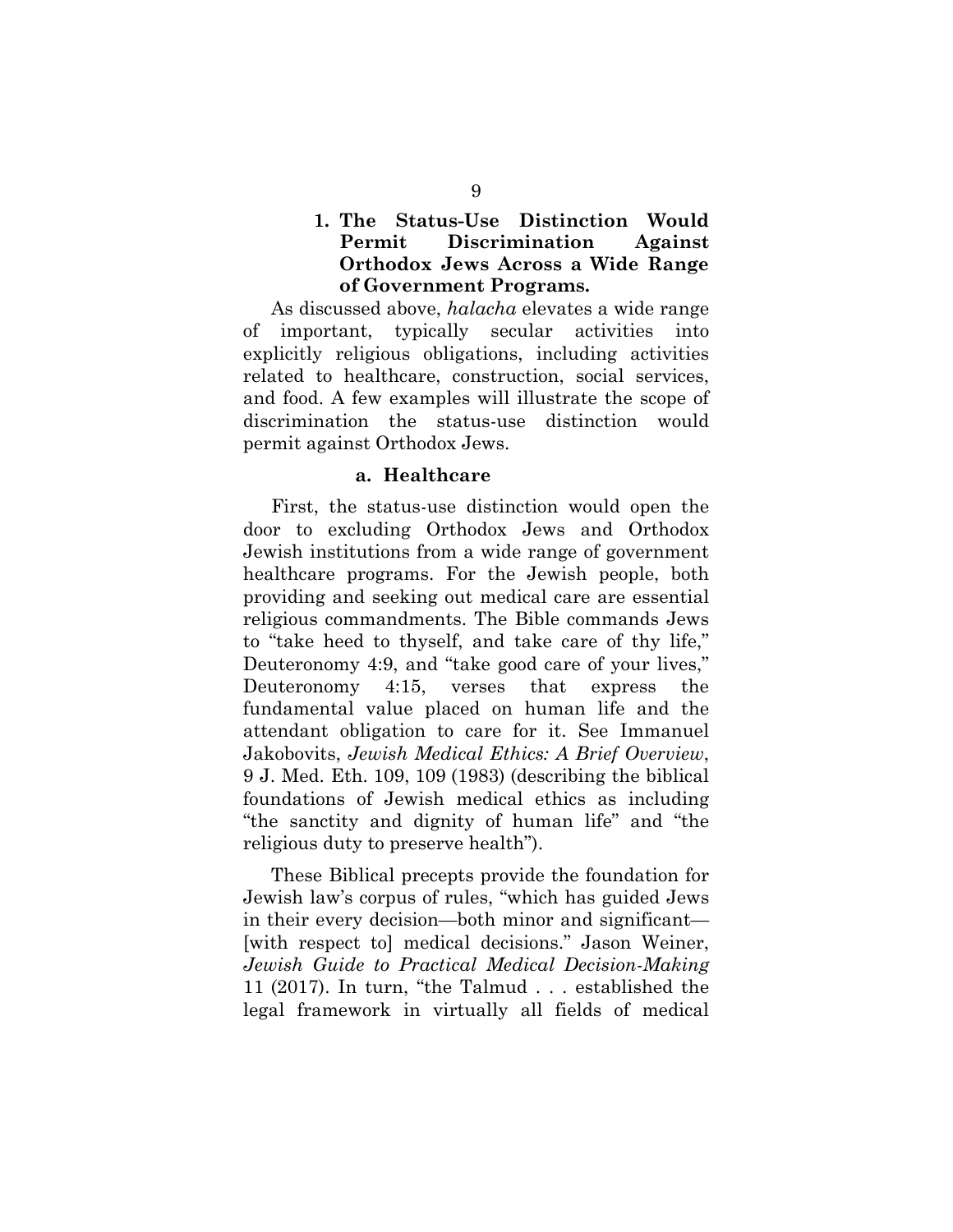ethics," and then "the voluminous rabbinical responsa . . . interpret[ed] and appl[ied] these principles in the light of contemporary conditions and the advance of medical knowledge and techniques." Jakobovits, *supra*, at 109-10. Indeed, as medical knowledge has accelerated in recent years, Jewish medical ethics has exploded, addressing a host of complex questions at the intersection of science, ethics, and Jewish law.2

Orthodox Jews carry out their religious obligation to protect health through a variety of institutions. Take Hatzalah, a nationwide network of all-volunteer emergency medical services organizations staffed by

<sup>2</sup> *See, e.g.*, Sharon Galper Grossman & Shamai Grossman, *The Unique Obligation of Healthcare Workers to Receive the COVID-19 Vaccine*, Lehrhaus (Jan. 24, 2021), https://bit.ly/3yoG0eK; John D. Loike & Moshe D. Tendler, *Molecular Genetics, Evolution, and Torah Principles*, 14 Torah U-Madda J. 173 (2007); Jeremy Brown, *Prenatal Screening in Jewish Law*, 16 J. Med. Eth. 75 (1990); Zev Schostak, *Precedents for Hospice and Surrogate Decision-Making in Jewish Law*, 34 Tradition 40 (2000); J. David Bleich, *Survey of Recent Halakhic Periodical Literature: Stem Cell Research*, 36 Tradition 56 (2002); Edward Reichman, *The Halakhic Chapter of Ovarian Transplantation*, 33 Tradition 31 (1998); Steven H. Resnicoff, *Jewish Law Perspectives on Suicide and Physician-Assisted Dying*, 13 J.L. & Rel. 289 (1998); Avraham Steinberg, *Human Cloning— Scientific, Moral and Jewish Perspectives*, 9 Torah U-Madda J. 199 (2000); Elli Fischer, *What You're Getting Wrong About Abortion and Judaism*, The Forward (Aug. 1, 2018), https://bit.ly/3kubriT; Jason Weiner, *Deactivating a Total Artificial Heart: A Preliminary Halachic Analysis*, 70 J. Halacha & Contemporary Soc'y 5 (2015); Herschel Schechter, *Halachic Aspects of Family Planning*, 4 J. Halacha & Contemporary Soc'y 5 (1982); David Shabtai, *Defining the Moment: Understanding Brain Death in Halakha* (2012). In sum, "[v]irtually every topic of medical ethics has been dealt with extensively in Jewish sources." Avraham Steinberg, *Encyclopedia of Jewish Medical Ethics*, at lxxix (2003).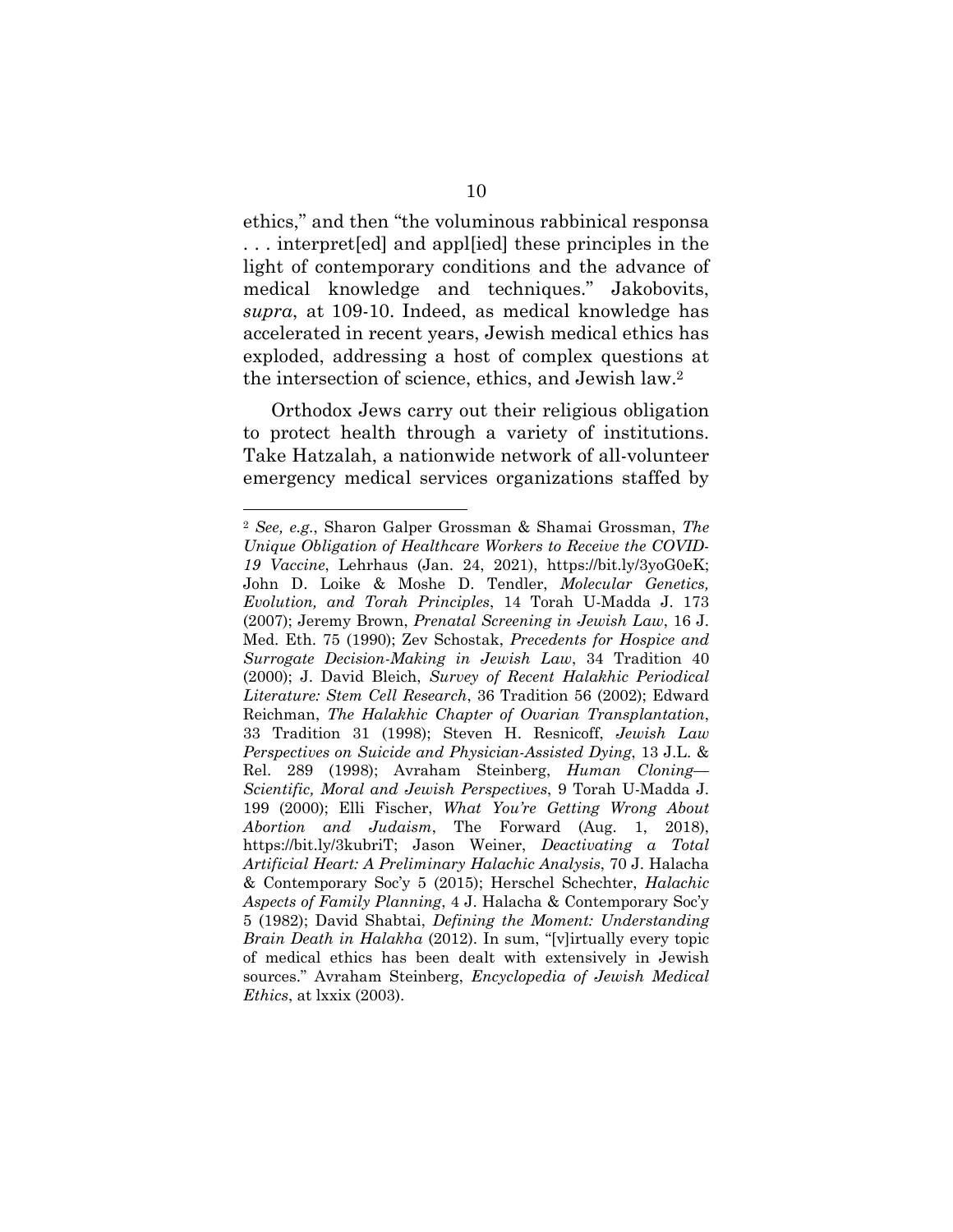Orthodox Jewish physicians, paramedics, and emergency medical technicians. See Antonia Farzan, *Inside Brooklyn's Orthodox Jewish Ambulance Corps*, EMS1 (Nov. 21, 2015), https://bit.ly/3gz2MdH. Hatzalah chapters in New York, Chicago, California, and elsewhere carry out the *halachic* commandment of *pikuach nefesh*, which holds that the duty to save a life overrides other aspects of Jewish law. Hatzalah volunteers are knowledgeable about Jewish law and specially trained to handle life-threatening emergencies on the Sabbath, when Orthodox Jews cannot ordinarily drive and may resist traveling to a hospital. See, *e.g.*, Hatzolah EMS of North Jersey, *About Hatzolah EMS*, https://bit.ly/38gV9UU (last visited Sept. 7, 2021). Furthermore, Hatzalah volunteers also fulfill the biblical commandment of "Ve'havta Le'rayecha Komocha"—love thy neighbor as thyself—by serving all members of their communities, regardless of race, religion, or ability to pay. See Chevra Hatzalah of Crown Heights, *History of Hatzalah of Crown Heights*, https://bit.ly/3BlgcCd (last visited Sept. 7, 2021).

Jewish nursing homes are another means by which Orthodox Jews can receive healthcare in the manner Jewish law prescribes. For example, the Bedford Center for Nursing and Rehabilitation in Brooklyn makes observance of Jewish law "an important part of daily life" by offering rabbinical services, daily prayer services, a strictly kosher menu, and the ability to observe the Sabbath. Bedford Ctr. for Nursing & Rehabilitation, *Jewish Traditions*, https://bit.ly/2WkfEO5 (last visited Sept. 7, 2021). Such institutions allow Orthodox Jews in need of assisted living facilities to continue living their daily lives according to *halacha*. Cf.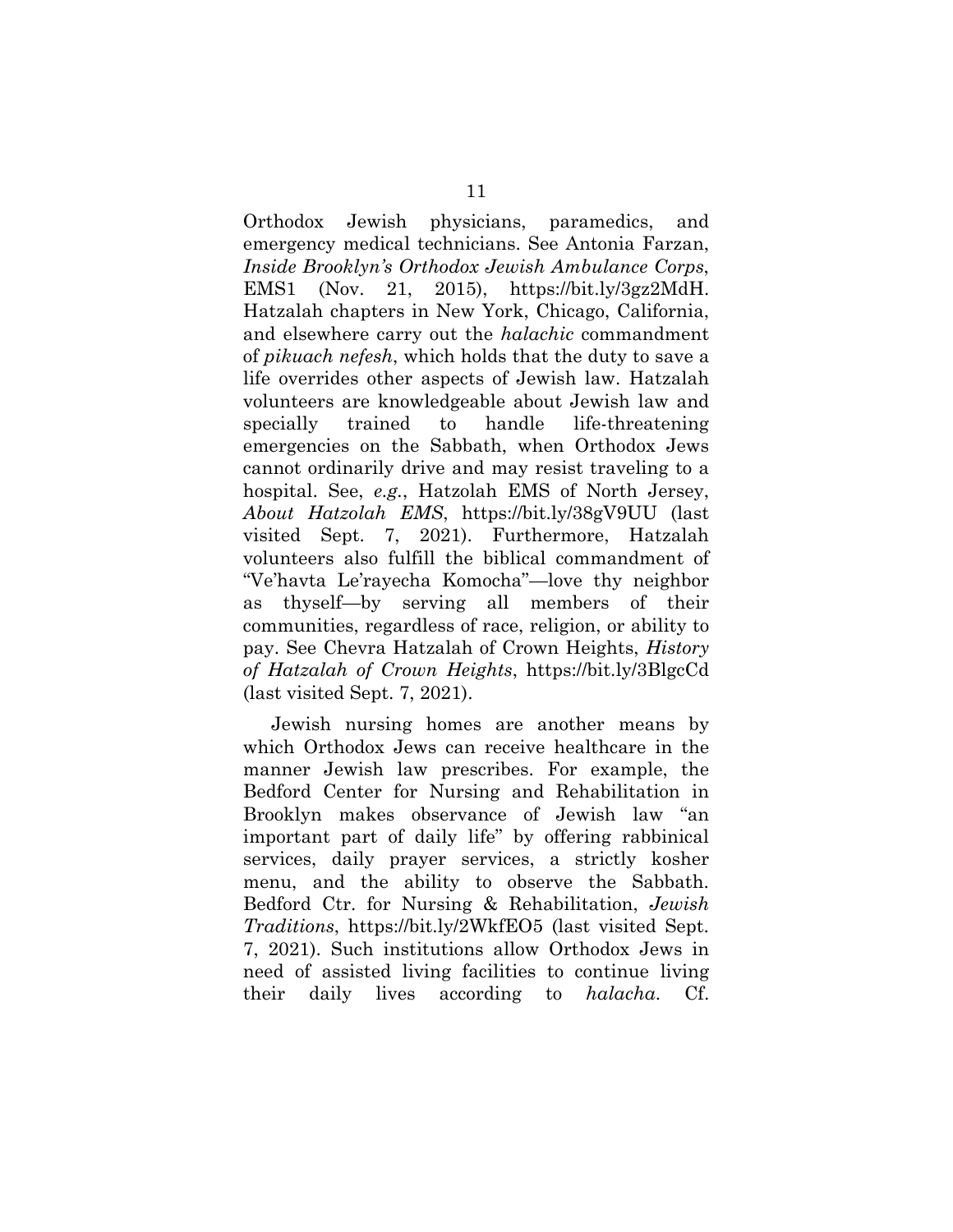*Shaliehsabou*, 363 F.3d at 310-11 (recognizing a nursing home as a Jewish "religious institution" where "its mission is to provide elder care to 'aged of the Jewish faith in accordance with the precepts of Jewish law and customs'" and where it "maintained a rabbi on its staff, employed mashgichim to ensure compliance with the Jewish dietary laws, and placed a mezuzah on every resident's door").

Finally, for Orthodox Jews, the very act of receiving healthcare fulfills a religious commandment. Thus, in December 2020, Amicus issued guidance instructing its members that "the Torah obligation to preserve our lives and the lives of others requires us to vaccinate for COVID-19 as soon as a vaccine becomes available." Orthodox Union & Rabbinical Council of Am., *COVID-19 Vaccine Guidance* (Dec. 15, 2020), https://bit.ly/2WgkhIZ. The guidance explained that "Halacha obligates us to care for our own health and to protect others from harm and illness," and that "Halacha directs us to defer to the consensus of medical experts in determining and prescribing appropriate medical responses to both treating and preventing illness." *Id.*

In each one of these examples, Orthodox Jews and the institutions serving them have benefited from participating in government funding programs. Many Hatzalah chapters receive funding from local governments. See, *e.g.*, The City Council of the City of New York, *Fiscal Year 2020 Adopted Expense Budget Adjustment Summary / Schedule C* (June 19, 2019), https://on.nyc.gov/3zpaqPo (providing funding for Haztoloh Incorporated). Nursing homes such as Bedford Center participate in Medicare and Medicaid—public benefit programs that, like Respondent's tuition assistance program, are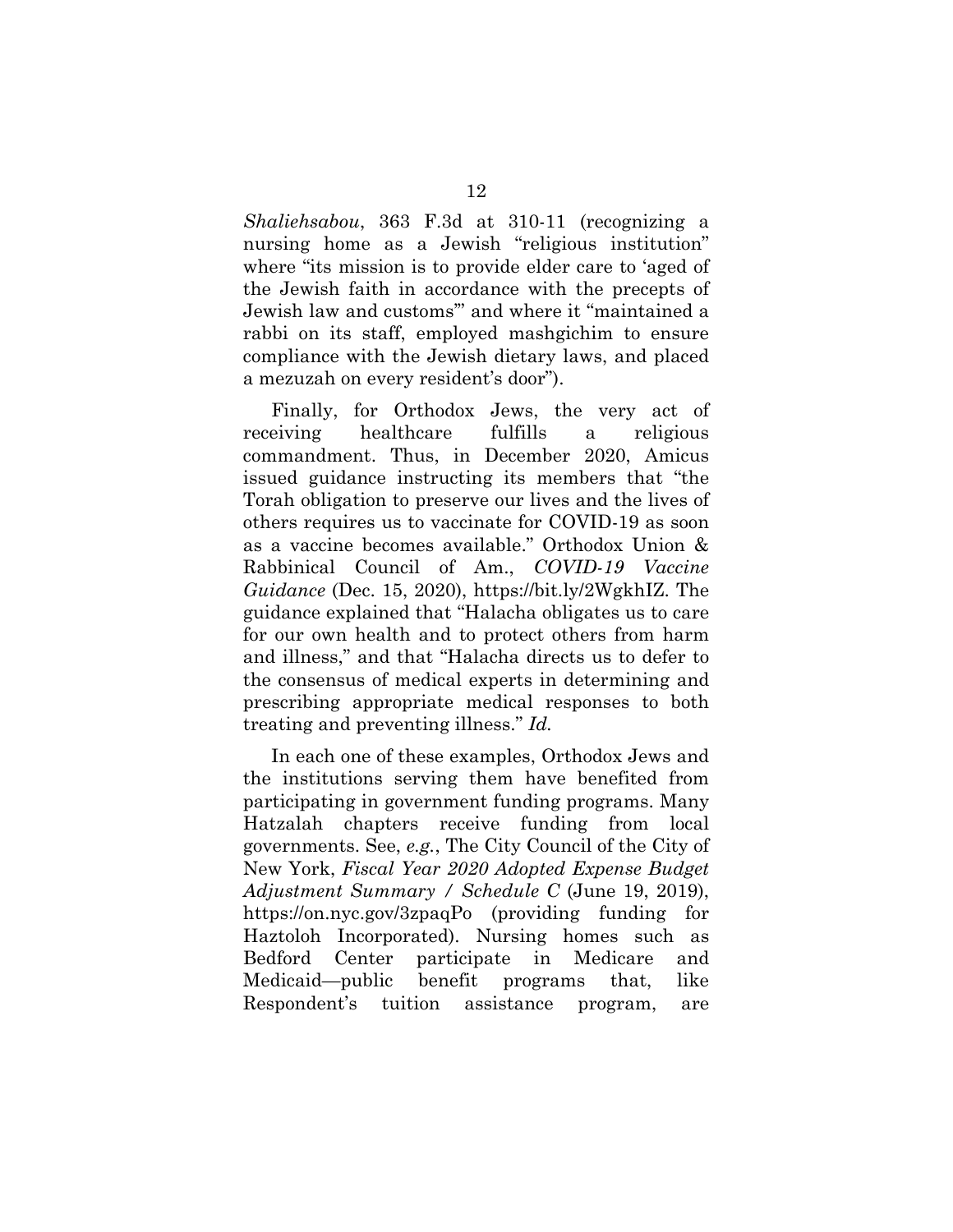mediated by private choice. See U.S. Ctrs. for Medicare & Medicare Servs., *Nursing Home: Bedford Center for Nursing and Rehabilitation*, https://bit.ly/389rGfs (last visited Sept. 7, 2021). And, of course, COVID-19 vaccines have been funded by the federal government. See Coronavirus Aid, Relief, and Economic Security Act, Pub. L. No. 116-136, tit. III, §§ 3203, 3713, 134 Stat. 281, 367-68, 423-24 (2020).

Yet in each one of these cases, Orthodox Jews have used the government funds to fulfill religious obligations to preserve life and follow *halacha*, transforming what many would consider secular conduct into religious activity. On this basis, the status-use distinction would allow the government to "cut [Orthodox Jews] off from participation in . . . general program[s] designed to secure or to improve . . . health and safety." *Trinity Lutheran*, 137 S. Ct. at 2027 (Breyer, J., concurring in the judgment). Consider whether a state, committed to excluding religious use from government funding, could have chosen to offer cost-free vaccines through Medicare except where used by Jews in fulfillment of a Jewish obligation. The question answers itself.

### **b. Safety Regulations**

The status-use distinction would also permit discrimination against Orthodox Jews with respect to government funding of safety improvements in construction, another important area of secular concern that *halacha* infuses with religious meaning. The Code of Jewish Law prescribes a "positive duty to remove and guard oneself against any lifethreatening obstacle," warning that "[i]f one did not remove said obstacles, one has negated a positive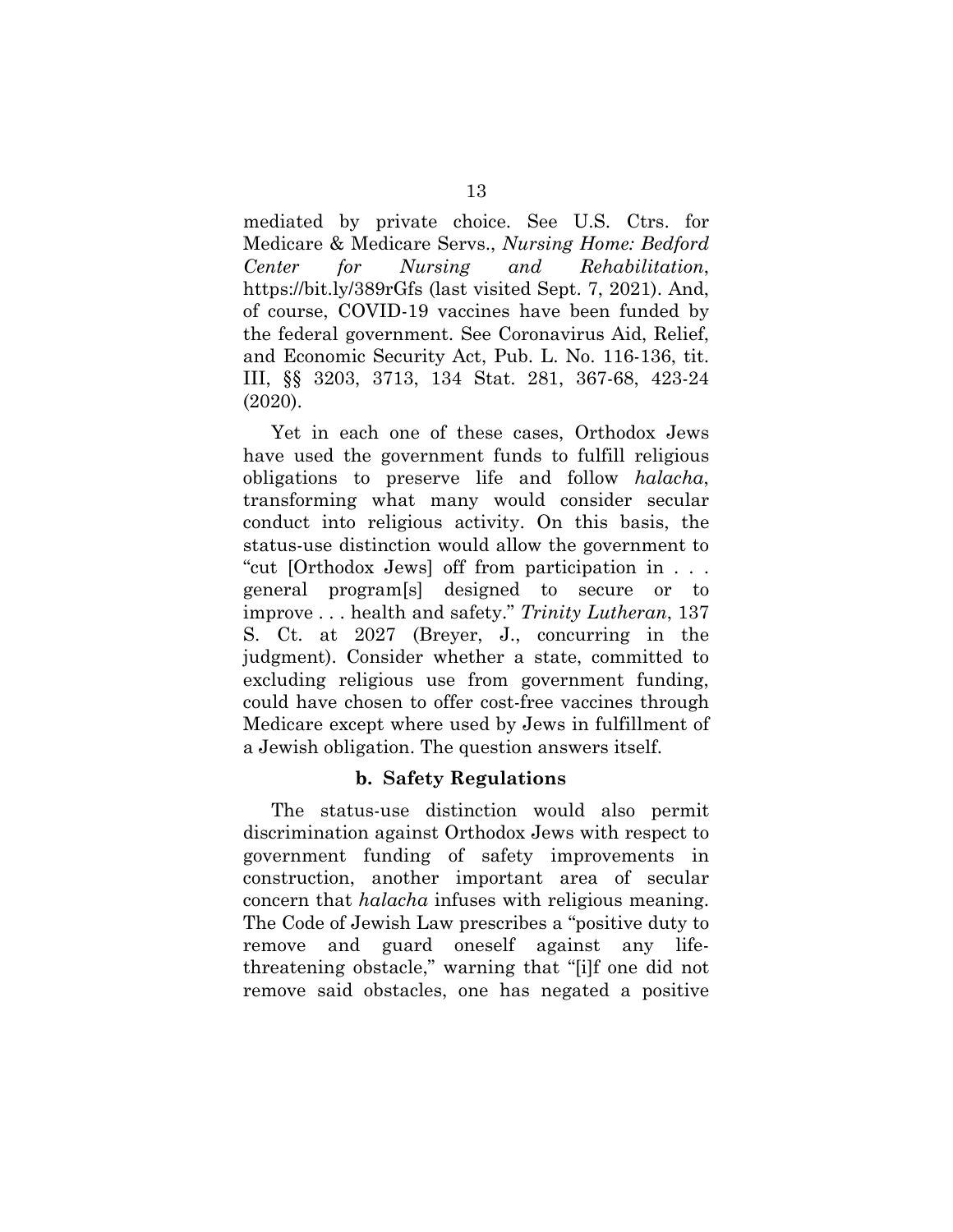commandment and transgressed 'do not bring bloodguilt.'" Shulchan Aruch, Choshen Mishpat 427:8. Among its "many prohibitions" to protect against conditions that endanger public health, Aruch HaShulchan, Choshen Mishpat 427:8, Jewish law imposes a variety of building code-like requirements for mitigating construction and property-related hazards. For example, Jewish law imposes "a positive commandment to make a fence on one's roof," *id.* 427:1, prescribing a minimum height for the fence, see Maimonides, Mishneh Torah, *Laws of Murder and the Preservation of Life* 11:1, and requiring that it be strong enough to keep someone from falling, see Kitzur Shulchan Aruch 190:1, *available at* https://bit.ly/3jVtXkU (last visited Sept. 9, 2021); Orthodox Union Kosher, *What Is the Mitzvah of "Ma'akeh" (Making a Guardrail)*, https://bit.ly/38mqrtr (last visited Sept. 7, 2021). It similarly imposes obligations to erect a fence of a certain height around open pits. Kitzur Shulchan Aruch 190:1.

Unsurprisingly, these requirements have secular analogues in government funding programs. For example, the Secretary of the Interior's Guidelines for Historic Preservation, which govern how recipients of various historic preservation grants may spend government funds, recommend that recipients comply with life safety building code requirements by, among other things, "[p]roviding workers with appropriate personal equipment for protection from hazards on the worksite," "[u]pgrading historic stairways and elevators to meet life-safety codes so that they are not damaged or otherwise negatively impacted," and "[r]emoving building materials only after testing has been conducted to identify any hazardous materials."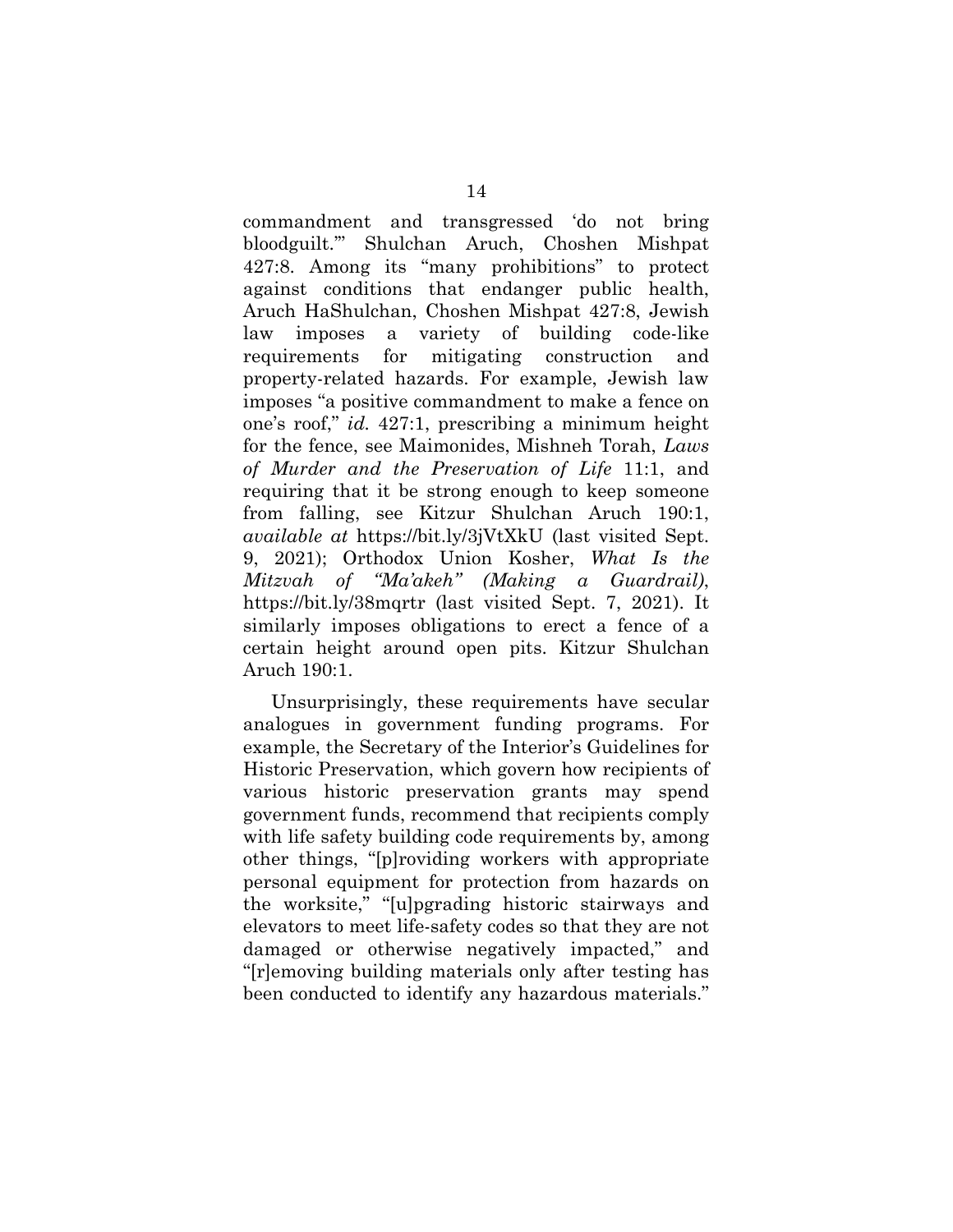U.S. Dep't of the Interior, *The Secretary of the Interior's Standards for the Treatment of Historic Properties with Guidelines for Preserving, Rehabilitating, Restoring & Reconstructing Historic Buildings* 71 (2017), https://bit.ly/3jjKcZ1. And, in fact, a number of Orthodox synagogues, such as the Touro Synagogue in Newport, Rhode Island, have received historic preservation grants subject to these guidelines. See Press Release, U.S. Dep't of the Interior, *Secretary Norton Announces Grants to Rhode Island's Touro Foundation, N.Y.'s Eldridge Street Project and Texas' Mission Concepcion* (Nov. 13, 2003), https://on.doi.gov/3ziOzsN. Under the status-use distinction, however, the federal government could exclude Orthodox synagogues from such programs on the ground that *halacha* transforms compliance with safety codes into a religious use—a fate faith traditions that do not regulate construction under religious law would not face. Such an outcome would be ironic as well as tragic: It was to the congregants of Touro Synagogue that George Washington wrote his famous letter opposing those who speak of "toleration . . . as if it was by the indulgence of one class of people, that another enjoyed the exercise of their inherent natural rights." *From George Washington to the Hebrew Congregation in Newport, Rhode Island, 18 Aug. 1790*, National Archives, https://bit.ly/3Bgiylt (last visited Sept. 7, 2021); see *Town of Greece*, 572 U.S. at 637 (Kagan, J., dissenting) (describing Washington's letter as embodying "America's promise in the First Amendment: full and equal membership in the polity for members of every religious group").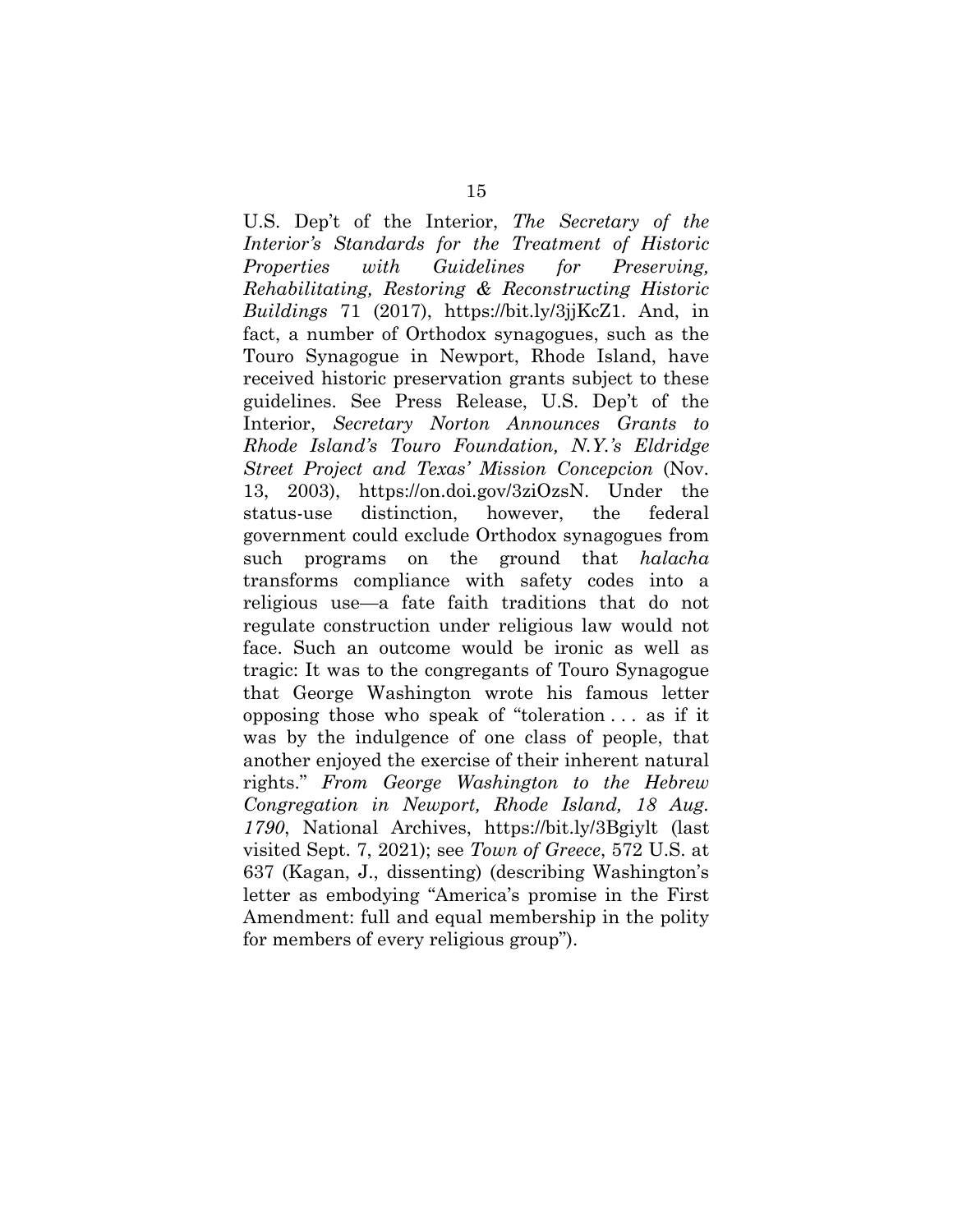#### **c. Social Services**

Finally, the status-use distinction would license discrimination against Jewish social services organizations. For kosher soup kitchens and food banks, for example, feeding the hungry is an activity that not only fulfills the religious commandment of *tzedakah*, or charity, but that is regulated in minute detail by the Jewish laws of kashrut. See, *e.g.*, *Tzedakah: The Jewish Take on Donating Money to Charity Organizations and Sharing with the Needy and Hungry*, Masbia, https://www.masbia.org/tzedakah (last visited Sept. 7, 2021) (website of Masbia, a food pantry with kosher certification from the Orthodox Union); KiwiKids Agudath Israel in Illinois, *About Us*, https://www.kiwikids.org/aboutus (last visited Sept. 7, 2021) (website of organization providing kosher school lunches in communities across United States). Biblically-rooted values similarly guide the Hebrew Immigrant Aid Society (HIAS), a more than centuryold organization dedicated to resettling refugees in the United States. Each of its six foundational values derive from the "traditions, texts, and history of the Jewish people." HIAS, *Mission and Values*, https://www.hias.org/who/mission-and-values (last visited Sept. 7, 2021) ("We are told 36 times in the Torah to love those who are strangers. For HIAS, welcome begins at our door and extends through our work with refugees, partners, and allies around the globe.").

Both kosher food pantries and HIAS currently receive government funding to support their valuable work. See HIAS, *Consolidated Financial Statements and Independent Auditors' Report* 6 (2020), https://bit.ly/3yllOdw; see KiwiKids, *supra* (noting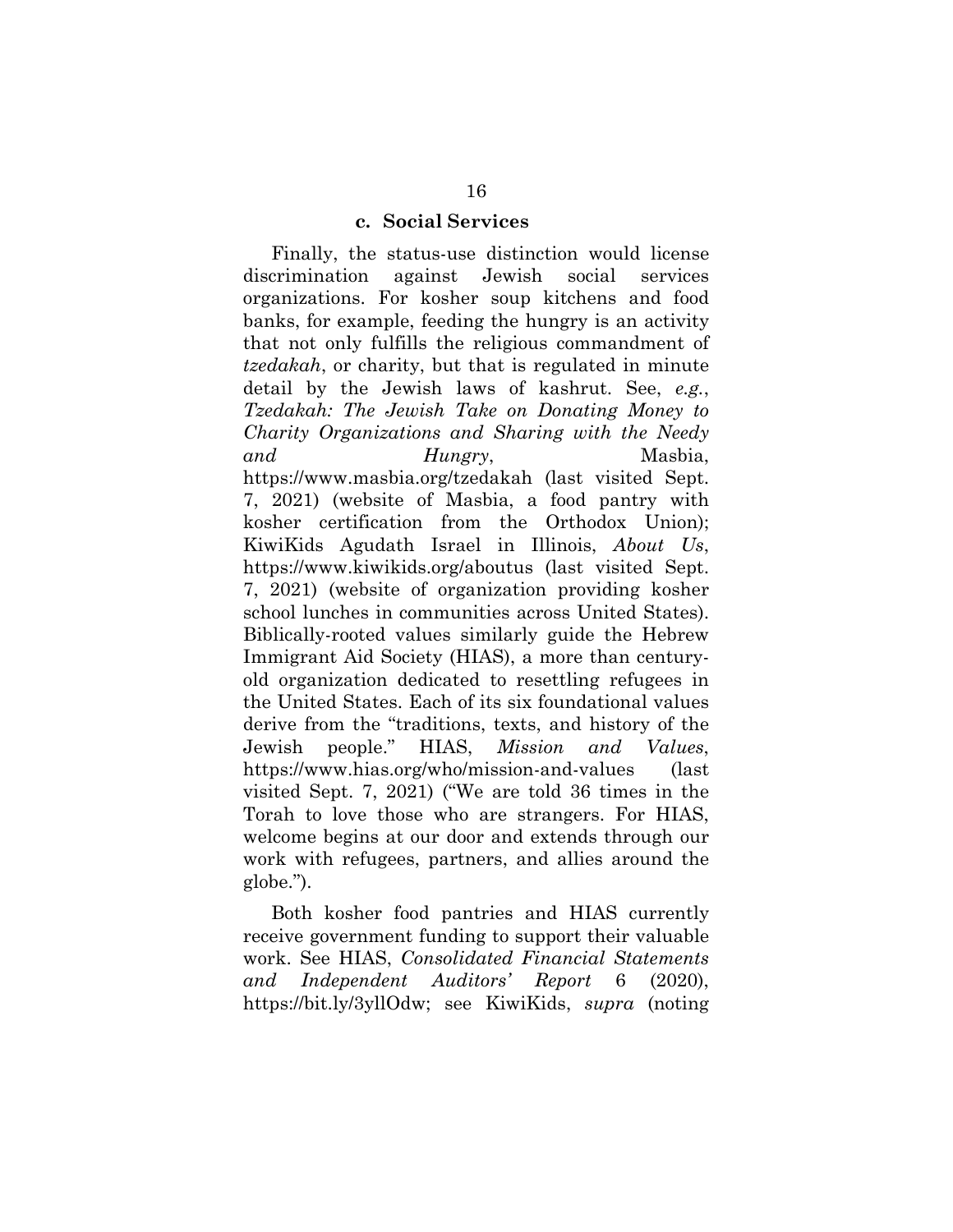KiwiKids' participation in U.S. Department of Agriculture programs). But the status-use distinction would allow the government to exclude such organizations from generally available funding programs on the grounds that they would use the funds for activities that, to them, have religious meaning.

## **2. Jewish Values Shape the Entire Curriculum of Orthodox Jewish Day Schools, Including Both Jewish and General Studies.**

In the educational context, the status-use distinction would also "single out" Orthodox Jews and other devoutly religious communities "for disfavored treatment." *Trinity Lutheran*, 137 S. Ct. at 2020. Transmitting Jewish values through education is one of the central and timeless imperatives captured in Judaism's most sacred texts. The Bible instruct Jews not only to remain dedicated and steadfast to the constant pursuit of study and learning, see Joshua 1:8 ("This book of the Torah shall not leave your mouth; you shall meditate therein day and night."), but to seize all opportunities to transmit our amassed knowledge and central values to each subsequent generation, see Deuteronomy 6:7 ("And you shall teach them to your sons and speak of them when you sit in your house, and when you walk on the way, and when you lie down and when you rise up.").

For nearly a century, Jewish day schools have served as the American Orthodox Jewish community's "critical setting for the transmission" of Jewish values. Jack Wertheimer, *Jewish Education in the United States: Recent Trends and Issues*, 99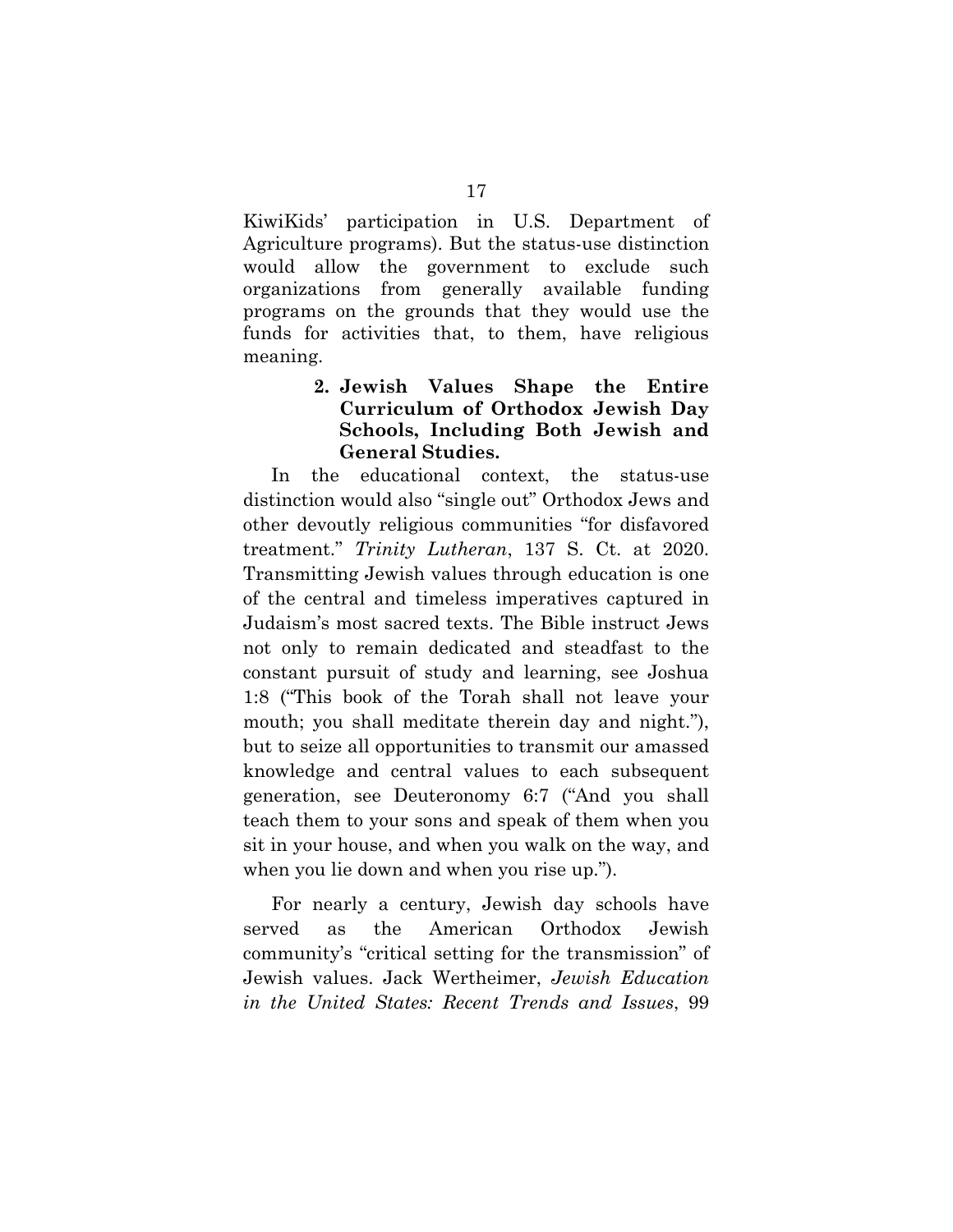Am. Jewish Y.B. 3, 17 (1999). Indeed, over eighty percent of Orthodox Jews in the United States have at least one child enrolled in a Jewish day school. See Pew Research Ctr., *A Portrait of American Orthodox Jews* (Aug. 26, 2015), https://www.pewforum.org/2015/08/26/a-portrait-ofamerican-orthodox-jews/.

The central feature of contemporary Orthodox Jewish day schools is their dual curriculum, in which the school day is divided between Jewish studies (*e.g.*, Bible and Talmud) and general studies (*e.g.*, math, science, and English language arts). See *Westchester Day Sch.* v. *Vill. of Mamaroneck*, 417 F. Supp. 2d 477, 497 (S.D.N.Y. 2006) (summarizing expert testimony explaining that "for modern Orthodox Jews, enrolling their children in a dual curriculum Jewish day school is 'virtually mandatory'"), *aff'd*, 504 F.3d 338 (2d Cir. 2007). While there remain differences within Orthodox Judaism towards curricular integration, for much of the American Orthodox Jewish community, Jewish studies and general studies are not intended to live in isolation. Indeed, on some accounts, religious study is incomplete without complementary instruction in general studies. See Norman Lamm, *Torah Umadda: The Encounter of Religious Learning and Worldly Knowledge in the Jewish Tradition* 236 (1990) ("Torah, faith, religious learning on one side, and Madda, science, worldly knowledge on the other, together offer us a more overarching and truer vision than either set alone."); Samson Raphael Hirsch, *The Relevance of Secular Studies*, in 7 *The Collected Writings of Rabbi Samson Raphael Hirsch*, at 99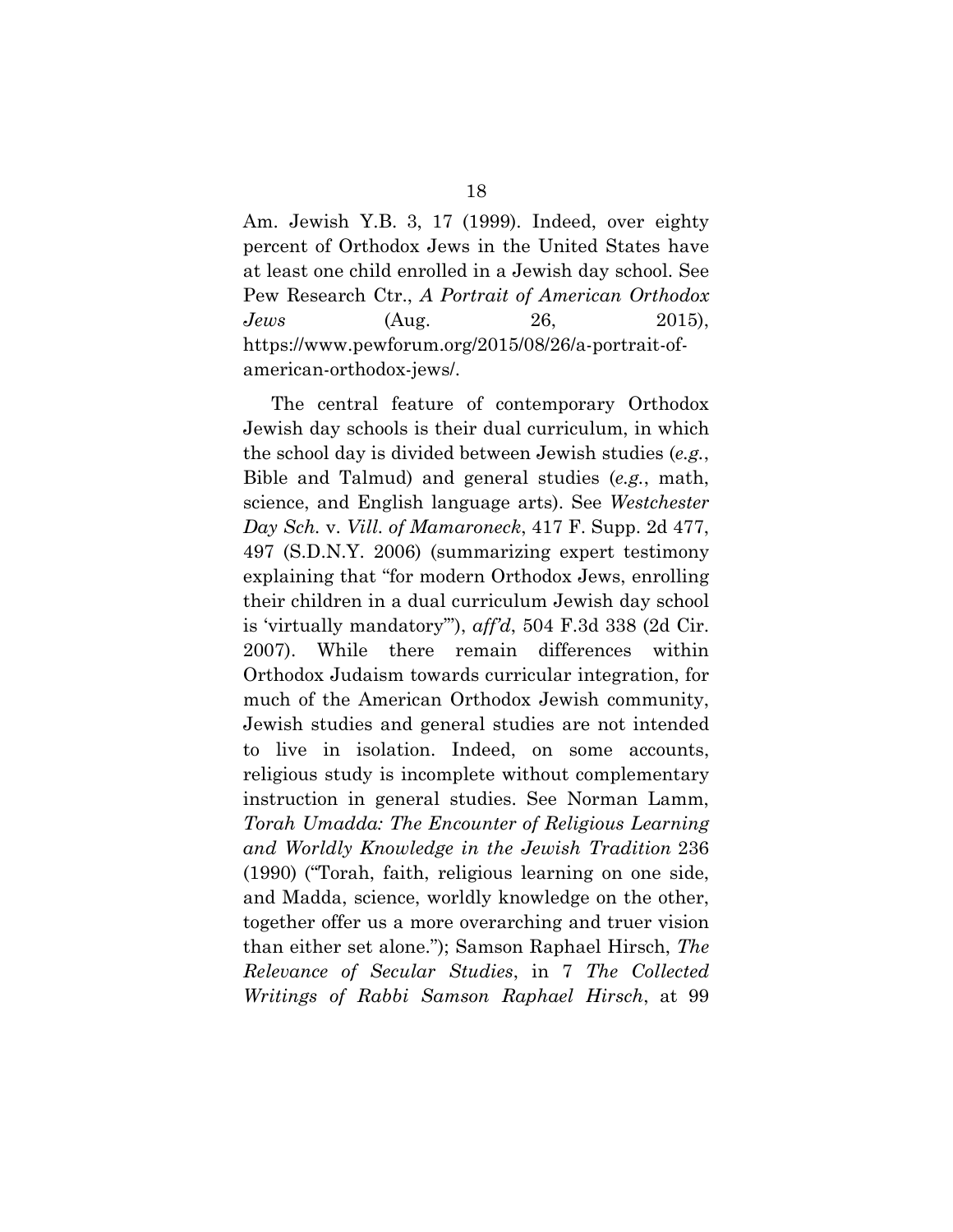(1997) ("Indeed, this devoted attention to general education is a sacred duty also from the strictly religious point of view because it can make important contributions to our Jewish studies."). Accordingly, "Jewish all-day schools have widely aspired to the curriculum integration of Jewish and general studies," Alex D.M. Pomson, *Knowledge That Doesn't Just Sit There: Considering a Reconception of the Curriculum Integration of Jewish and General Studies*, 96 Rel. Educ. 528, 528 (2001),<sup>3</sup> viewing such integration as "world-redeeming," Aharon Lichtenstein, *A Consideration of Synthesis from a Torah Point of View,* The Commentator (Apr. 27, 1961), https://bit.ly/3zmEFGv.

Thus, for Orthodox Jewish day schools, there is no distinction between religious status and religious use; identity consists in practice. The status-use distinction would therefore allow states to put Orthodox Jewish day schools to the same "choice" faced by the petitioner church in *Trinity Lutheran*: They "may participate in an otherwise available

<sup>3</sup> The method and manner of curricular integration continues to be one of the most discussed and debated topics in the broader field of Jewish education. *See* Stan Peerless, *Digest of Literature on Curriculum Integration*, Lookstein Ctr. Jewish Educ., https://www.lookstein.org/curriculum-integration-introduction/ (last visited Sept. 7, 2021). For more recent discussion, see Moshe Krakowski, *Developing and Transmitting Religious Identity: Curriculum and Pedagogy in Modern Orthodox Jewish Schools*, 37 Contemporary Jewry 433 (2017); David Stein, *Compartmentalization and Synthesis in Modern Orthodox Jewish Education*, Lehrhaus (May 6, 2019), https://www.thelehrhaus.com/commentary/compartmentalizatio n-and-synthesis-in-modern-orthodox-jewish-education/).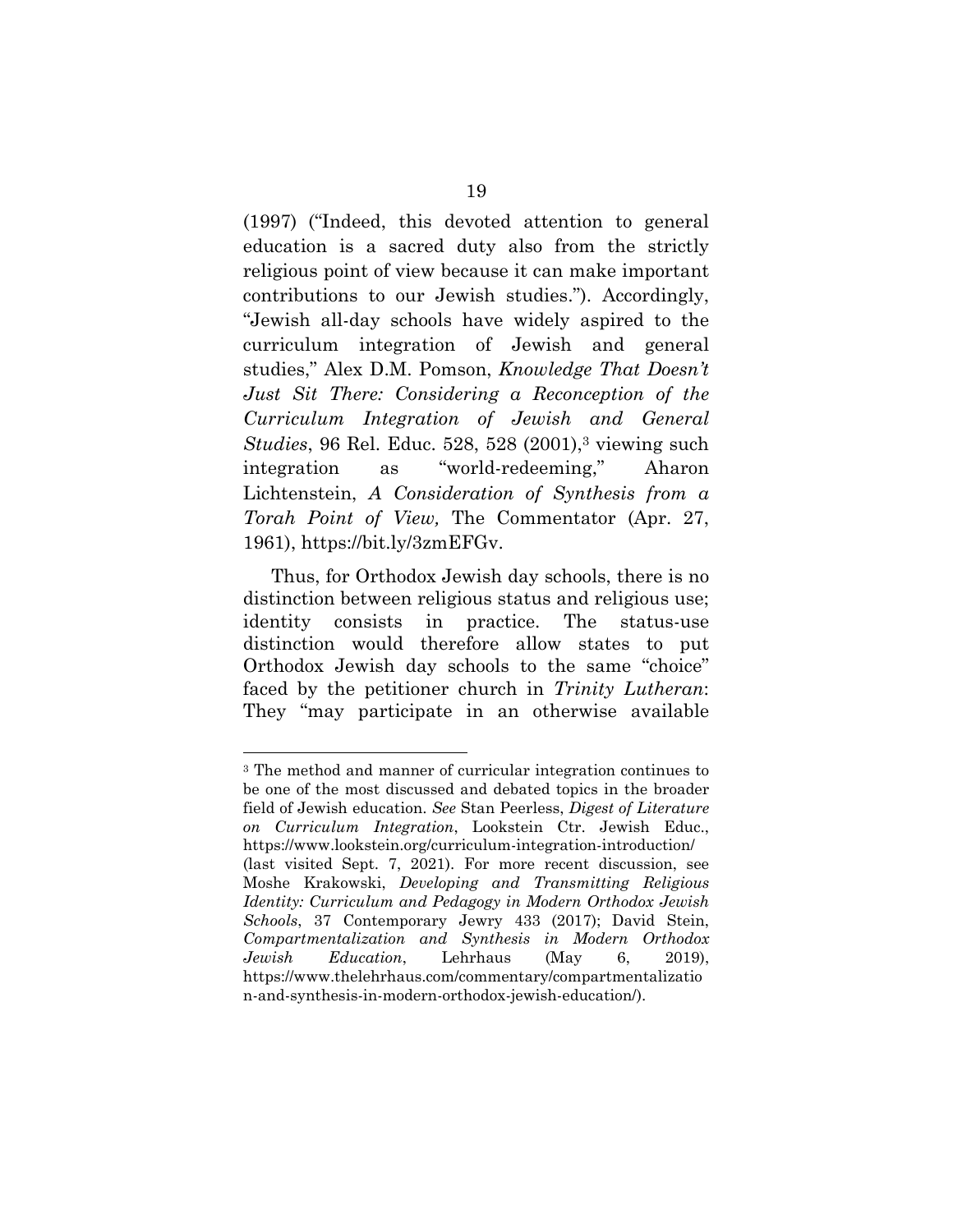benefit program or remain . . . religious institution[s]." *Trinity Lutheran*, 137 S. Ct. at 2021- 22. As *Trinity Lutheran* recognized, the Free Exercise Clause restricts states from imposing that choice. See *id.* at 2024-25.

To be sure, not all religious schools necessarily would face this dilemma; Respondent states that she would award tuition assistance to attend a religiously-affiliated school that did not make "religious use" of the funds, BIO 16-17, and arguably has already done so, see Pet. 9; Pet. App. 37, 48-49. But this possibility only aggravates the problems with the status-use distinction by privileging faith communities that are "passive in [religion's] practice" over those "who think that their religion should affect the whole of their lives," including the whole of their educations. *Espinoza*, 140 S. Ct. at 2277 (Gorsuch, J., concurring). This Court should not adopt a doctrine that would impose unique burdens on religious communities that worship God through action as well as prayer. See *Epperson*, 393 U.S. at 104 ("The First Amendment mandates governmental neutrality between religion and religion . . . ."); *Locke*, 540 U.S. at 731 (Scalia, J., dissenting) ("The indignity of being singled out for special burdens on the basis of one's religious calling is so profound that the concrete harm produced can never be dismissed as insubstantial.").4

<sup>4</sup> Respondent's approach would also imbue officials such as herself with shockingly broad discretion to make judgments as to what does and what does not constitute religious use, an exercise this Court has warned is fraught with peril. *See Our Lady of Guadalupe*, 140 S. Ct. at 2069; *Hosanna-Tabor Evangelical Lutheran Church & Sch. v. EEOC*, 565 U.S. 171, 205-06 (2012) (Alito, J., concurring).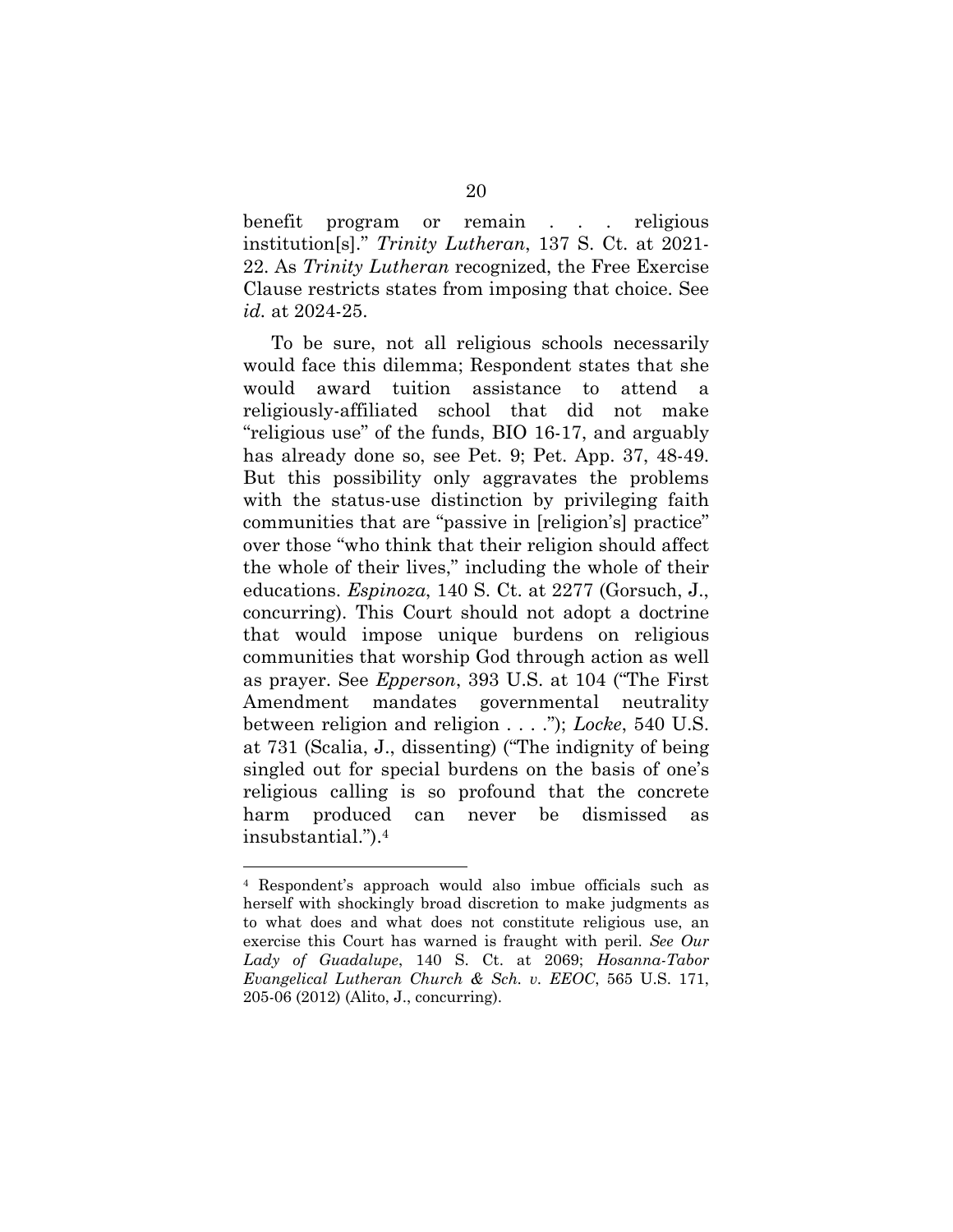## **II. THE UNITED STATES HAS BENEFITED FROM INCLUDING RELIGIOUS INSTITUTIONS IN GOVERNMENT FUNDING PROGRAMS.**

In addition to being unlawful, the status-use distinction would, in fact, undermine government policy. American society has benefited from allowing religious institutions to participate in a wide range of government funding programs, including in such "well-established parts of our social welfare system" as Medicare, Medicaid, Pell Grants, and the G.I. Bill. *Zelman*, 536 U.S. at 666-67 (O'Connor, J., concurring). Such policies of inclusion have allowed these programs to reach more people and to better achieve the government's aims. In recent years, the federal government has opened even more funding programs to religious institutions, recognizing that they should be permitted to participate in generally available government programs on equal footing with other members of civil society and that the government's secular goals often can be accomplished only by including faith-based institutions. Collectively, these policies "place[] in broader perspective alarmist claims about implications" of rejecting the status-use distinction and respecting the full set of rights guaranteed by the Free Exercise Clause. *Id.* at 668.

### **A. Disaster Relief**

The United States, through the Federal Emergency Management Agency (FEMA), has long provided recovery assistance to communities struck by natural disasters. See Stafford Disaster Relief and Emergency Assistance Act, Pub. L. 100-707, 102 Stat. 4689 (1988). Until 2018, however, FEMA limited disaster relief to state governments, local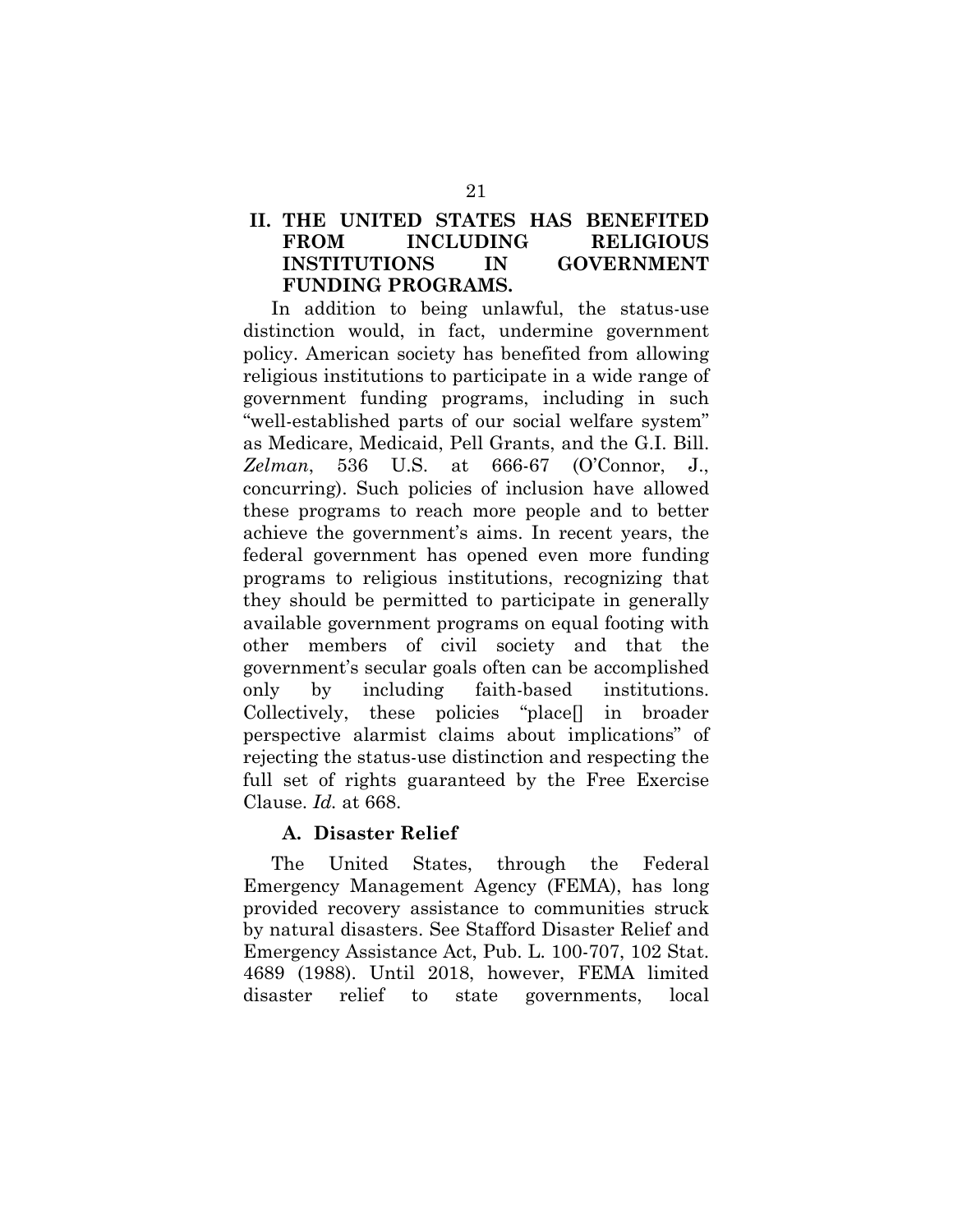governments, and secular nonprofit organizations; when FEMA determined that an organization was primarily engaged in religious activities, it would decline to provide assistance. See, *e.g.*, Final Decision, *Chabad of the Space Coast, Inc.* (FEMA June 27, 2012), https://www.fema.gov/appeal/219590?appeal\_page=le tter (denying disaster aid following Tropical Storm Faye because the facility's "activities appeared to be geared to the development of the Jewish faith"). As a result, churches, synagogues, and other houses of worship damaged during disasters often received no federal relief.

FEMA changed course in the wake of devastating hurricanes in 2018, when synagogues and churches damaged by Hurricanes Harvey and Irma challenged its policy under the Free Exercise Clause. See Compl., *Chabad of Key West, Inc.* v. *FEMA*, No. 4:17 cv-10092-JLK (S.D. Fla. Dec. 4, 2017), ECF No. 1; Am. Compl., *Harvest Family Church* v. *FEMA*, No. 4:17-cv-2662 (S.D. Tex. Sept. 12, 2017), ECF No. 11. The houses of worship claimed (correctly) that this Court's decision in *Trinity Lutheran* barred FEMA from withholding disaster-relief funds from houses of worship simply because of their religious character. Although FEMA initially defended its policy, it reversed course after the Texas churches sought an injunction pending appeal in this Court, and the Court requested a response from FEMA. See *Harvest Family Church* v. *FEMA*, No. 17A649 (Dec. 15, 2017); *id.* (Dec. 21, 2017).

FEMA's revised Public Assistance Program and Policy Guide explains that, in light of *Trinity Lutheran*, "nonprofit houses of worship will not be singled out for disfavored treatment." FEMA, *Public Assistance Program and Policy Guide, FP-104-00902*,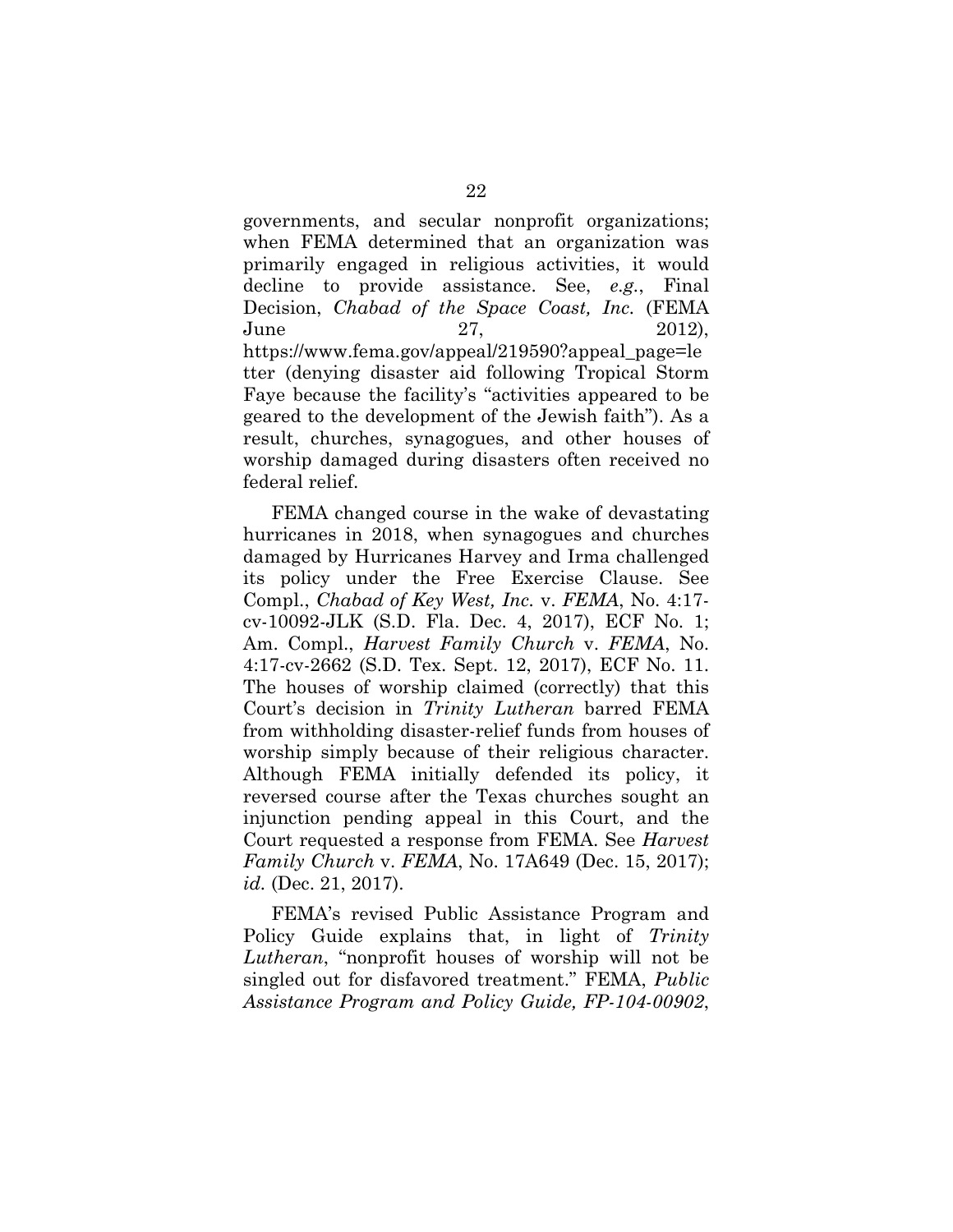at vii (3d ed. Jan. 2018); see Revisions to the Public Assistance Program and Policy Guide, 83 Fed. Reg. 472, 473 (Jan. 4, 2018). On a broad bipartisan vote, Congress subsequently codified this position by amending FEMA's governing statutes to provide that "[a] church, synagogue, mosque, temple, or any other house of worship, educational facility, or any private nonprofit facility" can qualify for disaster relief "without regard to the religious character of the facility or the primary religious use of the facility." Bipartisan Budget Act of 2018, Pub. L. No. 115-123, div. B, tit. VI, § 20604(b), 132 Stat. 64, 86 (codified at 42 U.S.C. § 5172(a)(3)(C)).

This policy shift has yielded tangible benefits for religious institutions, including synagogues. Multiple synagogues in Houston sustained significant damage in Hurricane Harvey. See Jewish Federations of N. Am., *Responding to Hurricane Harvey*, https://bit.ly/38trc45 (last visited Sept. 7, 2021). According to news reports, a number of "Houston's Jewish institutions," including "two major synagogues, a day school, the [Jewish Community Center] and the senior residential center," "suffered \$50 million worth of damage." See Deborah Fineblum, *Jewish Houston one year after Hurricane Harvey*, S. Fla. Sun Sentinel (Sept. 6, 2018), https://bit.ly/3mypEOd. The Beth Yeshurun congregation, for example, sustained around \$3 million in damage during the storm. See Ben Sales, *How Houston's Synagogues Are Handling the High Holidays after Harve*y, Jewish Telegraphic Agency (Sept. 18, 2017), https://bit.ly/2UN4rEO. In 2020, FEMA provided over \$2.4 million to the congregation for repairs. See Press Release, *Congresswoman Lizzie Fletcher Announces More than \$2.4 Million for*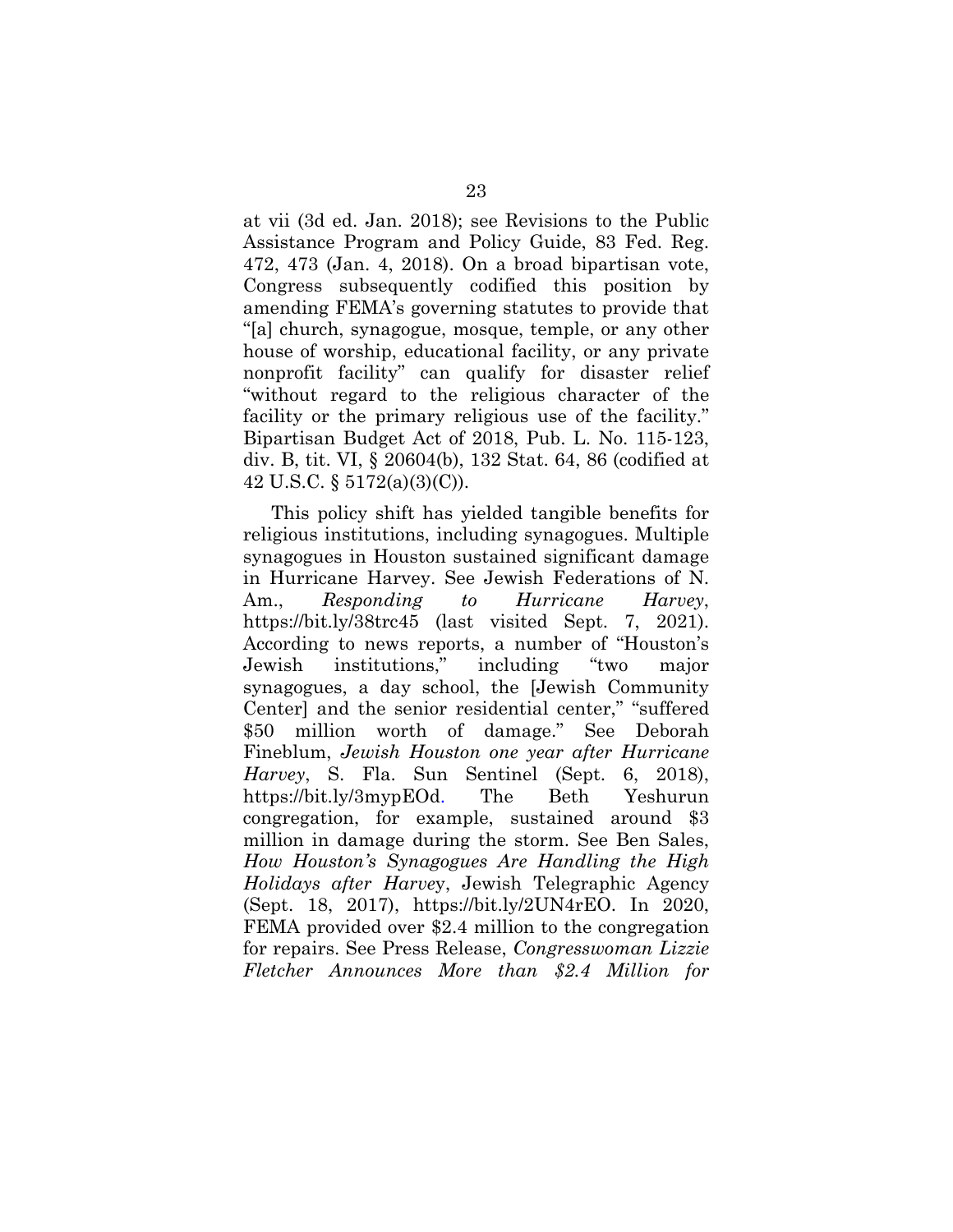*Congregation Beth Yeshurun* (June 12, 2020), https://bit.ly/3jgibkQ.

#### **B. COVID Relief Legislation**

The federal government's responses to the COVID-19 pandemic have also recognized the value of extending relief to religious organizations. In March 2020, Congress enacted the Coronavirus Aid, Relief, and Economic Security (CARES) Act, which created the \$350 billion Paycheck Protection Program (PPP). See Pub. L. No. 116-136, § 1102, 134 Stat. at 286 (amending 15 U.S.C. § 636(a)). The PPP authorized the Small Business Administration (SBA) to guarantee loans to small businesses to help fund payroll expenses, pay rent or mortgage costs, or satisfy other business needs.

Before the CARES Act, SBA's loan-guaranty program extended only to small, for-profit businesses. Its regulations barred "[b]usinesses principally engaged in teaching, instructing, counseling or indoctrinating religion or religious beliefs, whether in a religious or secular setting," from receiving loans through the programs administered by the agency. 13 C.F.R. § 120.110(k). The CARES Act, however, declared that "any business concern . . . shall be eligible," for PPP relief along with all "nonprofit organizations," without any religion-related limitations. 134 Stat. at 288-89. Indeed, the act's legislative history makes clear that members of Congress of both parties understood this extension to allow religious organizations to benefit from the PPP. See 166 Cong. Rec. H1732, H1833 (daily ed. Mar. 27, 2020) (statement of Rep. Jackson Lee) ("Now we have ... \$350 billion for small businesses, which includes . . . faith institutions and nonprofits."); *id.* at H1861 (statement of Rep. Smith) (asserting that the CARES Act "provides our best available opportunity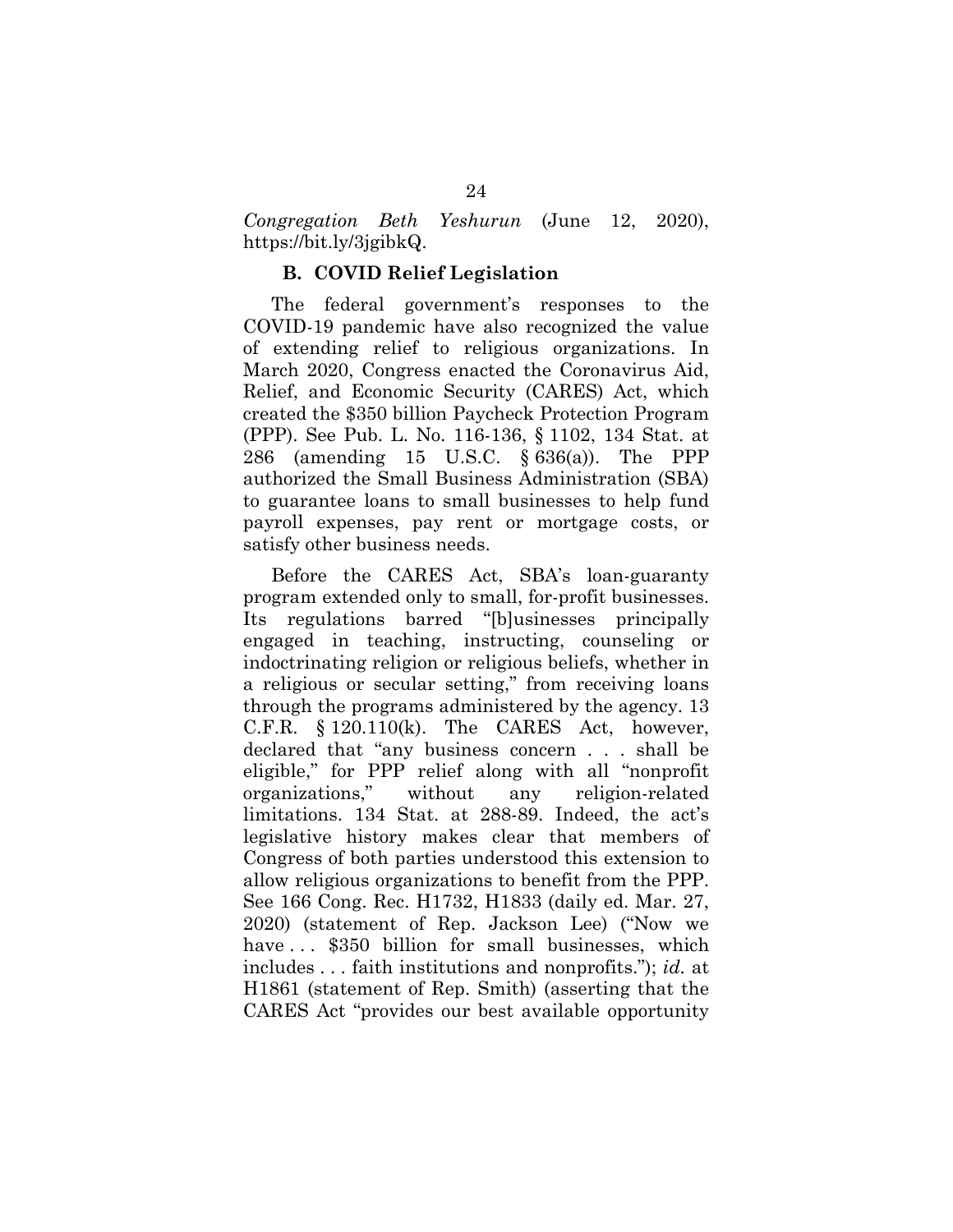to help Americans get through this difficult period and return to their jobs, schools, churches, friends, and regular daily lives in the shortest time possible"). SBA subsequently issued guidance confirming that "no otherwise eligible organization will be disqualified from receiving a loan because of the religious nature, religious identity, or religious speech of the organization." U.S. Small Bus. Admin., *Frequently Asked Questions Regarding Participation of Faith-Based Organizations in the Paycheck Protection Program (PPP) and the Economic Injury Disaster Loan Program (EIDL)* (Apr. 3, 2020), https://bit.ly/3BbnDM2. And Congress formally barred the SBA's exclusion of religious organizations from applying to PPP loans in the Economic Aid to Hard-Hit Small Businesses, Nonprofits, and Venues Act. See Consolidated Appropriations Act, 2021, Pub. L. No. 116-260, div. N, tit. III, § 311(c)(2), 134 Stat. 1182, 1465 (2020).

Allowing religious institutions to participate in the PPP helped save hundreds of thousands of jobs. See Ryan P. Burge, *665K Ministry Jobs Covered by Paycheck Protection Program Funds*, Christianity Today (July 8, 2020), https://bit.ly/2WkTV8e. According to research from the Jewish Federations of North America, 573 Jewish organizations sought PPP funds in the first month of the program and received \$276 million in funds. See Christina Capatides, *More than 12,000 Catholic Churches in the U.S. Applied for PPP Loans—And 9,000 Got Them*, CBS News (May 8, 2020), https://cbsn.ws/3Dl4Qjp. Of these organizations, 219 synagogues "received just over \$50 million in loans." *Id.* In addition to allowing these institutions to preserve jobs and continue operating, these funds allowed them to continue serving their communities during the height of the COVID-19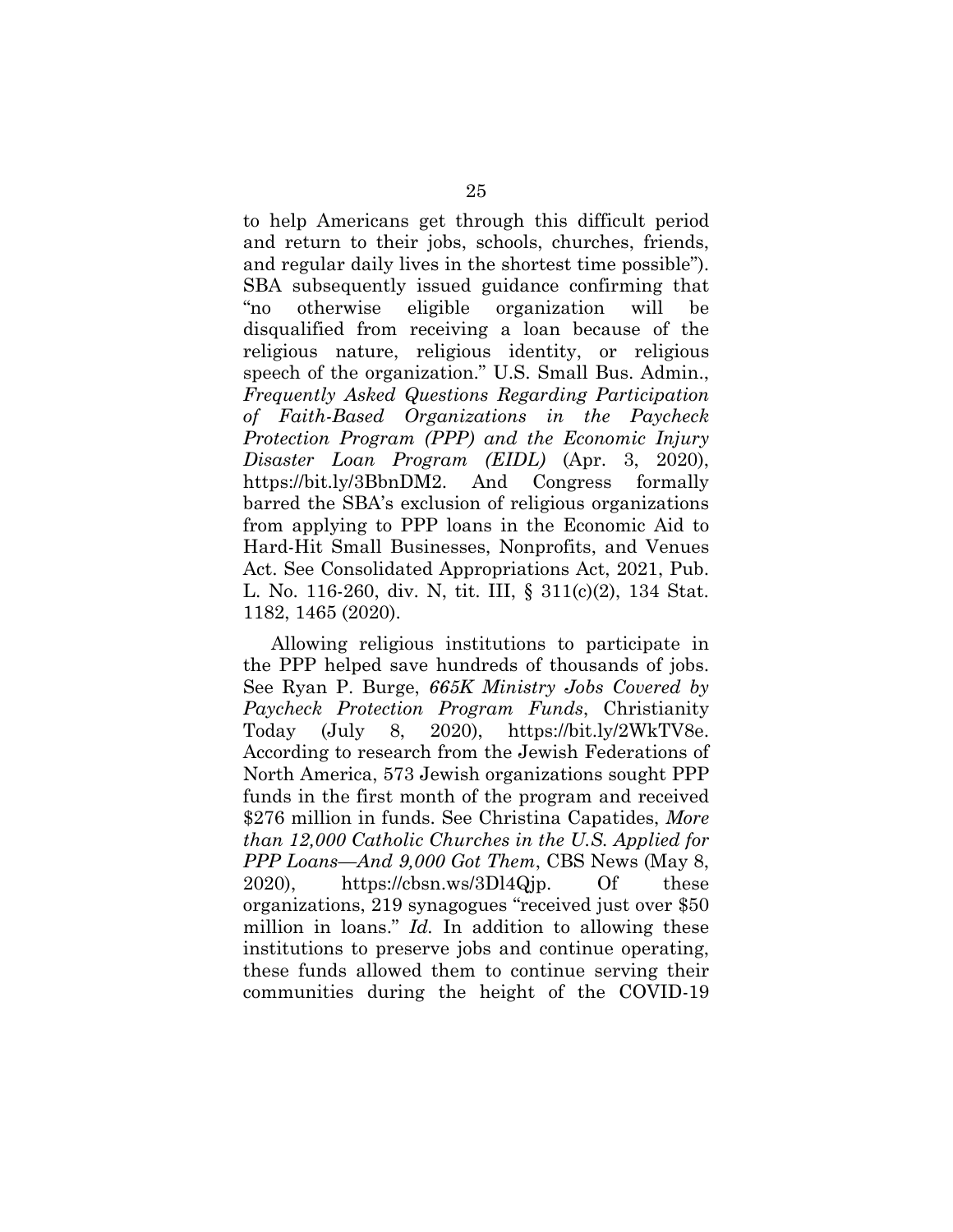pandemic. Niraj Warikoo, *Michigan Churches, Synagogues, Mosques Get Millions in Federal PPP Loans*, Detroit Free Press (July 10, 2020), https://bit.ly/38gvT0I.

When Congress, again on a broad bipartisan basis, passed another massive COVID relief package in December 2020, it again recognized the practical benefits of including religious institutions. The \$900 billion Consolidated Appropriations Act, 2021 allocated \$2.75 billion to fund COVID response and safety measures in non-public K-12 schools, including Jewish, Catholic and other faith-based schools. See Pub. L. No. 116-260, § 312(d), 134 Stat. at 1925-28. Congress rightly understood that combating the pandemic and keeping students and faculty safe were not possible without providing funds to religious as well as secular schools for COVID-related costs. Just three months later, the newly elected Congress passed another COVID relief package, President Biden's "American Rescue Plan," and allocated \$2.75 billion more for the same Emergency Assistance to Nonpublic Schools program. See American Rescue Plan Act of 2021, Pub. L. No. 117-2, § 2002, 135 Stat. 4, 23; see also Erica L. Green, *Schumer and a Teachers' Union Leader Secure Billions for Private Schools*, N.Y. Times (Mar. 13, 2021), https://www.nytimes.com/2021/03/13/us/politics/schu mer-weingarten-stimulus-private-schools.html.

### **C. Security Grants**

Both federal and state governments have also recognized the importance of including religious institutions in security grant programs to combat a rising tide of anti-religious violence. In January 2020, in response to "an increase of violence and threats of violence against nonprofit institutions," H.R. Rep. No. 116-92, at 2 (2019), Congress enacted the Securing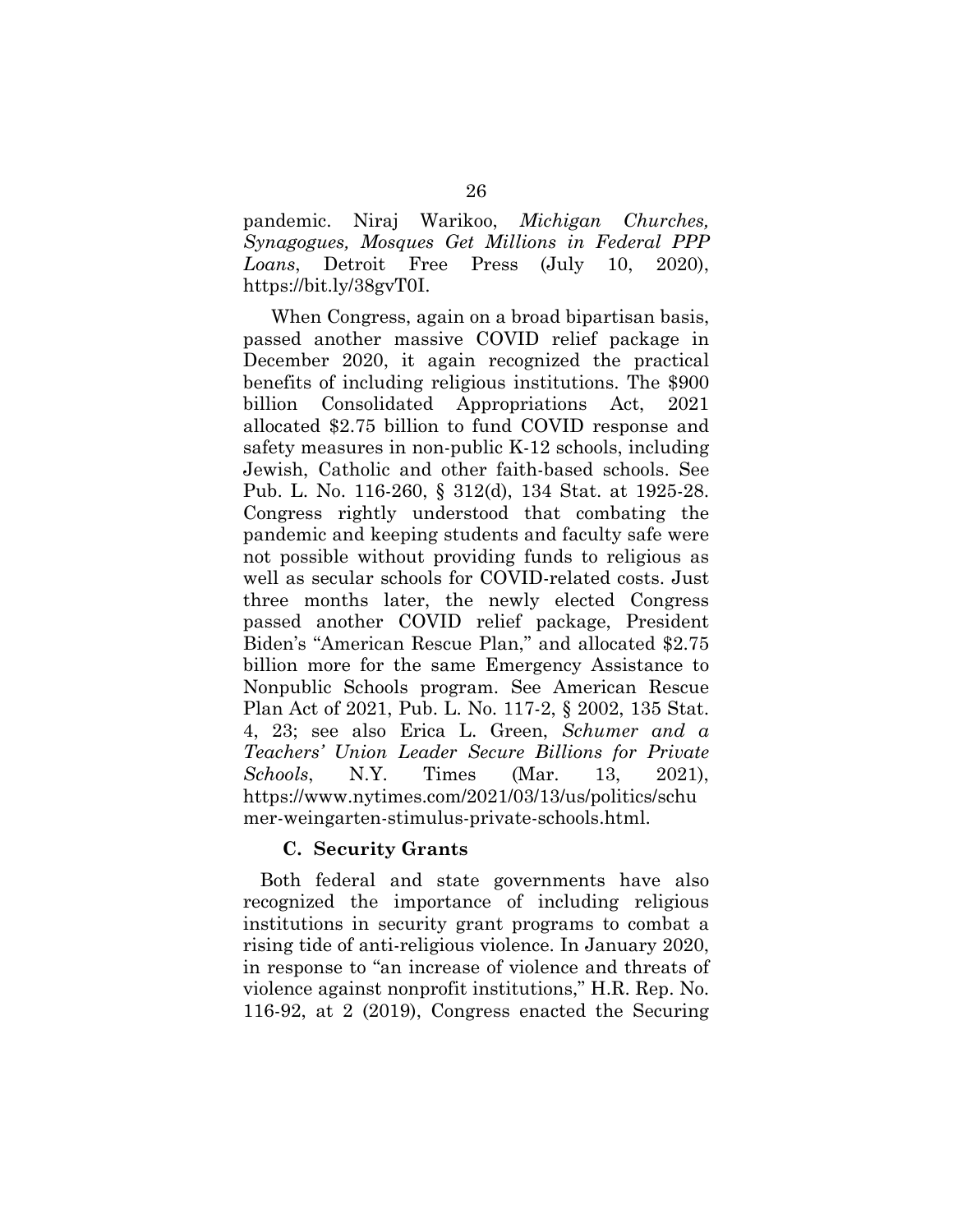American Nonprofit Organizations Against Terrorism Act of 2019, Pub. L. No. 116-108, 133 Stat. 3294 (2020). The Act formally established the Nonprofit Security Grant Program (NSGP) within the Department of Homeland Security (DHS) and authorized \$75 million annually for DHS to disburse in grants to nonprofit organizations to undertake physical and cybersecurity improvements. *Id.* § 2. This represented a significant expansion of DHS's existing security grant program, through which, since 2005, it had annually distributed tens of millions of dollars in NSGP grants to organizations overwhelmingly affiliated with sectarian causes. See, *e.g.*, FEMA, *Final Allocation and Award Announcement Fiscal Year (FY) 2018* (Aug. 24, 2018), https://bit.ly/3gzo8ro (listing synagogues, Jewish day schools, Jewish community centers, churches, mosques, and other religious institutions as grant recipients).

Several states have also authorized similar grant initiatives in recent years. See, *e.g.*, Cal. Gov't Code § 8588.9(a) (California State Nonprofit Security Grant Program to "improve[s] the physical security of nonprofit organizations, including . . . churches, synagogues, mosques, temples, and similar locations that are at a high risk for violent attacks or hate crimes due to ideology, beliefs, or mission"); Gov. Ned Lamont, *Governor Lamont Announces Release of \$3.8 Million to Improve Security Protections at the Facilities of 97 Nonprofits in Connecticut* (July 28, 2021), https://bit.ly/2UR1Vxt (\$3.8 million awarded in grants to 97 nonprofits "that are at heightened risk of being the target of a terrorist attack, hate crime, or violent act"); Gov. Andrew M. Cuomo, *Apply to the Securing Communities Against Hate Crimes Grant Program* (Jan. 29, 2020), https://on.ny.gov/38iml5m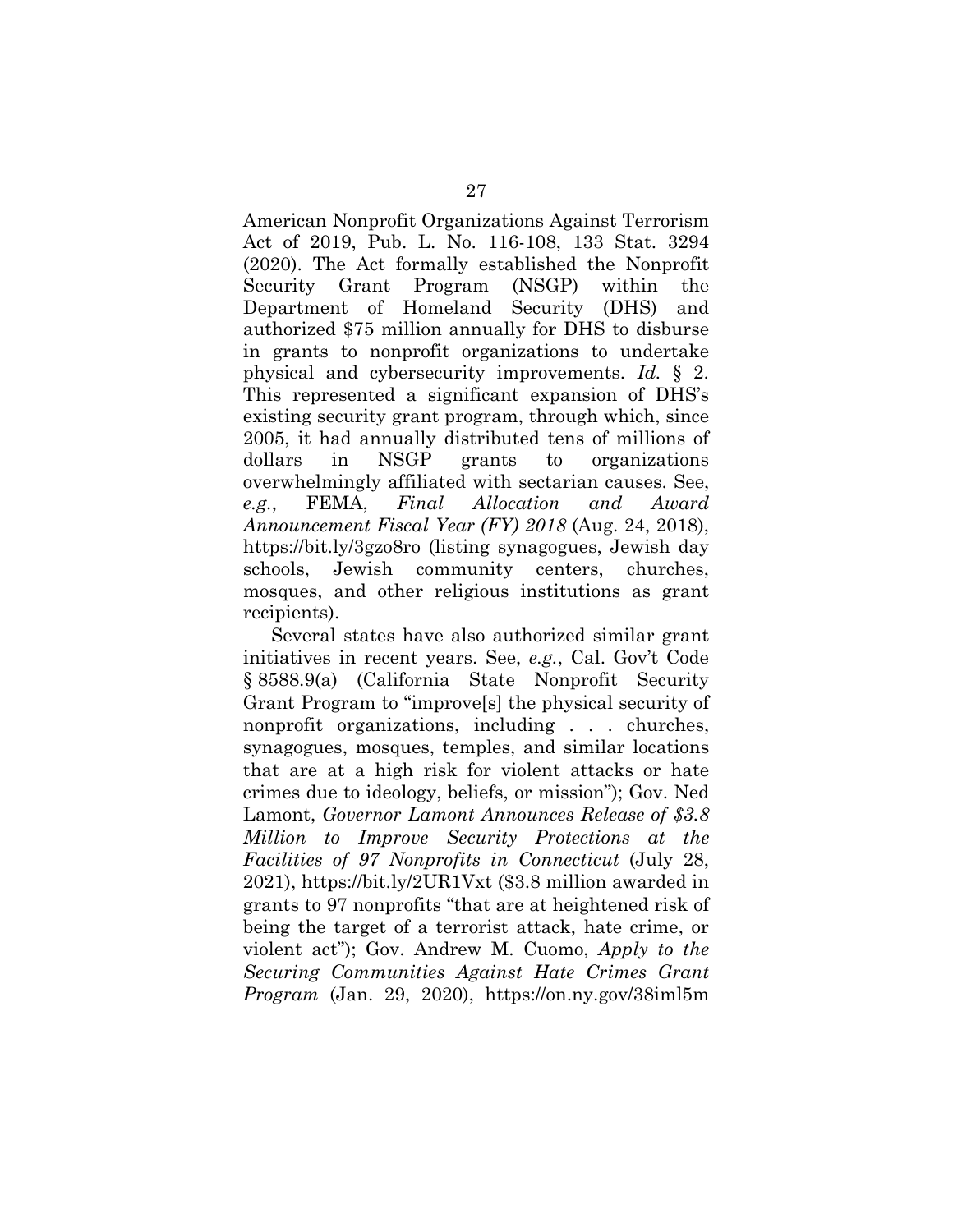(New York grant program distributing \$65 million in FY 2019/2020 "to boost safety and security at New York's nonprofit organizations at risk of hate crimes or attacks because of their ideology, beliefs or mission").

These grant programs are of particular importance to Jewish religious institutions, which are disproportionately targeted for religious violence. Although the total number of religion-motivated hate crimes has remained steady over the past five years, the number motivated by anti-Jewish animus has risen precipitously. See Secure Community Network*, Summary of Open Source Anti-Semitic Incident Statistics* (Dec. 2020), https://bit.ly/3ygKnZi. In 2019 alone, nearly 60 percent of all religion-motivated hate crimes were associated with an antisemitic motive. See FBI, *2019 Hate Crime Statistics*, https://bit.ly/3sMwaCc (last visited Sept. 7, 2021). Recent years have also seen particularly violent attacks at synagogues on both coasts, including the October 2018 shooting at the Tree of Life Congregation in Pittsburgh, in which 11 people died, and the April 2019 shooting at Poway synagogue in San Diego, which killed one congregant and injured three. See H.R. Rep. No. 116-92, at 2; Deanna Paul & Katie Mettler, *Authorities Identify Suspect in 'Hate Crime' Synagogue Shooting that Left 1 Dead, 3 Injured*, Wash. Post (Apr. 28, 2019), https://wapo.st/3mzwjYE; Campbell Robertson et al., *11 Killed in Synagogue Massacre; Suspect Charged with 29 Counts*, N.Y. Times (Oct. 27, 2018), https://nyti.ms/3yjcBlZ. Against this background, federal and state security grants play a vital role in protecting synagogues and in preserving the religious pluralism that our society rightly cherishes.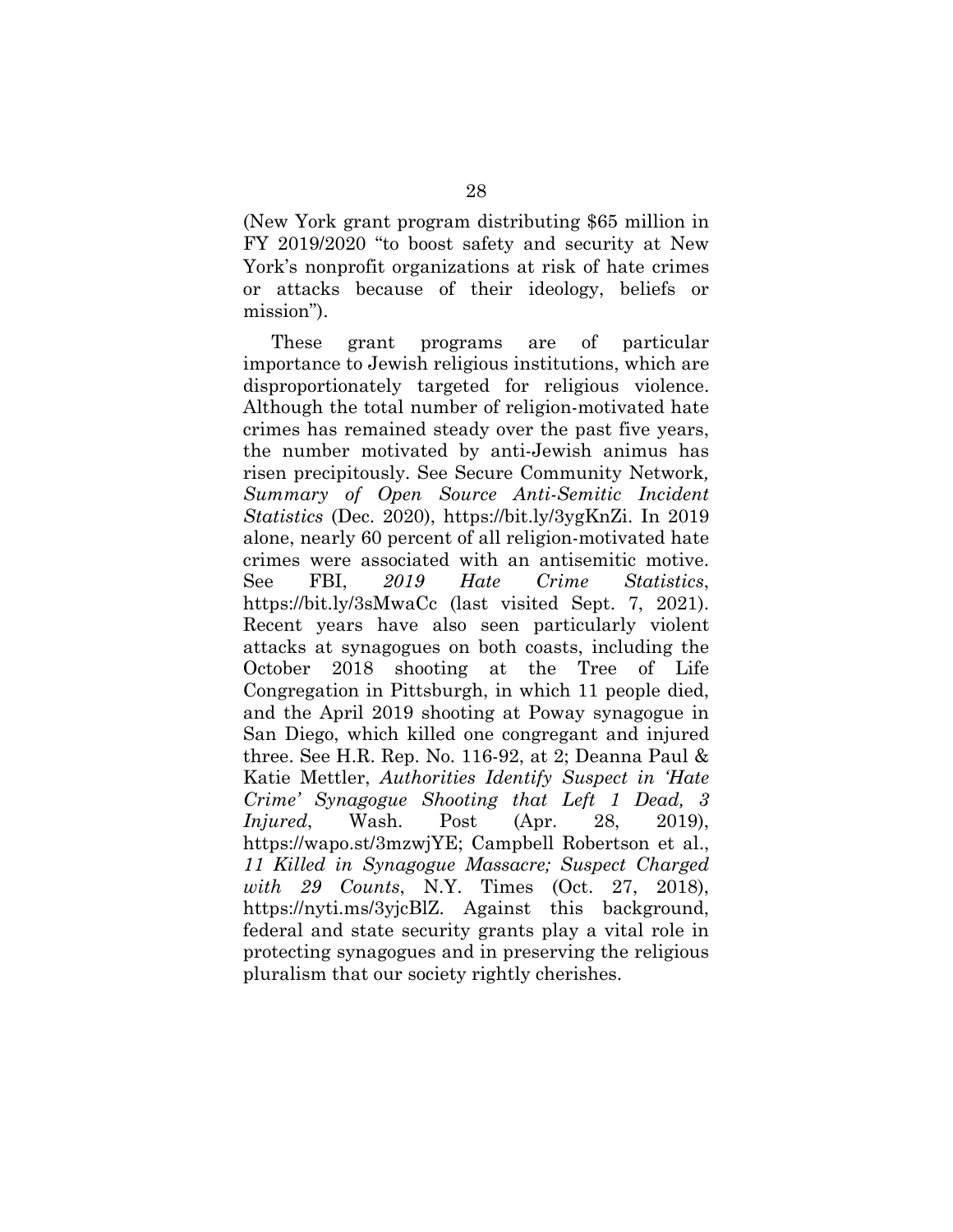#### **D. Climate Change**

Finally, as this brief goes to press, the bipartisan Infrastructure Investment and Jobs Act has passed the Senate and is awaiting a vote in the House of Representatives. See H.R. 3684, 117th Cong. (2021). Among its provisions, the legislation includes a new \$50 million pilot grant program to support non-profit entities upgrading their buildings to be more energy efficient. H.R. 3684, § 40542. The legislation makes these grants available to religious nonprofits, including churches and synagogues, as well as secular ones. See *id.*; Yonat Shimron, *Infrastructure Bill Includes Energy Efficiency Grants for Houses of Worship*, Religion News Service (Aug. 13, 2021) https://bit.ly/3DAS4gy. Here, too, policymakers recognize that we cannot accomplish important civic goals, such as combatting climate change, if we leave religious institutions out of government programs.

### **III. PROHIBITING DISCRIMINATION BASED ON RELIGIOUS USE UPHOLDS THE PRINCIPLE OF NEUTRALITY UNDERLYING THE RELIGION CLAUSES.**

As Petitioners explain, the conclusion that the status-use distinction violates the Free Exercise Clause follows inexorably from the Clause's text and this Court's precedents. Br. for Petitioners 22-36. "The Free Exercise Clause protects religious observers against unequal treatment," *Trinity Lutheran*, 137 S. Ct. at 2019 (cleaned up), and "the minimum requirement of neutrality is that a law not discriminate [against religious conduct] on its face," *Church of the Lukumi Babalu Aye, Inc.* v. *City of Hialeah*, 508 U.S. 520, 533 (1993). Maine's policy plainly fails this test. In excluding sectarian schools, it excludes religious observers from the tuition assistance program for observing their religion.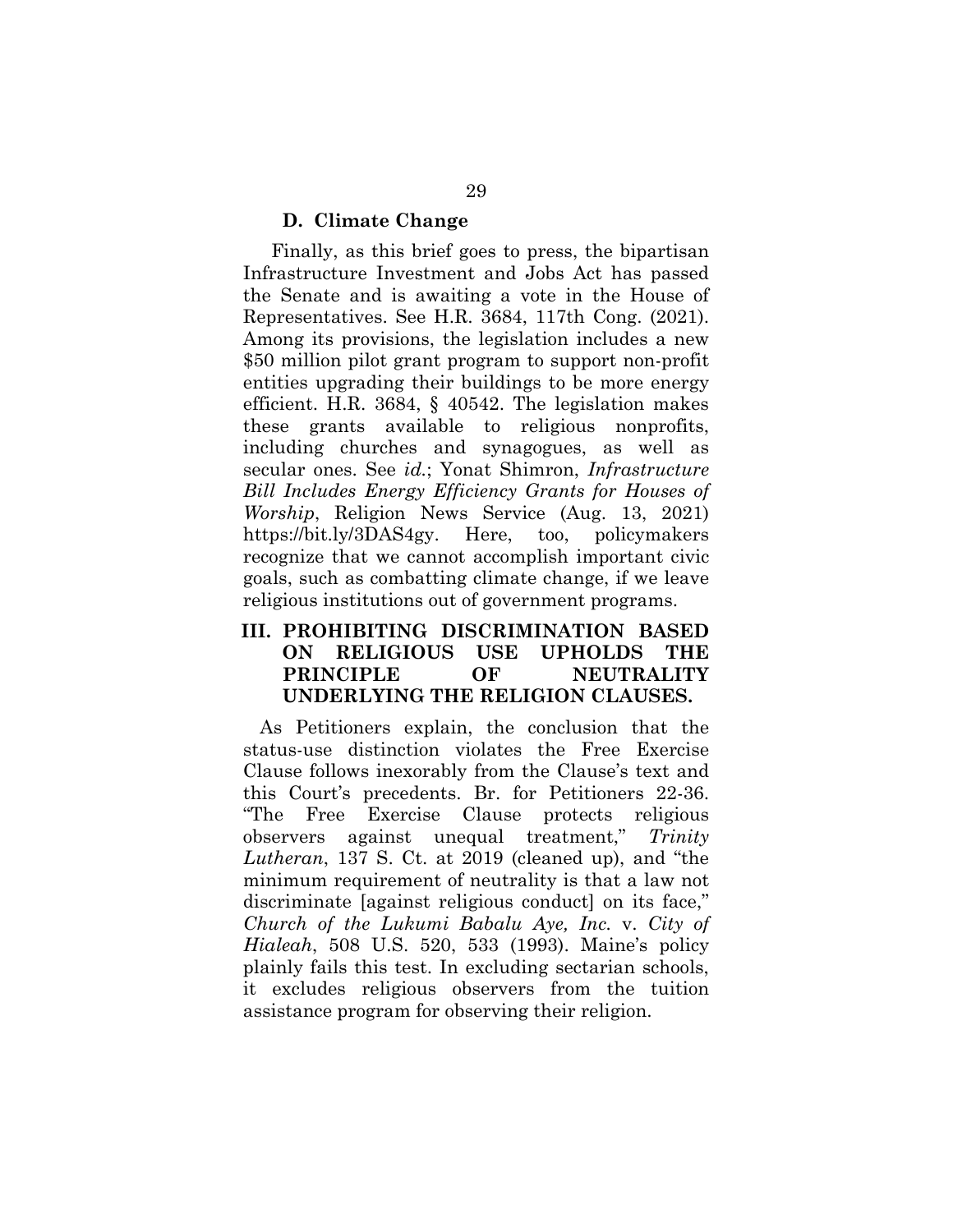This principle of neutrality, which has served as the Court's lodestar in both Free Exercise and Establishment Clause cases, helps delineate when funding for religious organizations would be forbidden and when it would be required. The Court has long recognized, for example, that the principle of neutrality forbids the government from funding religion for the sake of funding religion. "[A] significant factor in upholding governmental programs in the face of Establishment Clause attack is their *neutrality* towards religion," *Good News Club* v. *Milford Cent. Sch.*, 533 U.S. 98, 114 (2001), and funding that lacks any secular policy objective clearly would not meet that standard, cf. *Espinoza*, 140 S. Ct. at 2254 ("We have repeatedly held that the Establishment Clause is not offended when religious observers and organizations benefit from neutral government programs.").

Of course, those are not the circumstances at issue here. The principle of neutrality works differently where, instead of funding only religion, the government offers aid on the same terms to all who further some legitimate secular objective. In that context, not only does government funding not undermine the principle of neutrality, but the principle of neutrality *requires* allowing the participation of qualified religious organizations because, as both this Court and policymakers have recognized, religious organizations are as capable as secular ones of advancing legitimate government objectives. See *Mitchell*, 530 U.S. at 810 (plurality opinion) ("[I]f the government, seeking to further some legitimate secular purpose, offers aid on the same terms, without regard to religion, to all who adequately further that purpose, then it is fair to say that any aid going to a religious recipient only has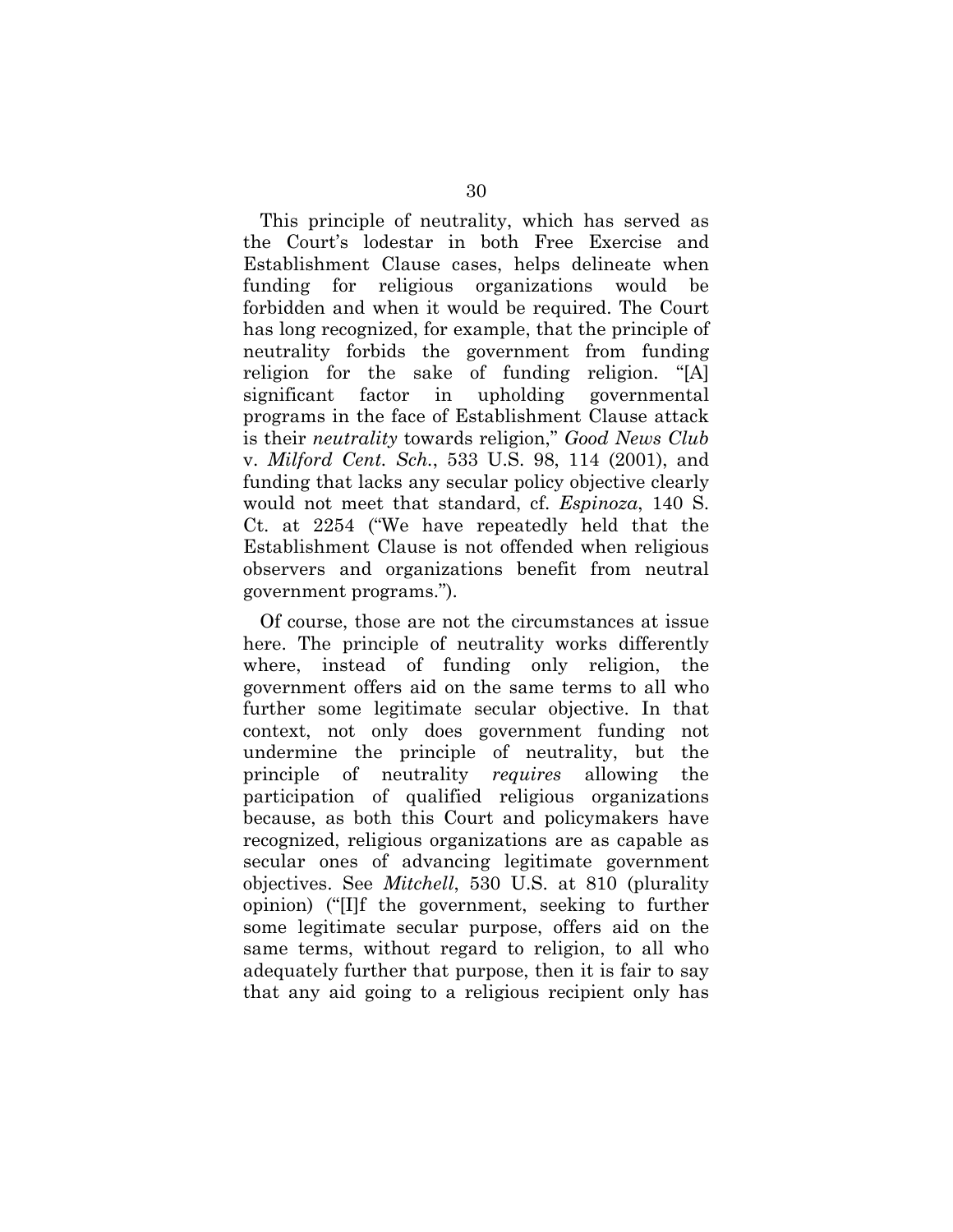the effect of furthering that secular purpose." (citation omitted)); *Bd. of Educ. of Cent. Sch. Dist. No. 1* v. *Allen*, 392 U.S. 236, 245-48 (1968); *supra*  Part II. Thus, not only does the Establishment Clause allow the government to include religious organizations in such programs, but the Free Exercise Clause requires it. See *Espinoza*, 140 S. Ct. at 2254. As the Court observed long ago, the principle of neutrality means the government may not "exclude individual Catholics, Lutherans, Mohammedans, Baptists, Jews, Methodists, Non-believers, Presbyterians, or the members of any other faith, because of their faith, or lack of it, from receiving the benefits of public welfare legislation." *Trinity Lutheran*, 137 S. Ct. at 2020 (quoting *Everson* v. *Bd. of Educ. of Ewing*, 330 U.S. 1, 16 (1947)).